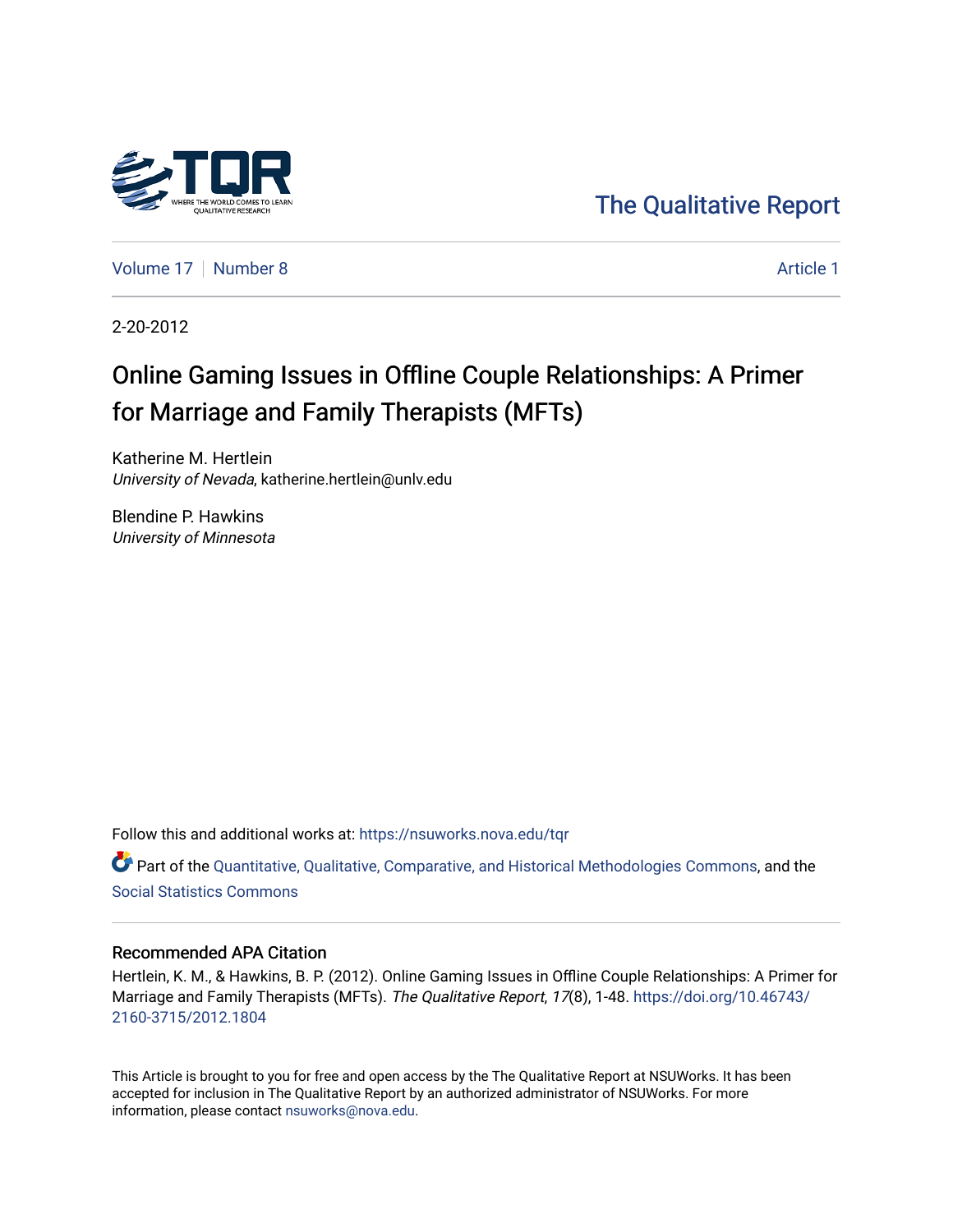# **Qualitative Research Graduate Certificate** Indulge in Culture Exclusively Online . 18 Credits **LEARN MORE**

### Online Gaming Issues in Offline Couple Relationships: A Primer for Marriage and Family Therapists (MFTs)

#### Abstract

Although the challenges around participation in online gaming grow, gamers and their partners who experience online relationship issues related to gaming, present a new set of treatment challenges for therapists. In this article, we report on the findings of a hermeneutic research study aimed at evaluating the scholarly literature related to online gaming and interpret these texts to determine the effect such online activity has on the couple relationship. We reviewed 18 articles published between 1998 and 2010 related to online gaming and interpersonal relationships, focusing solely on empirical articles related to the search criteria. Our interpretation of the text concluded that online gaming might add to and/or interfere with a couple's life. Based on these potential problem areas, practical considerations for treatment are also outlined.

#### Keywords

Internet, Online Gaming, Couples, Therapists, Qualitative Research

#### Creative Commons License



This work is licensed under a [Creative Commons Attribution-Noncommercial-Share Alike 4.0 License](https://creativecommons.org/licenses/by-nc-sa/4.0/).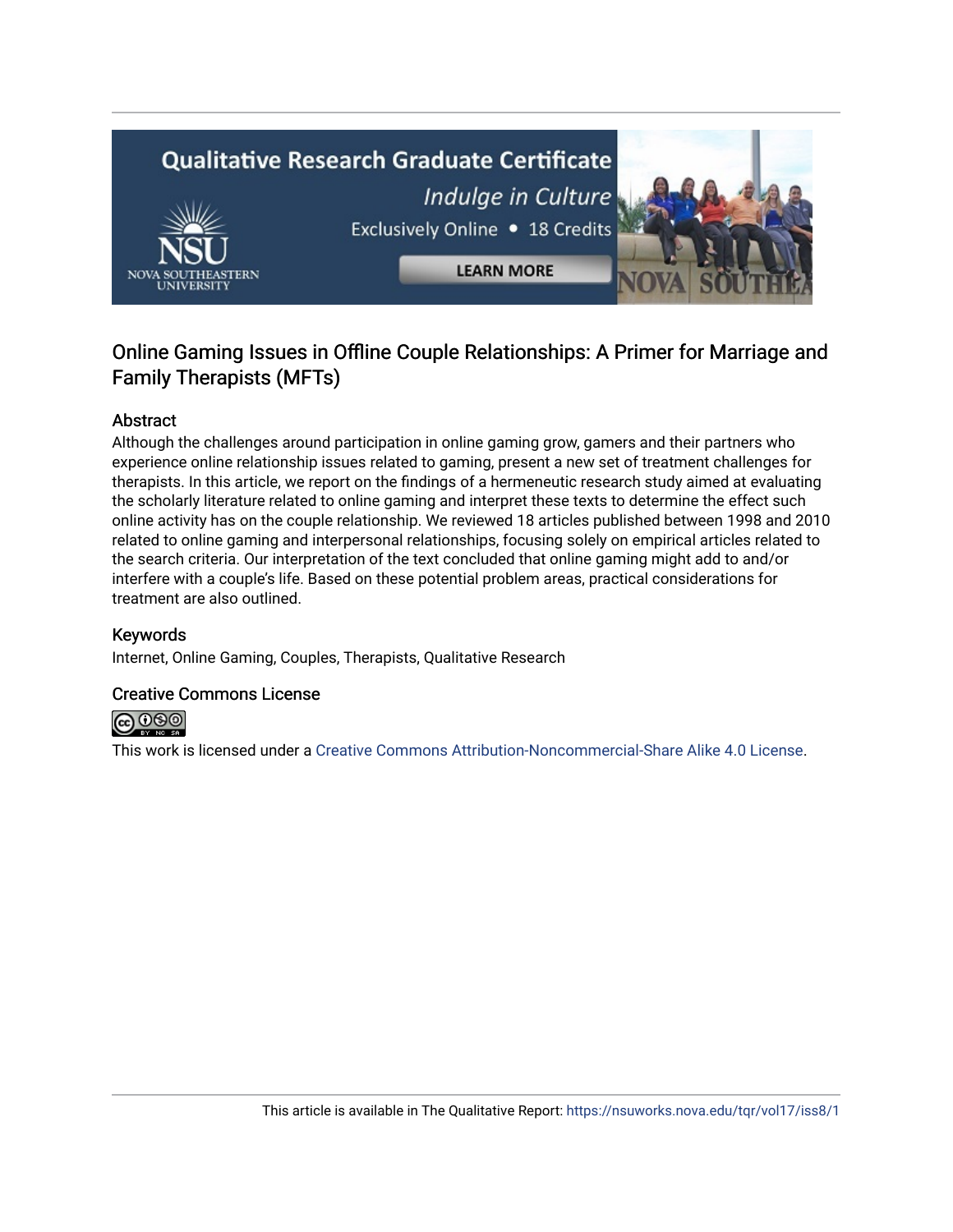## **Online Gaming Issues in Offline Couple Relationships: A Primer for Marriage and Family Therapists (MFTs)**

Katherine M. Hertlein University of Nevada, Las Vegas, Nevada, USA

Blendine P. Hawkins University of Minnesota, Twin Cities, USA

*Although the challenges around participation in online gaming grow, gamers and their partners who experience online relationship issues related to gaming, present a new set of treatment challenges for therapists. In this article, we report on the findings of a hermeneutic research study aimed at evaluating the scholarly literature related to online gaming and interpret these texts to determine the effect such online activity has on the couple relationship. We reviewed 18 articles published between 1998 and 2010 related to online gaming and interpersonal relationships, focusing solely on empirical articles related to the search criteria. Our interpretation of the text concluded that online gaming might add to and/or interfere with a couple's life. Based on these potential problem areas, practical considerations for treatment are also outlined. Key Words: Internet, Online Gaming, Couples, Therapists, Qualitative Research.*

The twenty-first century saw the dawn of a new genre of computer role-playing games called the "Massively Multiplayer Online Role-Playing Game" (MMORPG). A recent survey of 1,200 people conducted by the Entertainment Software Association (ESA) found that 68% of United States (U.S.) households are playing video games (ESA, 2009). In September 2009, the MMORPG.com website (which claims to be the headquarters for online multiplayer games, online role playing games, and free online games) boasts a total of 1,120,491 members. Although it is generally believed that household gamers are primarily children and adolescents, ESA (2009) found the average age of the American gamer is 35 (while the average age for the video game purchaser is 39) and had been gaming for 12 years (ESA, 2009). Online gaming also cuts across a wide variety of demographic groups. Women are the fastest growing demographic in the gaming world with 40% of them currently playing games. An estimated 25% of seniors also game, representing a nine percent increase over the last decade (ESA, 2009).

Although there is no published current research on the topic, Mitchell (1985) found that video games helped families to achieve a certain level of togetherness not experienced previously. Additionally, however, there is some evidence that suggests online gaming can create difficulties for couples (especially when only one of the partners participates in gaming). For instance, Mitchell and Wells (2007) found that gaming was "more likely associated with the primary presenting" problem in couples treatment than a secondary one (Mitchell & Wells, 2007). As further anecdotal evidence, the "Warcraft Widows" online support group was developed in 2005 for those whose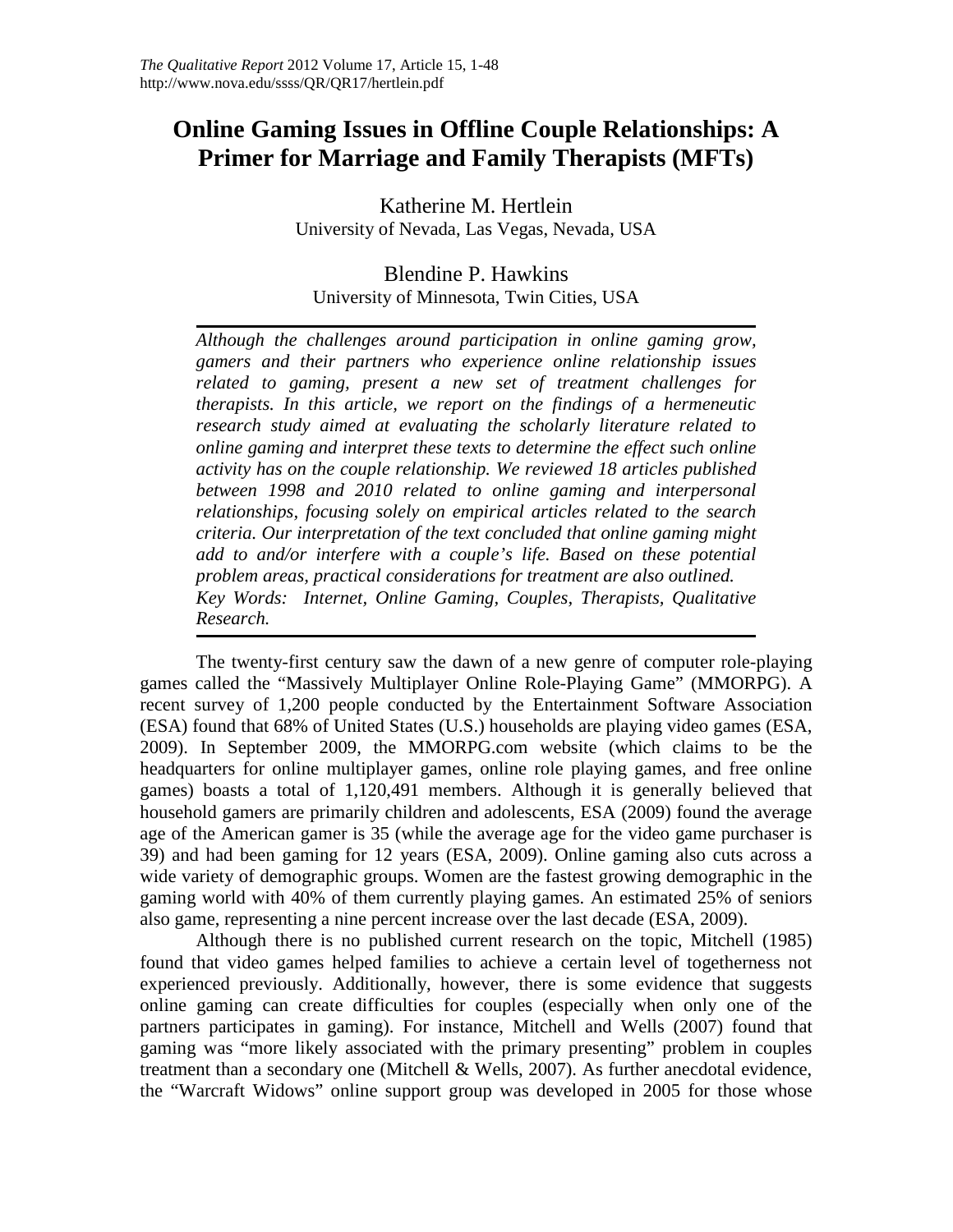partners play a popular online game, "World of Warcraft" (over 10 million players; Gamasutra.com, 2008). The purpose of this group, which boasts 4000 members, is to "provide solace to all those ignored loved ones" whose partners' play the popular online game, "World of Warcraft" [\(DeM](http://kotaku.com/222201/warcraft-widows-an-internet-support-group)arco, 2006).

In general, 36% of gamers are married and 22% have children (ESA, 2005; Yee, 2004, 2006). With such a large number of gamers in married or dating relationships and gaming becoming a primary presenting problem rather than secondary, it is critical couple and family therapists understand how gaming affects relationships. Although there is some evidence of a negative correlation between Internet usage and interpersonal relationships (Liu & Kuo, 2007), no research specifically investigates this question. What little literature *is* published is scattered among a variety of disciplines (communication, psychology, marriage and family therapy, etc.) and lacks systemic conceptualization, thus preventing marriage and family therapists (MFTs) from readily extracting relevant information into clinical practice.

Because of the prevalence of online gaming in couple's lives, we were interested clarifying what is known about online gaming and interpersonal relationships as well as what is not known (specifically, how couples might experience online gaming within the context of their relationship. To accomplish this, we conducted a hermeneutic study related to online gaming and couples.

#### **The Research Process**

#### **Philosophical Underpinnings**

As the interest in online gaming continues to grow, it is imperative that couple and family therapists understand how this activity affects the lifecycle and dynamics of a couple. We were interested in taking what is known about gaming and interpersonal dynamics, evaluating the findings of the collection of studies as a whole in order to determine how they apply to couples, and presenting the information to assist practicing therapists and family therapy scholars in understanding how the phenomenon manifests in couple dynamics. We believe that a hermeneutic research strategy would best fit our approach in that this type of research is not necessarily utilized to discuss results or effectiveness, but to explore perspectives that may influence the topic (Kinsella, 2006). This qualitative research approach focuses on interpretation, generally conceptualized as spanning either the art of interpretation, or the theory and practice of it (Denzin  $\&$ Lincoln, 1998). Understanding of the text under investigation is only possible when one considers the text within context; further, understanding of the context is made possible by understanding the parts (Olofsson & Fossum, 2009; Smyth, 2007).

The hermeneutic research method has been used by others as a way of "attuning to the past, articulating the situation in the present, and pressing forward to new possibilities of the future" (Titchen, 2000, as cited in Paterson & Higgs, 2005, pg. 346). In its application to the psychological sciences, hermeneutic inquiry is a way in which researchers can interpret findings and data with integrity and relevance by focusing on the content within the context of the study (Packer & Addison, 1989). It brings into focus how the certain concepts are attended to over different texts (Rapley, 2007). According to Smyth (2007), researchers using this approach should be aware that understanding text in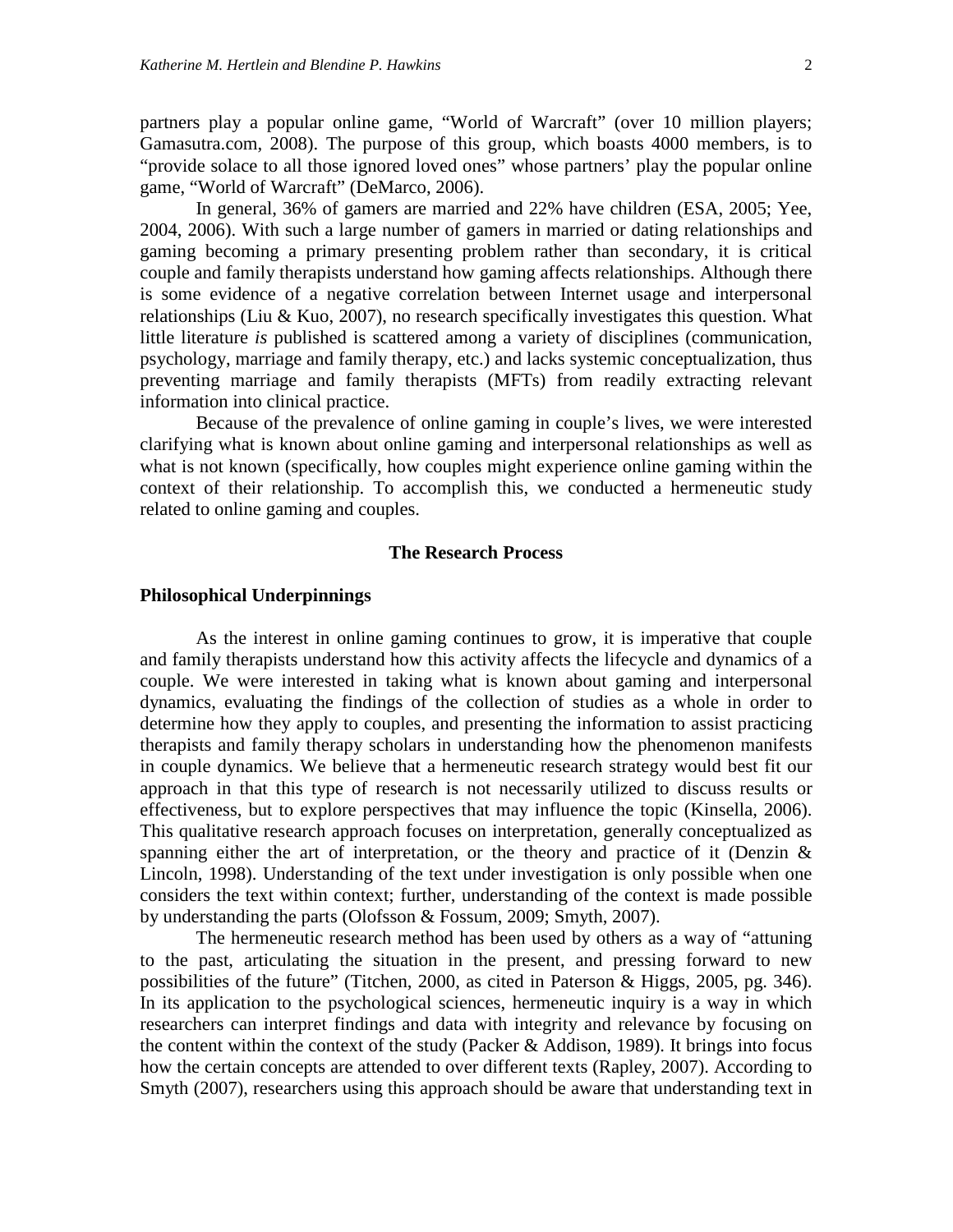a research context cannot be (and should not be) separate from our thinking. The role of the researcher is to focus on being-there, being-open, being in-the-play, going with what comes, and awaiting the moment of understanding.

#### **Procedures**

Our research question was: How does literature on online gaming address issues within couple's relationships and what are the implications of literature on online gaming for couple's relationships?

We reviewed empirical journal articles on online gaming published since 1998. We used the search terms "MMORPG", "online gaming", "internet gaming", "intimacy", "video games", "couples," and/or "relationships" within social science databases, including PsycINFO, ERIC, and EBSCOHost. We also used the search term "online gaming" within the search engine for the journal *CyberPsychology and Behavior*. We discovered only two published empirical studies specifically devoted to online gaming and couples (Anderson, 2005; Baker, 2002). Because we wanted to consider all relevant text to interpret, we repeated the literature review, used the extant literature on online gaming *in general*, and interpreted how these issues might be expressed specifically within a couple's relationship. We specifically focused our inclusion of articles on those that focused on online role-playing games and inter/intrapersonal dimensions of adult players. Of the 336 articles which initially matched our search criteria, 21 (6.25%) related to online gaming/MMORPGs and interpersonal/intrapersonal dimensions of players. We eliminated three of the 21 from our review because they used adolescents as a sample, thus leaving us with a total of 18 empirical articles to review. This research was approved as an excluded project of the University of Nevada, Las Vegas Institutional Review Board, #0911-3305.

The search resulted in 18 articles from *CyberPsychology and Behavior,* nive that were full-length and nive "rapid communication" (brief) articles<sup>[1](#page-4-0)</sup>, one article from *Computers and Human Behavior*, and one article from *Psychological Reports.* Despite our extensive search, we may have overlooked some articles; however, we trust that we retrieved the bulk of published literature on this topic. Furthermore, because online gaming has not been fully addressed in the couple therapy literature, we are confident that the articles generated by our search represented how online gaming is addressed in this literature base.

The process of interpretation was guided by use of a meta-principal, known as the hermeneutic circle (see Figure 1) which provides a way to understand individual parts within their context (Paterson & Higgs, 2005). The hermeneutic circle, "guides the hermeneutic approach where the process of understanding moves from parts of a whole to a global understanding of the whole and back to individual parts in an iterative manner" (Klein & Myers, 1999, pg. 67). A researcher will need to explore how the parts relate to each other, how the parts articulate the whole, and how the whole is harmonious with the parts (Schostak, 2002). In research such a method is ideal for exploring a milieu or world where isolation from or disconnect of knowledge is present.

<span id="page-4-0"></span><sup>&</sup>lt;sup>1</sup> Rapid communication articles are shorter than original articles, must meet different criteria, and are submitted for quick publication (often within 3 weeks of submission).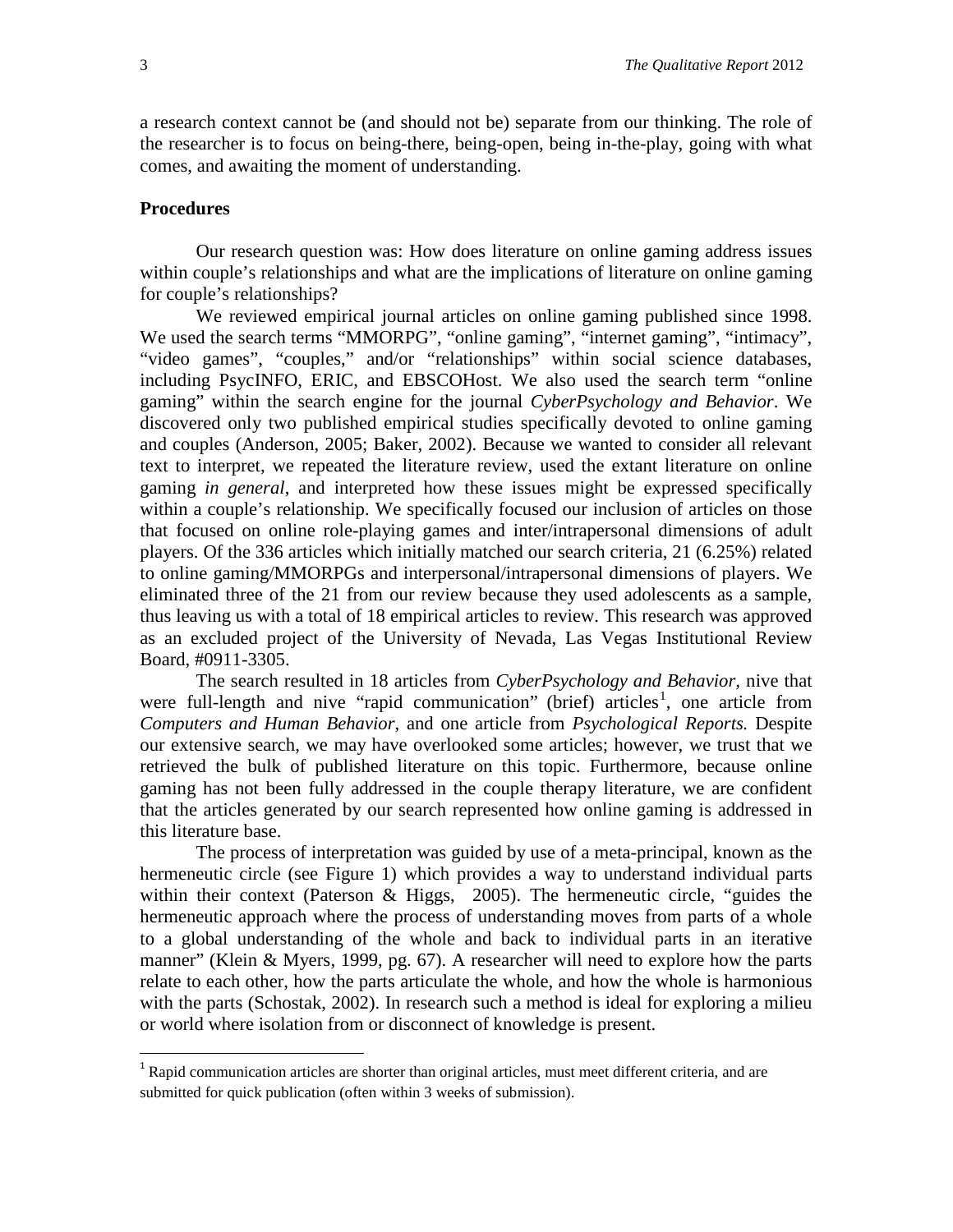Figure 1. *Hermeneutic Circle*



The first step (whole) was to examine each part of the text in an attempt to understand it within its context. We accomplished this by reading all of the articles and memoing ideas that seemed relevant to couples in the margins of each article. In the second phase (contextual), we sought to understand the results and conclusions drawn within their context (that is, their research procedures). We constructed a table listing the references, the focus, methods, and findings of each study (see Appendix A). We critically evaluated the methods in order to determine whether the conclusions drawn were reasonable given the methodologies employed (i.e., was the sample generalizeable? Were the methods appropriate for answering the research question?). In the third step (parts), we independently re-read each article and generated what issues, if any, might be expressed within a couple's relationship. These issues were based on data within our journals and on our thoughts from reading, the memoing procedures used to track interpretations during reading, and our projection and interpretation of how the findings might manifest themselves within a couple's relationship. We also discussed our interpretations of the literature as they apply to couples, and then revisited whether these made sense within the context of the whole article.

In the fourth step (integration), we widened our scope to interpret what these findings would mean for not just the couples, but also the therapists. We independently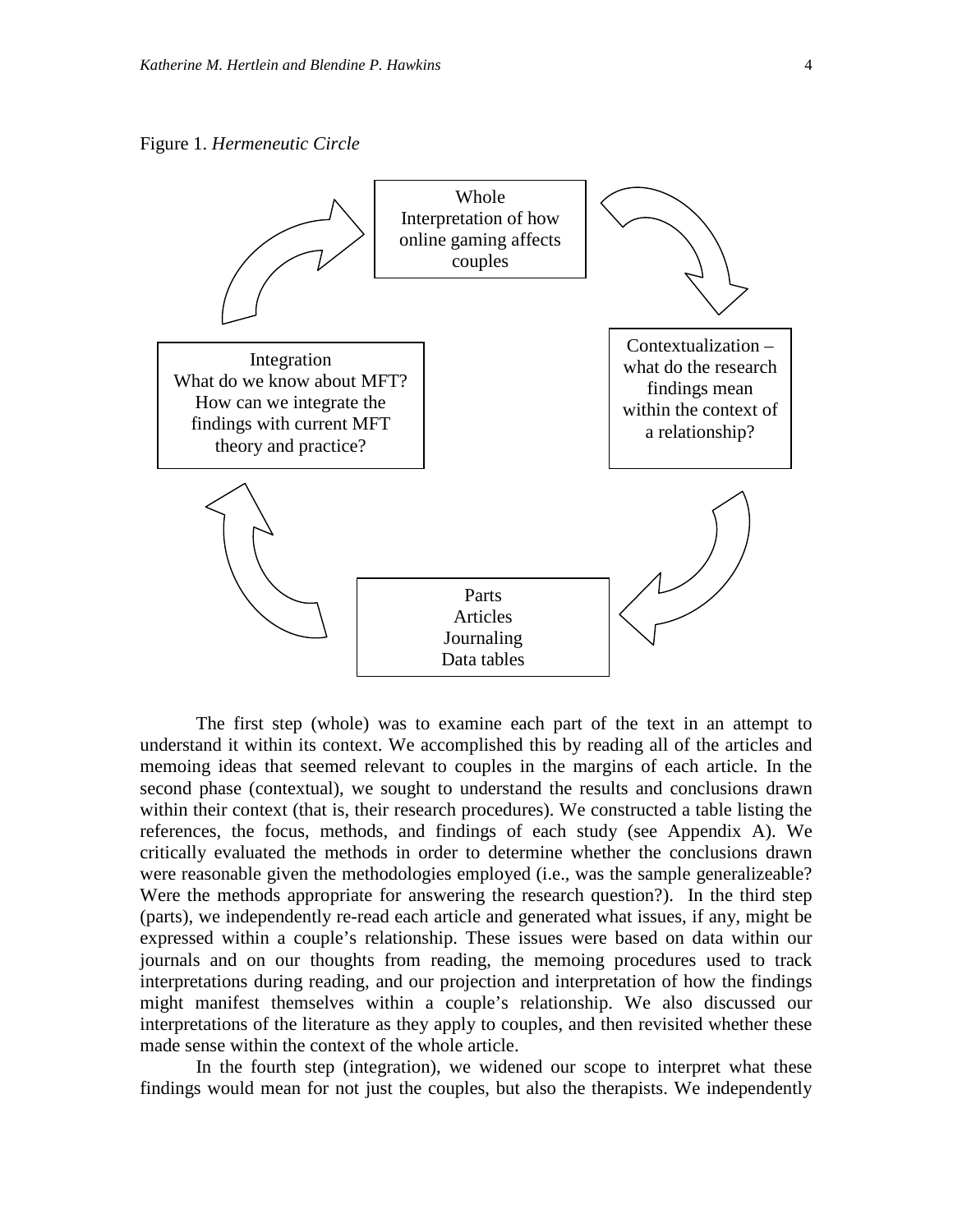re-read each article a third time and identified potential issues for couples that we did not note in the previous readings. We then looked at our table of potential issues and each independently identified potential therapeutic strategies for the issues delineated (see Table 1). We utilized an adaptation of the intersystem's theoretical framework (Weeks, 2005) to focus and direct our identification of the interventions for use with these couples. The Intersystems approach is a framework attending to both the intrapersonal and interpersonal variables contributing to a particular phenomenon. While it has been widely applied to understanding and treating couples with sexual problems (see, for example, Hertlein, Weeks, & Gambescia, 2008), this framework can generically be applied to understanding how factors make a couple vulnerable to challenges within their relationship. In the final step (a revisit to the whole), we reviewed our interpretations of how the aspects of online game play might manifest themselves within a couple's relationship, within treatment, and the field of MFT as a whole. We incorporated further reflections on our tables and interpretations from our journals, notes, and memos in between meetings.

#### **Data Analysis**

In a hermeneutic study, data analysis is an iterative and ongoing process. In general, we moved fluidly from discussing parts within the literature to whole, then to text parts and then the whole again (Paterson & Higgs, 2005). This process was characterized by repeated conversations, memoing, and journaling in which we tried to make sense of the text in its application to couples. For example, the authors read an article and independently created a column of main characteristics of the article and another column reporting the results. Each author also made memos about how each of the results might fit into what we already knew about couples based on scholarly literature and our clinical experience. We then met and had a conversation comparing our lists of interpretations and reviewed the supporting quotes and data from which the interpretations originated.

The second author explored multiple online gaming sources to gain a greater understanding of the MMORPG world, from gaming websites chronicling game specific products and updates, online sites that supported women whose partner's gamed excessively, watching others interact and play online in first person shooter multiplayer online games, and engaging gamers and non-gamers alike in conversations about gaming. Additionally, she monitored her own conceptions about online gaming in couples and approached these discussions with an almost *tabula rasa* manner. Utilizing her therapeutic experience with couples, her research in the field of MFT and her systemic inclinations, the second author generated a list of vulnerabilities (and strengths) that may be observed in couples where gaming is an issue as it related to the literature findings. Finally, she drew out a list of implications for therapists to consider in treatment in correspondence to the findings before meeting to clarify and collaborate with the first author.

We clarified our interpretations for one another through our memos and discussed any disagreements about the existence/placement of interpretations through conversation and mutual decisions. Journaling was achieved through documentation from each author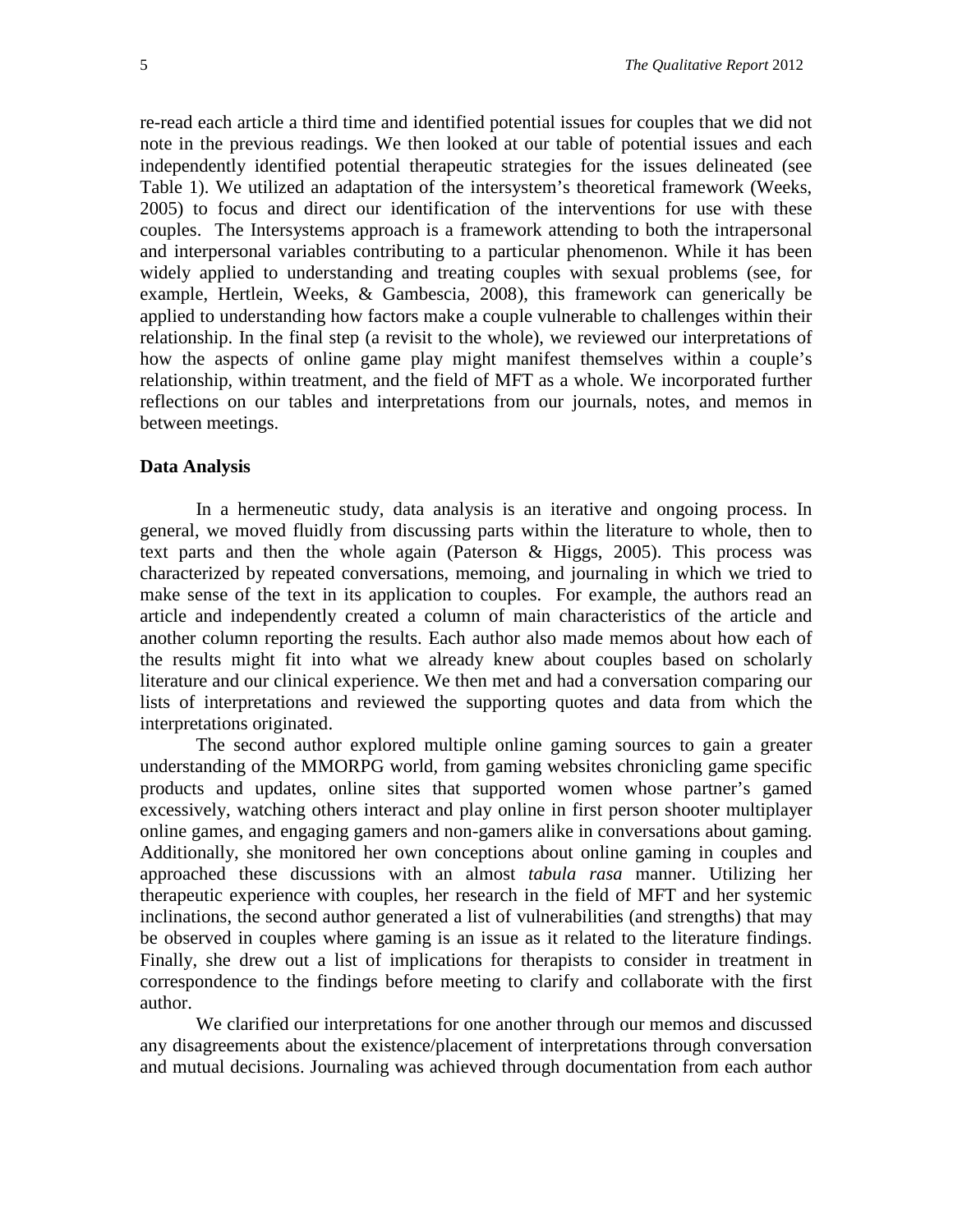at the meetings and subsequent steps that needed to take place, as well as journaling about independent questions that arose out of the conversations.

We used our journals and memos as a way of comparing and contrasting our thoughts about the interpretations. Once we generated our interpretations, we met again to consider applicable treatment strategies and compared/contrasted our tables. Again, we discussed any disagreements regarding the existence and placement of interpretations. Key points in the journals and memos facilitated our interpretation discussion, and directed us to re-examine the articles.

#### **Role of the Researchers**

Because we are both trained as marriage and family therapists, our conceptualization have a systemic lens from which interpretations were drawn (specifically from the Intersystems approach as discussed earlier). As an expert in the field of technology and relationships, the first author offered interpretations from both clinical experiences and scholarly knowledge related to technology and relationships. The second author, whose expertise are in attending to differences in culture, offered insight from her clinical experiences as well as her interpretation of the research literature from a wider, cultural perspective.

#### **Ensuring Rigor**

In the case of any interpretive investigation, it is imperative that rigor be established in such a way that the consumers will find the results credible and dependable (Anfara, Brown, & Mangione, 2002). In this study, we established our credibility through our independent journaling, table creations, and memoing. We actively sought multiple perspectives on the topic of gaming from varying sources to monitor the imposition of researcher bias. We established dependability through the comparison of our memos and arrangements of the data within particular categories. Transferability was established through the expansive searching we did in the journals and the discovery that many of the articles were addressing some of the same issues. Finally, we engaged in external audit identified by Creswell (1998) as a valuable technique for use to ensure vigor, where an outside reader was invited to review the level of analysis and to ensure that the study is able to provide important information on the phenomenon.

#### **Findings**

The topics explored by the articles were identified and categorized as illustrated in the table in Appendix A. The article topics spanned several areas including characteristics of MMORPGs, intrapsychic aspects, personality characteristics of players, gender, and relationship issues. The articles varied significantly in terms of research questions, methodologies and approaches, and conclusions drawn. Each article was included in one category (e.g., intrapsychic aspects or personality characteristics of players) thus there were no overlap of findings. Therefore, our analysis of the articles was very broad in an attempt to understand how gaming affects couple relationships. A table of the reviewed articles and their results is provided (See table 1).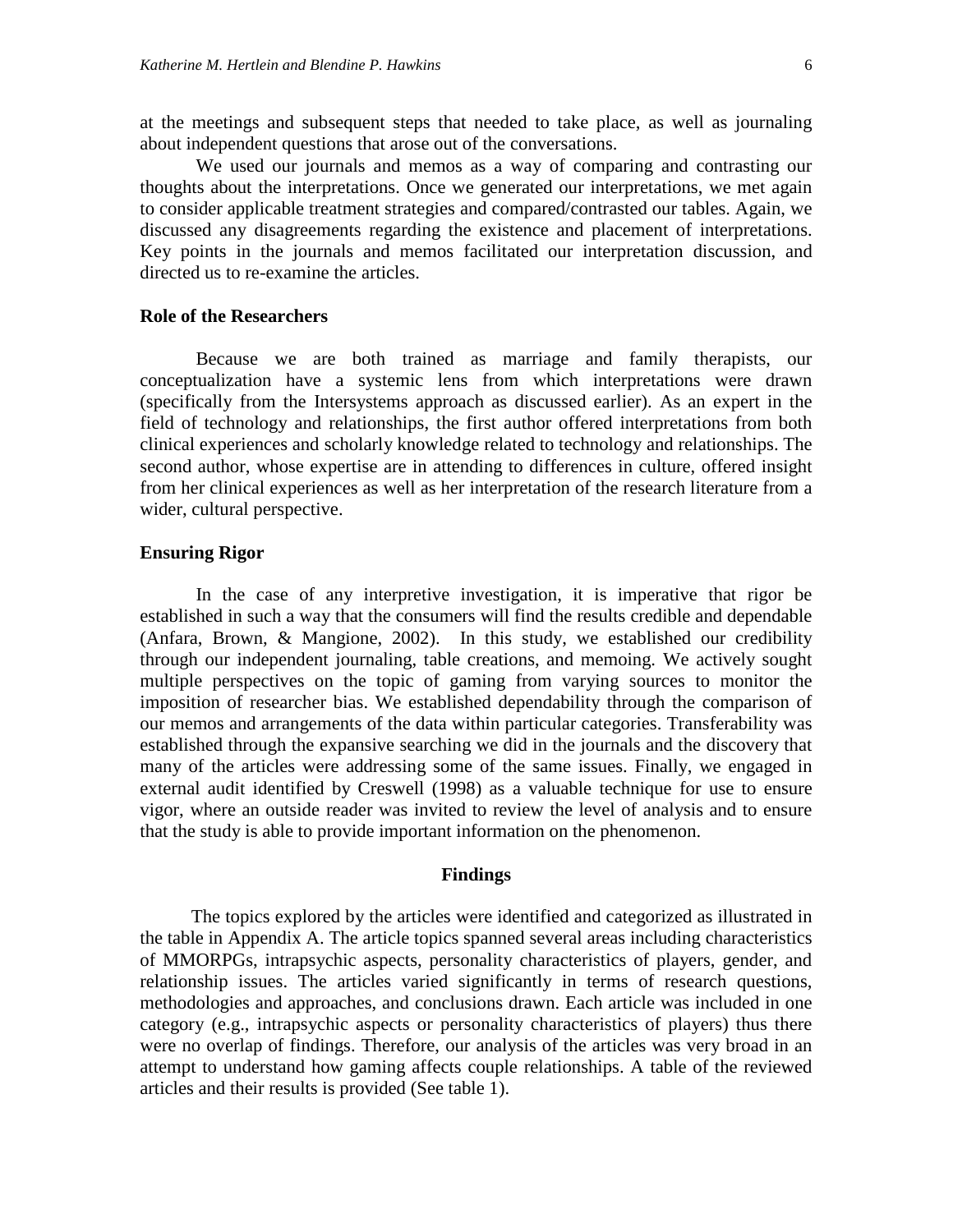Once we reviewed the articles and compiled the findings, we considered what might be the resiliency effects that gaming has on couples and what about gaming might create challenges for couples based on the empirical findings. We discussed how these challenges manifested themselves in clinical work and devised clinical considerations reflective of these effects (see Table 1). We acknowledge, however, that much of the research did not focus on the resiliency factors provided by online gaming that might contribute positively to a couple's relationship. Reviewing our journals, however, revealed that early on in our conversations we moved to focusing on the potential problem areas because of the assumption that the couples in treatment would cite the gaming as a problem rather than a resiliency factor. The clinical considerations spanned a variety of topics, such as the use of appropriate psychoeducation, ideas about structuring sessions, topics that might be valuable to discuss in treatment (commitment, intimacy, the role of the self in the couple), coping mechanisms, etc. We met and discussed the arrangement of these concepts, and our discussions consistently returned to the assertion that online gaming may enhance as well as create challenges for couples. Because we kept returning to this issue, we chose to indentify these two central themes: the benefits online gaming adds to couples lives, and the challenges experienced by couples related to gaming.

#### **Literature Summary: Research Focus**

**Motivation for play.** Ten studies investigated the personality and character of gamers, specifically addressing whether MMORPGs provide players with an environment and capability to construct an "ideal self" which provides an escape. Although players' experiences, impulsivity and gender do not predict their propensity to play, women are more likely to report their motivations for play as therapeutic refreshment while men report curiosity, astonishment and interest (Chumbley & Griffiths, 2006; Scott, Mottarella, & Lavooy, 2006). Players' motivations are grouped into three categories: achievement (advancement, mechanics, and competition), social/interaction (socializing, relationship, and teamwork), and immersion (discovery, role-playing, and customization) (Williams, Yee, & Caplan, 2008; Yee, 2006). These three categories are a well-known classification system called the Bartle's player types and aids in the understanding of how people select games and the effects of game-play on one's life based on their typology (Yee, 2006).

**Addiction.** Another factor sustaining gaming may be addiction to either the Internet or gaming itself (Block, 2008). Three studies suggested problematic play is caused by escapism and advancement in the game (Grusser, Thalemann, & Griffiths, 2007; Huang, 2006; Ng & Wiemer-Hastings, 2005). Approximately 12% of players appeared to meet the criteria for addiction, consistent with the percentage of the population which meets the criteria for addiction in other areas (Grusser et al., 2007). Of the six studies which explored the concept of gaming addiction and problematic gaming behavior, the number of male players was higher than their female counterpart.

**Personality characteristics**. Heavy users (defined by gamers who play 20 hours per week) and those who reported guild membership were classified as having higher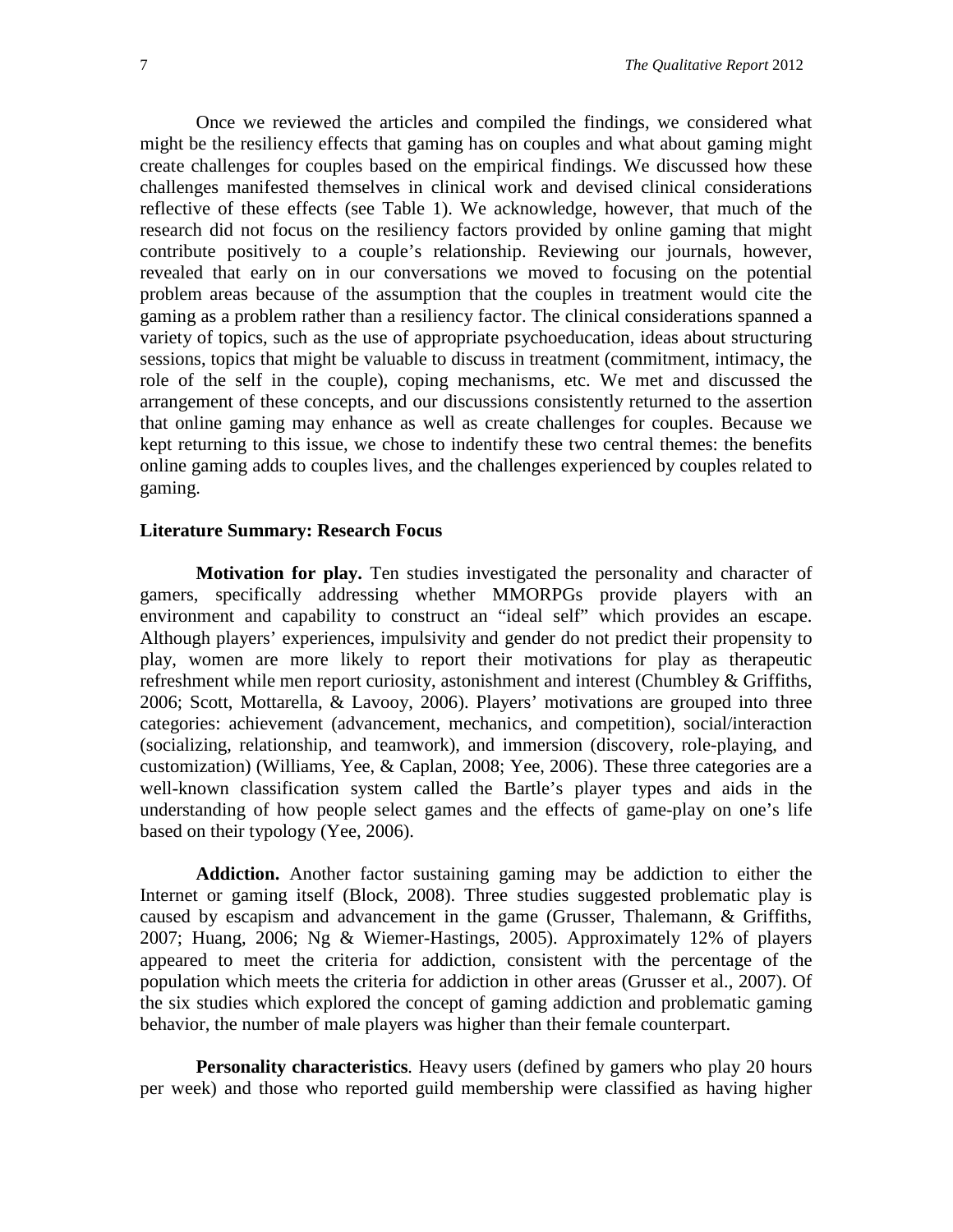levels of social anxiety, increased scores of neuroticism and also decreased extraversion and conscientiousness on personality measures (Peters & Malesky, 2008). Guilds are ingame associations or groups of players who join together for strategic purposes such as advancing within the game or social purposes. Players with more physically aggressive personality features (as measured by the physical aggression subscale in Buss and Perry's Aggression Subscale) manifested more violent behaviors and more frequent violent interactions when playing (Peng, Liu, & Mou, 2008).

**Gender.** Eleven of the studies included both male and female players as participants. Male players reported they engaged in more friendships and fewer intimate relationships than female players (Scott et al., 2006). Female players displayed a tendency to discuss family problems, loss of loved ones, sexuality issues, discrimination and work problems with their online gaming friends whereas men did not (Cole & Griffiths, 2007).

**Overall well-being.** MMORPG players compared with other types of computer gamers showed significantly worse overall health and worse sleep quality and reported that the game interfered with their schoolwork, yet did not differ on reports of overall academic performance (Smyth, 2007). Additionally, MMORPG players reported more interference with real-life socializing and development of new friendships, but not varying levels of satisfaction with their social life as compared to non-MMORPG players (Peters & Malesky, 2008; Rosenthal, Soper, Folse, & Whipple, 1998; Smyth, 2007). Players that spent more than 10 hrs per week participating in online gaming exhibited weaker signs of identity achievement and intimacy development, and stronger signs of identity diffusion and isolation (Huang, 2006).

**Relationship intimacy.** Interpersonal aspects of playing behavior such as intimacy and romantic relationships are severely lacking in the published literature. There was some evidence of a negative correlation between Internet usage and interpersonal relationships (Liu & Kuo, 2007); however none of the studies reviewed specifically sampled couples or dyads. Although a few studies asked gamers about their offline interactions, only two asked individual gamers about their offline romantic relationships (Lo, Wang, & Fang, 2005; Scott et al., 2006). Heavy users of online games, categorized as those who played for more than 20 hours per week by Peters and Malesky (2008), reported a lower quality of interpersonal relationships as compared to both light players and non-players. Less than half of gaming partners, however, believed that playing MMORPGs had a negative effect on their relationships with non-gaming partners (Cole & Griffiths, 2007; Lo et al., 2005).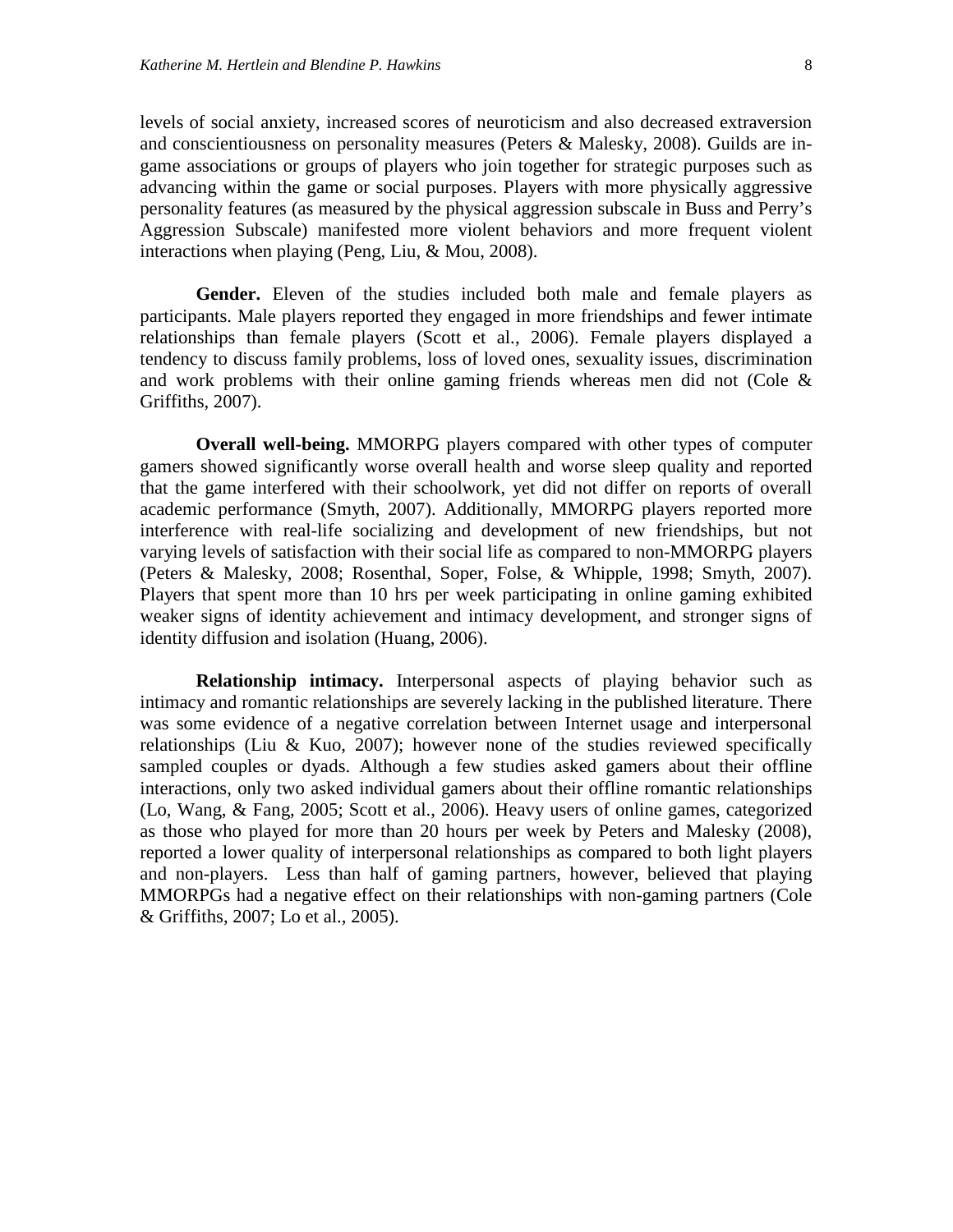Table1. *Core Issues/Results and Clinical Interpretation* 

| <b>TOPIC</b>               | <b>RESULTS</b>                                                                                                                                                                                                                                                                                                                                                                        | <b>EFFECTS &amp; VULNERABILITIES ON</b><br><b>COUPLES</b>                                                                                                                                                                                                                      | <b>CLINICAL CONSIDERATIONS</b>                                                                                                                               |  |
|----------------------------|---------------------------------------------------------------------------------------------------------------------------------------------------------------------------------------------------------------------------------------------------------------------------------------------------------------------------------------------------------------------------------------|--------------------------------------------------------------------------------------------------------------------------------------------------------------------------------------------------------------------------------------------------------------------------------|--------------------------------------------------------------------------------------------------------------------------------------------------------------|--|
| Personhood                 | Ideal self vs. Real self.                                                                                                                                                                                                                                                                                                                                                             | Dissatisfaction with life and relationship.                                                                                                                                                                                                                                    | Addressing accommodation                                                                                                                                     |  |
|                            | Players create online characters that are<br>close to their ideal (Bessiere et al, 2007).                                                                                                                                                                                                                                                                                             | Greater dissonance between ideal and real<br>in couplehood.                                                                                                                                                                                                                    | Reduce dissonance between<br>ideal and real.                                                                                                                 |  |
|                            | Heavy users report significantly higher levels<br>of social anxiety compared to both light and<br>non-players. (Lo, Wang, & Fang, 2005).                                                                                                                                                                                                                                              | Potential difference in expectations of<br>shared activities, offline socialization<br>between partners.                                                                                                                                                                       | Address realistic expectations as<br>it pertains to real life<br>relationships and social<br>interactions                                                    |  |
|                            | MMORPG guild members show a moderate<br>negative correlation with agreeableness,<br>moderate positive correlation with<br>neuroticism, moderate (+) correlation with the<br>number of hours played per week, a low (-)<br>correlation with extraversion, and a low (-)<br>correlation with conscientiousness when<br>given the NEO Personality Inventory (Peters<br>& Malesky, 2008). | Gaming partner may have lower tolerance<br>for everyday stress/conflict when compared<br>to the ease and comfort of the fixed rules<br>and immediate gratification of a gaming<br>environment<br>Sense of escape potentially impairs one's<br>ability to accept the real self. | Psychoeducation and address<br>cognitive distortions.<br>Increase/improve stress<br>management techniques,<br>normalize fluidity of couple<br>relationship.  |  |
|                            | Problematic online game playing is linked<br>to/may be caused by escapism and<br>advancement in game (Wang & Wang, 2008)                                                                                                                                                                                                                                                              | Partners may have different priorities<br>causing greater dissonance, distance, and<br>resentment<br>Couples may present with established<br>patterns of resentment, bitterness, self-<br>blaming and attacking.                                                               | Revisit and adjust feedback<br>loops; Utilize FFT concepts<br>(distancing, midpointing,<br>closeness)<br>Structure session to provide<br>safety in the room. |  |
| Motivations &<br>Addiction | 12% of players meet the criteria for addiction;<br>are then considered pathological gamers.<br>(Grusser, Thalemann, & Griffiths, 2007).                                                                                                                                                                                                                                               | Non-gaming partner may classify gaming<br>partner as addicted                                                                                                                                                                                                                  | Define/clarify meanings of<br>addiction/problematic play;<br>provide psychoeducation around<br>the evolving definition of<br>addiction                       |  |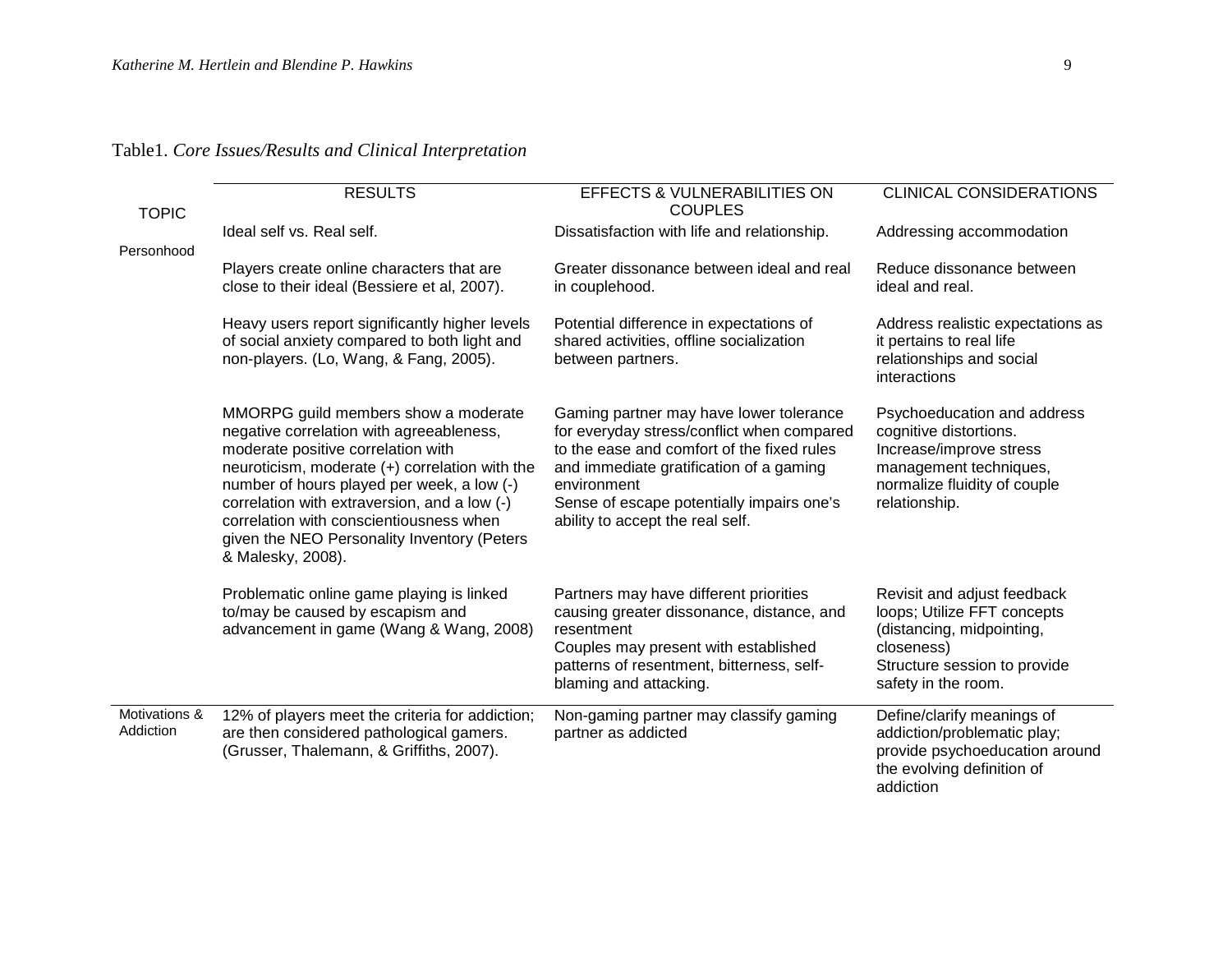| <b>TOPIC</b> | <b>RESULTS</b>                                                                                                                                                                                                                  | <b>EFFECTS &amp; VULNERABILITIES ON</b><br><b>COUPLES</b>                                                                                                                                                                                                     | <b>CLINICAL CONSIDERATIONS</b>                                                                                                                                              |
|--------------|---------------------------------------------------------------------------------------------------------------------------------------------------------------------------------------------------------------------------------|---------------------------------------------------------------------------------------------------------------------------------------------------------------------------------------------------------------------------------------------------------------|-----------------------------------------------------------------------------------------------------------------------------------------------------------------------------|
|              | Pathological gamers have higher "expected<br>relief of withdrawal symptoms when gaming"<br>and higher "craving due to the expectation of<br>a positive outcome of gaming" (Grusser,<br>Thalemann, & Griffiths, 2007)            | Most non-gaming partners may identify their<br>spouse as addicts which in reality may not<br>be the case.                                                                                                                                                     | Psychoeducation. Work to<br>depathologize the gamer while<br>normalizing the offline partner's<br>reactions.                                                                |
|              | Men are more likely to be Internet addicted<br>than women (Ko et al, 2008).                                                                                                                                                     | Gaming may help a partner regain a sense<br>of control, serve as an outlet of negative<br>energy, and alleviate stress of a conflict<br>Non-gamers may not understand partners'<br>motivations (women's efforts to incite<br>closeness may push men further). | Understand how power and<br>control manifest in the<br>relationship                                                                                                         |
|              | Willingness to play in the presence of positive<br>or negative reinforcement is not altered by<br>gender; likelihood of playing is not predicted<br>by gender, age, experience, or impulsivity<br>(Chumbley & Griffiths, 2006). | Although couples may infer different<br>meanings to why their partner spends time<br>on MMORPGs, we may help them<br>understand that the motivations for play can<br>be similar.                                                                              | Assessing the motivations for<br>play (control, escape, prevent<br>intimacy, etc) all have different<br>consequences for treatment<br>direction.                            |
|              | In MMOPRGs, groups are needed to<br>complete tasks.                                                                                                                                                                             | Because boundaries and role distinctions<br>set out by the game, gamer may be more<br>comfortable with role rigidity.                                                                                                                                         | Increase possibilities trough<br>brainstorming.<br>Assess for flexibility in couple                                                                                         |
|              | Altruism and reciprocity has an impact on<br>gamer's prosocial behavior. Also, gamer's<br>motivations fall into in three categories;<br>achievement social/interaction, immersion<br>(Wang & Wang, 2008).                       | There are several important and powerful<br>factors that keep gamers linked into the<br>gaming world.                                                                                                                                                         | Shape competence in gaining<br>these within the relationship.<br>Discuss what is gained from<br>gaming and restructure the<br>relationship to assist in achieving<br>these. |
|              | Women report their motivations for play as<br>therapeutic refreshment while men report<br>curiosity, astonishment and interest (Cole &<br>Griffiths, 2007).                                                                     | These benefits may be maximized by<br>helping partners provide some of that<br>support to each other.                                                                                                                                                         | Assess for alternate<br>mechanisms for refreshment,<br>curiosity, astonishment, and<br>interest                                                                             |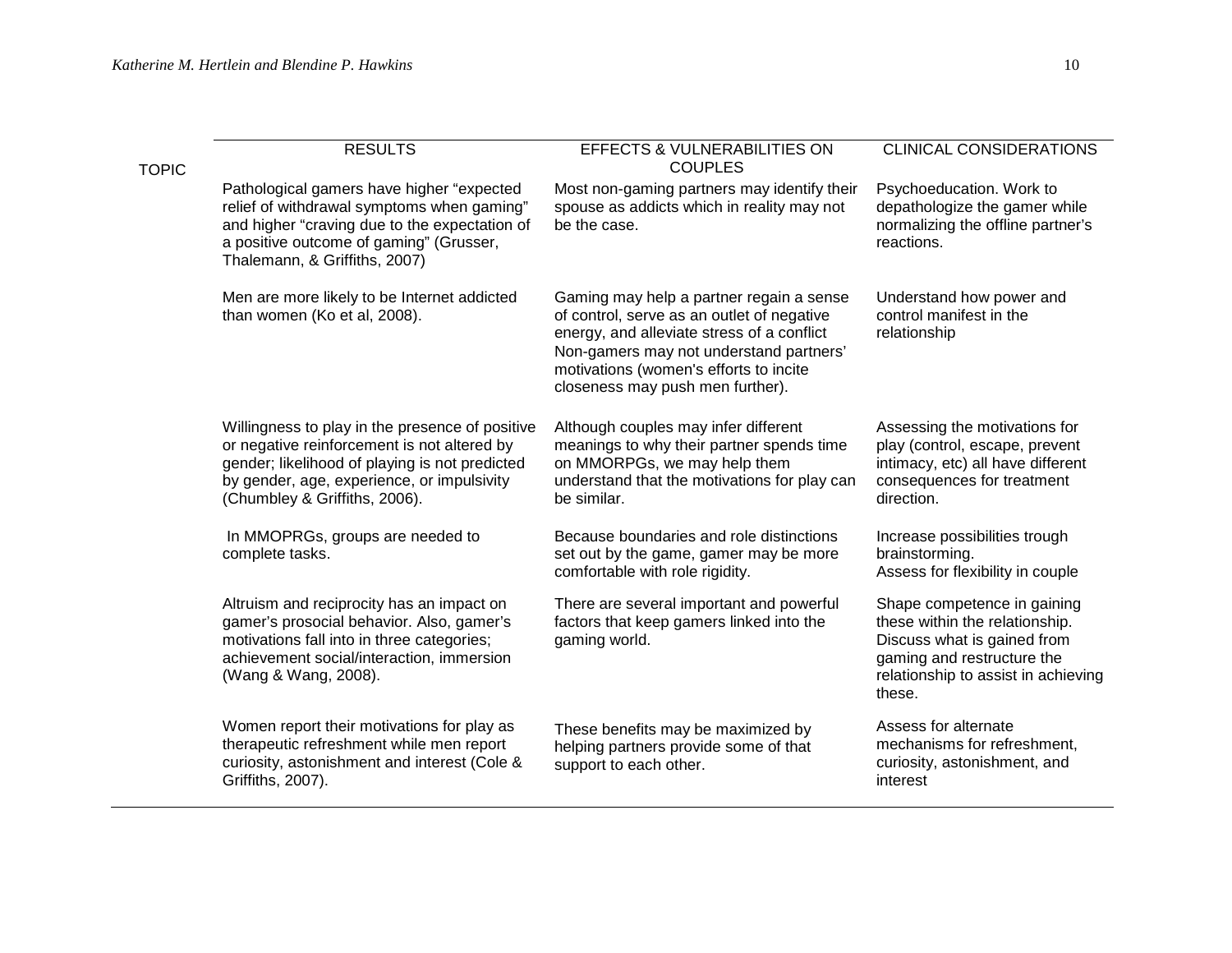| <b>TOPIC</b>                | <b>RESULTS</b>                                                                                                                                                                                                                    | EFFECTS & VULNERABILITIES ON<br><b>COUPLES</b>                                                                                                                                                                                                               | <b>CLINICAL CONSIDERATIONS</b>                                                                                                                                   |  |
|-----------------------------|-----------------------------------------------------------------------------------------------------------------------------------------------------------------------------------------------------------------------------------|--------------------------------------------------------------------------------------------------------------------------------------------------------------------------------------------------------------------------------------------------------------|------------------------------------------------------------------------------------------------------------------------------------------------------------------|--|
| Gender                      | Male gamers have more good friends in<br>MMORPGs than female gamers; Female<br>gamers are more likely than male gamers to<br>be attracted to and date other gamers. (Cole<br>& Griffiths, 2007).                                  | Male partner's conception of friendship may<br>be outcome oriented, goal-ending<br>Women appear to play with purpose, which<br>explains why women become upset when<br>their partners play because they believe<br>men are playing for the same motivations. | Psychoeducation regarding the<br>differences between sexes<br>Define and increase commitment<br>to one another (reciprocity,<br>shared goals, reminiscing, etc.) |  |
|                             | Male gamers are more likely to help female<br>gamers; the same is not true for female<br>gamers. (Wang & Wang, 2008).                                                                                                             | Can create suspicion in the non-gaming<br>partner related to gamer's motivations                                                                                                                                                                             | Normalize male gamer helping<br>behavior                                                                                                                         |  |
|                             | Female gamers tend to discuss family<br>problems, loss of loved ones, sexuality<br>issues, discrimination, & work problems with<br>online gaming friends (Cole & Griffiths, 2007).                                                | Can create suspicion in the non-gaming<br>partner related to gamer's motivations                                                                                                                                                                             | Normalize the socialization<br>aspect of female gaming;<br>discuss and define emotional<br>infidelity for couple                                                 |  |
| Time mgt. &<br>daily duties | Gamers that spend more than 10 hrs per<br>week gaming showed weaker signs of<br>identity achievement and intimacy<br>development, and stronger signs of identity<br>diffusion and isolation (Huang, 2006).                        | Extensive play may prevent introspection<br>and self-development, which inhibits<br>relationship intimacy because those without<br>self-awareness in an appreciative way<br>cannot fully give of themselves to another.                                      | Differing values of intimacy or<br>commitment needs to be<br>clarified and addressed. Explore<br>family-of-origin values and<br>morals.                          |  |
|                             | Frequency or type of computer use is not<br>related to computer use at work (Norris,<br>(2004).                                                                                                                                   | Potential discord when one partner is upset<br>the other spends time on the computer at<br>both work and home                                                                                                                                                | Help couples define shared<br>intimacy.                                                                                                                          |  |
|                             | MMORPG players (as compared to other<br>computer gamers) reported worse overall<br>health and sleep quality (Smyth, 2007).                                                                                                        | Disruption in responsibilities within the<br>household and, consequently, discord<br>within the relationship.                                                                                                                                                | The commitment is to the game<br>not partner, therapist needs to<br>assess.                                                                                      |  |
|                             | MMORPG players, when compared with<br>other types of computer gamers, reported (1)<br>similar levels of satisfaction with their social<br>life, (2) more interference with offline<br>socializing and new friendship development. | Excessive play may result in variant life<br>trajectories between partners (potential life<br>cycle impairment), which ultimately impairs<br>the couple.                                                                                                     | Because gamers enjoy gaming<br>with family and friends, focus on<br>broadening social relationships<br>and reducing pathology.                                   |  |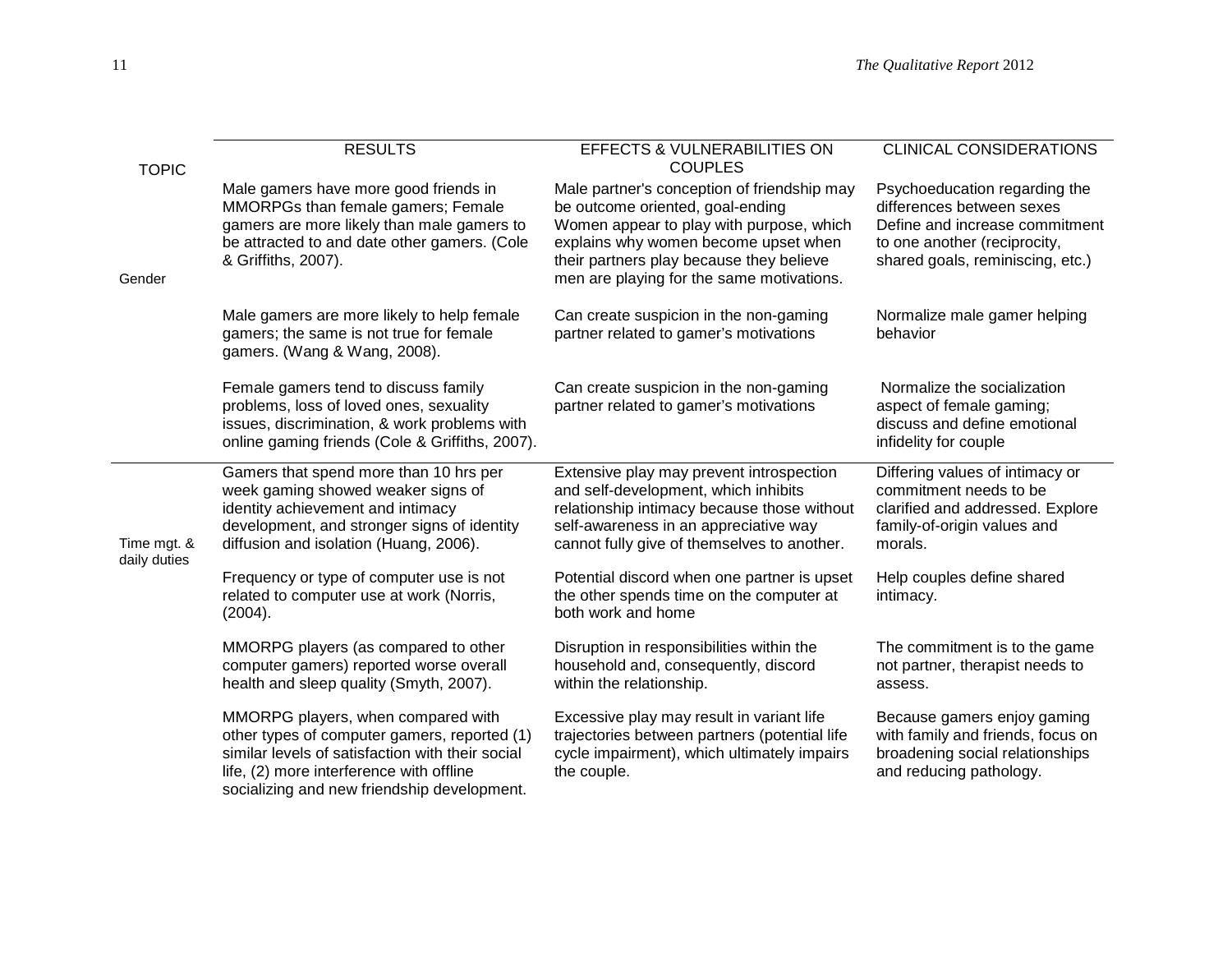| <b>TOPIC</b> | <b>RESULTS</b>                                                                                                                                                                                                                                                                        | <b>EFFECTS &amp; VULNERABILITIES ON</b><br><b>COUPLES</b>                                                                                                                                                                       | <b>CLINICAL CONSIDERATIONS</b>                                                                                                                                     |  |
|--------------|---------------------------------------------------------------------------------------------------------------------------------------------------------------------------------------------------------------------------------------------------------------------------------------|---------------------------------------------------------------------------------------------------------------------------------------------------------------------------------------------------------------------------------|--------------------------------------------------------------------------------------------------------------------------------------------------------------------|--|
|              | (Smyth, 2007).                                                                                                                                                                                                                                                                        |                                                                                                                                                                                                                                 |                                                                                                                                                                    |  |
|              | Heavy users of online games reported a                                                                                                                                                                                                                                                | Individuals who expect shared activities in a                                                                                                                                                                                   | Discussion of expectations;                                                                                                                                        |  |
| Intimacy     | lower quality of interpersonal relationships<br>compared to both light and non-players. (Lo,<br>Wang, & Fang, 2005).                                                                                                                                                                  | relationship may be dissatisfied with how<br>their relationship progresses.                                                                                                                                                     | redefine social sharing.                                                                                                                                           |  |
|              | Individuals who sought relationships online<br>reported significantly lower intimacy in their<br>online relationships than offline romantic<br>relationships, but less intimacy in their offline<br>relationships than those who had no online<br>relationships. (Scott et al, 2006)  | Engaging in relationships online may<br>protect someone from having to fully be<br>vulnerable to another person. May be a<br>perception that online relationships are<br>"safer" than offline relationships.                    | Discuss how to be vulnerable in<br>offline relationships. Develop<br>other ways to protect self which<br>involve the partner. Joining and<br>EFT may be effective. |  |
|              | Fewer than 50% of gamers agree that playing<br>MMORPGs had a negative effect on their<br>offline relationships. (Cole & Griffiths, 2007).                                                                                                                                             | Partners may present with a lack of<br>awareness of how their real life<br>relationships are affected                                                                                                                           | Help gamer develop awareness<br>of the implications for the<br>relationship.                                                                                       |  |
|              | Female MMORPG players are more likely to<br>meet up with online friends in real life (Cole &<br>Griffiths, 2007).                                                                                                                                                                     | Non-gaming partner may be feel left out and<br>unclear about his/her role in the gamer's<br>social network                                                                                                                      | Psychoeducation; discussion of<br>the non-gamer's social role                                                                                                      |  |
|              | Gamers preferred to play with friends, had<br>more fun with gaming than with offline<br>friends, could talk easier with others while<br>gaming, do not report social relationships as<br>important, and feel happier while gaming than<br>other places (Ng, & Wiemer-Hastings, 2005). | Being a part of a social network with its<br>standards, demands, code of conduct and<br>participation requirements may act as an<br>alternative to real life community. This may<br>impair the connection with primary partner. | Discuss how the game facilitates<br>communication and happiness<br>and implement these into the<br>relationship                                                    |  |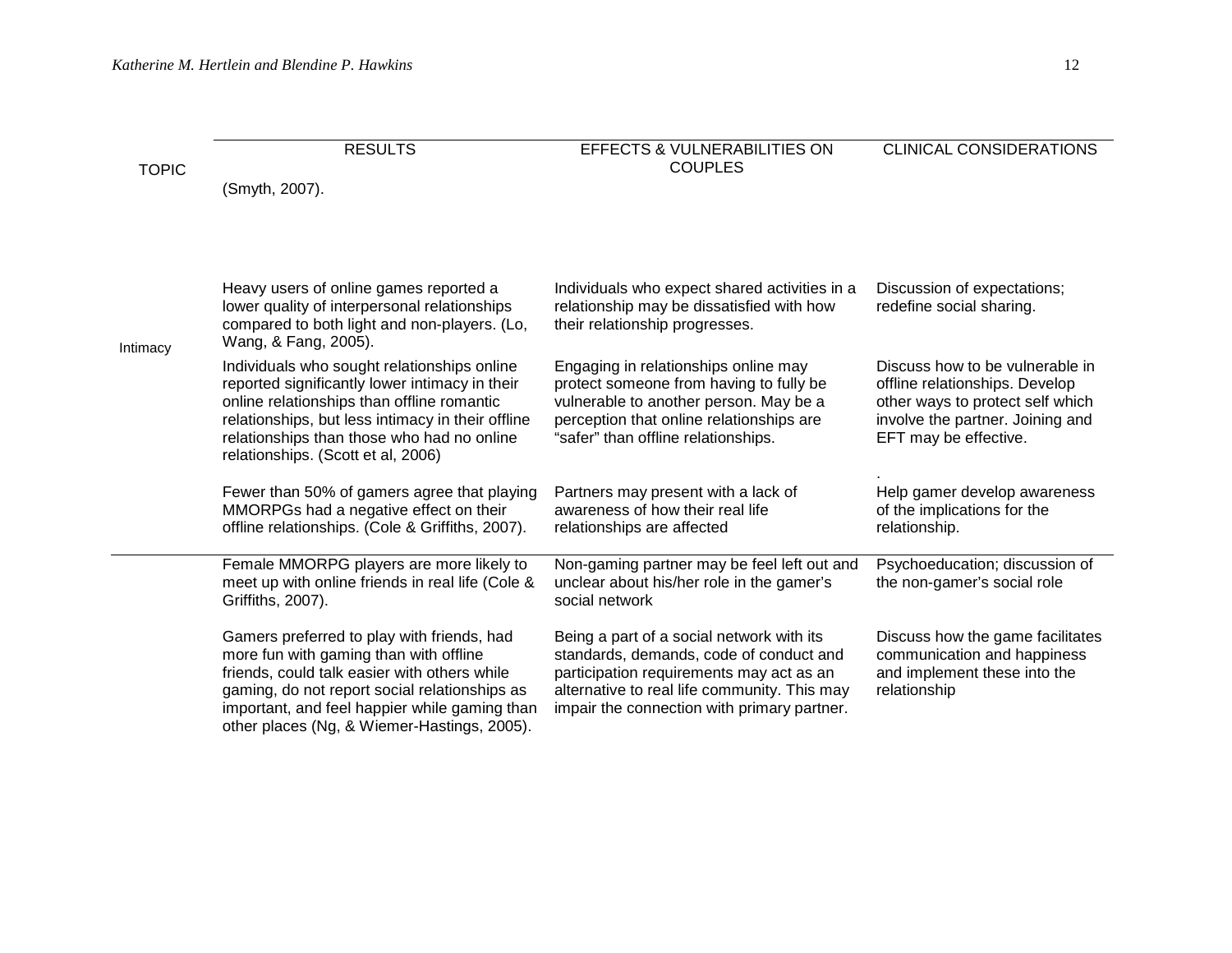| <b>TOPIC</b> | <b>RESULTS</b>                                                                                                                                                                                                                                                                               | <b>EFFECTS &amp; VULNERABILITIES ON</b><br><b>COUPLES</b>                                                                                                                                                                                     | <b>CLINICAL CONSIDERATIONS</b>                                                                                                                                                                                   |
|--------------|----------------------------------------------------------------------------------------------------------------------------------------------------------------------------------------------------------------------------------------------------------------------------------------------|-----------------------------------------------------------------------------------------------------------------------------------------------------------------------------------------------------------------------------------------------|------------------------------------------------------------------------------------------------------------------------------------------------------------------------------------------------------------------|
|              | Over 2/3 of players have made good friends<br>within "World of Warcraft". Half of gamers<br>who make good friends online have met them<br>in real person; however, less than one third of<br>gamers found themselves attracted to<br>another player. (Scott, Mottarella, & Lavooy,<br>2006). | Engagement in more friendships unknown<br>to the other partner may create problems,<br>as well as the energy and time invested<br>online. Jealousy and anger may develop.<br>Non-gamer may feel inadequate to<br>successfully engage partner. | Assess reasons for friendship<br>patterns online to address the<br>deficiencies (or challenge an<br>unrealistic belief) in treatment.<br>Identify what prevents social<br>strategies from being used<br>offline. |

| Reference                                                                                                                                                                               | <b>RESULTS</b>                                                                                                                                                                                      |
|-----------------------------------------------------------------------------------------------------------------------------------------------------------------------------------------|-----------------------------------------------------------------------------------------------------------------------------------------------------------------------------------------------------|
| Bessiere, K. Seay, F., & Kiesler, S. (2007). The ideal self:                                                                                                                            | Players create online characters that are close to their ideal.                                                                                                                                     |
| Identity exploration in World of Warcraft. Cyberpsychology &<br>Behavior, 10(4), 530-535.                                                                                               | Players showing depression rate their created online character as more ideal than<br>they rate their actual self                                                                                    |
|                                                                                                                                                                                         |                                                                                                                                                                                                     |
| Charlton, J. P., & Danforth, I. D.W. (2005). Distinguishing<br>addiction and high engagement in the context of online game<br>playing. Computers in human behavior, 23, 1531-1548.      | Players who can be classified as being addicted need not manifest tolerance,<br>euphoria and cognitive salience that are traditionally used criteria to diagnose<br>addiction.                      |
| Chen, C., Sun, C., & Hsieh, J. (2008). Player guild dynamics<br>and evolution in massively massively multiplayer online games.<br>Cyberpsychology & Behavior, 11(3), 293-301.           | Players of MMORPG join guilds that act as online communities which can be<br>characterized into several distinct types; small, large, elite, unstable and newbie with<br>their own characteristics. |
| Chumbley, J., & Griffiths, M. (2006). Affect and the computer<br>game player: The effect of gender, personality, and game<br>reinforcement structure on affective responses to computer | Gender does not effect emotional reactions with regard to the willingness to play in<br>the presence of positive or negative reinforcement.                                                         |
| game-play. Cyberpsychology & Behavior, 9(3), 308-316.                                                                                                                                   | Player's experience, impulsivity and gender does not predict their propensity to play.                                                                                                              |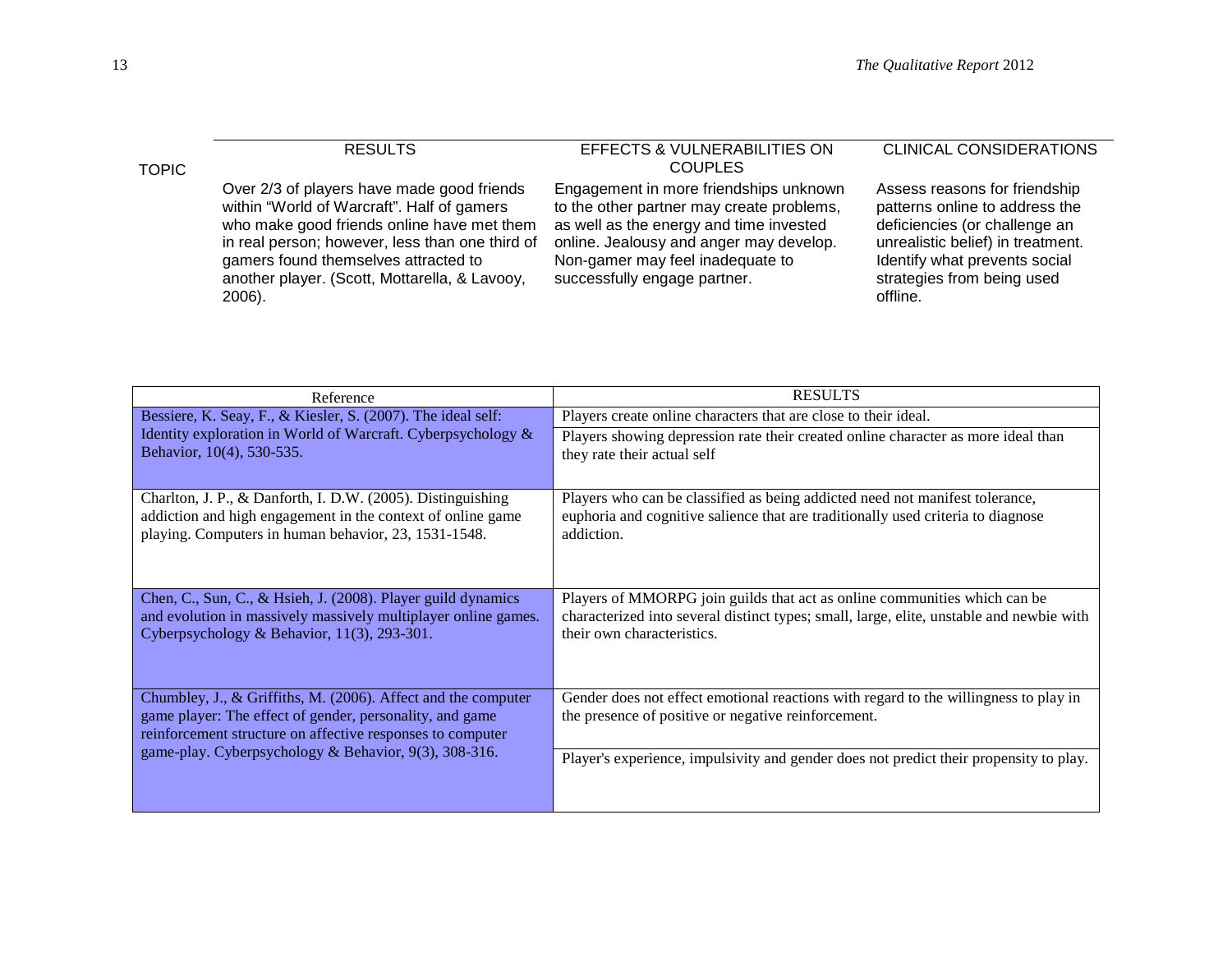| Cole, H., & Griffiths, M. D. (2007). Social interactions in<br>massively multiplayer online role-playing gamers.         | Male players have significantly more good friends within the MMORPG than<br>females.                                                                                                                      |  |  |  |
|--------------------------------------------------------------------------------------------------------------------------|-----------------------------------------------------------------------------------------------------------------------------------------------------------------------------------------------------------|--|--|--|
| Cyberpsychology & Behavior, 10(4), 575-583.                                                                              | Males MMORPG players are more likely to meet up with online friends at a LAN<br>meeting.                                                                                                                  |  |  |  |
|                                                                                                                          | Female MMORPG players are more likely to meet up with online friends in real life.                                                                                                                        |  |  |  |
|                                                                                                                          | Less than half of players believe that playing MMORPGs had a negative effect on<br>their relationships with people with whom they did not play.                                                           |  |  |  |
|                                                                                                                          | Female MMORPG players are more likely than males to be attracted to other players<br>and to date other players.                                                                                           |  |  |  |
|                                                                                                                          | Over half MMORPG players believe that their real-life friends are more trustworthy<br>than their online friends.                                                                                          |  |  |  |
|                                                                                                                          | Female MMORPG players are more likely compared to male players to discuss<br>family problems, loss of loved ones, sexuality issues, discrimination and work<br>problems with their online gaming friends. |  |  |  |
|                                                                                                                          | Females are more likely to report their motivations for play as the rapeutic<br>refreshment while males report curiosity, astonishment and interest.                                                      |  |  |  |
| Grusser, S. M., Thalemann, R., & Griffiths, M. D. (2007).<br>Excessive computer game playing: Evidence for addiction and | 12% of players meet the criteria for addiction therefore considered to be<br>pathological gamers.                                                                                                         |  |  |  |
| aggression. Cyberpsychology & Behavior, 10(2), 290-292                                                                   | Pathological gamers have higher "expected relief of withdrawal symptoms when<br>gaming" and higher "craving due to the expectation of a positive outcome of<br>gaming".                                   |  |  |  |
| Huang, Y. (2006). Identity and intimacy crises and their<br>relationship to internet dependence among college students.  | Players who play excessively and those who do not are not significantly different in<br>their decision-making abilities.                                                                                  |  |  |  |
| Cyberpsychology & Behavior, 9(5), 571-576.                                                                               | Players that spend more than 10hrs per week exhibited weaker signs of identity<br>achievement and intimacy development, and stronger signs of identity diffusion and<br>isolation.                        |  |  |  |
| Klimmt, C., Hartmenn, T., & Frey, A. (2007). Effectance and<br>control as determinants of video game enjoyment.          | The perceived amount of effectance a player has on a game has a positive effect on a<br>players enjoyment.                                                                                                |  |  |  |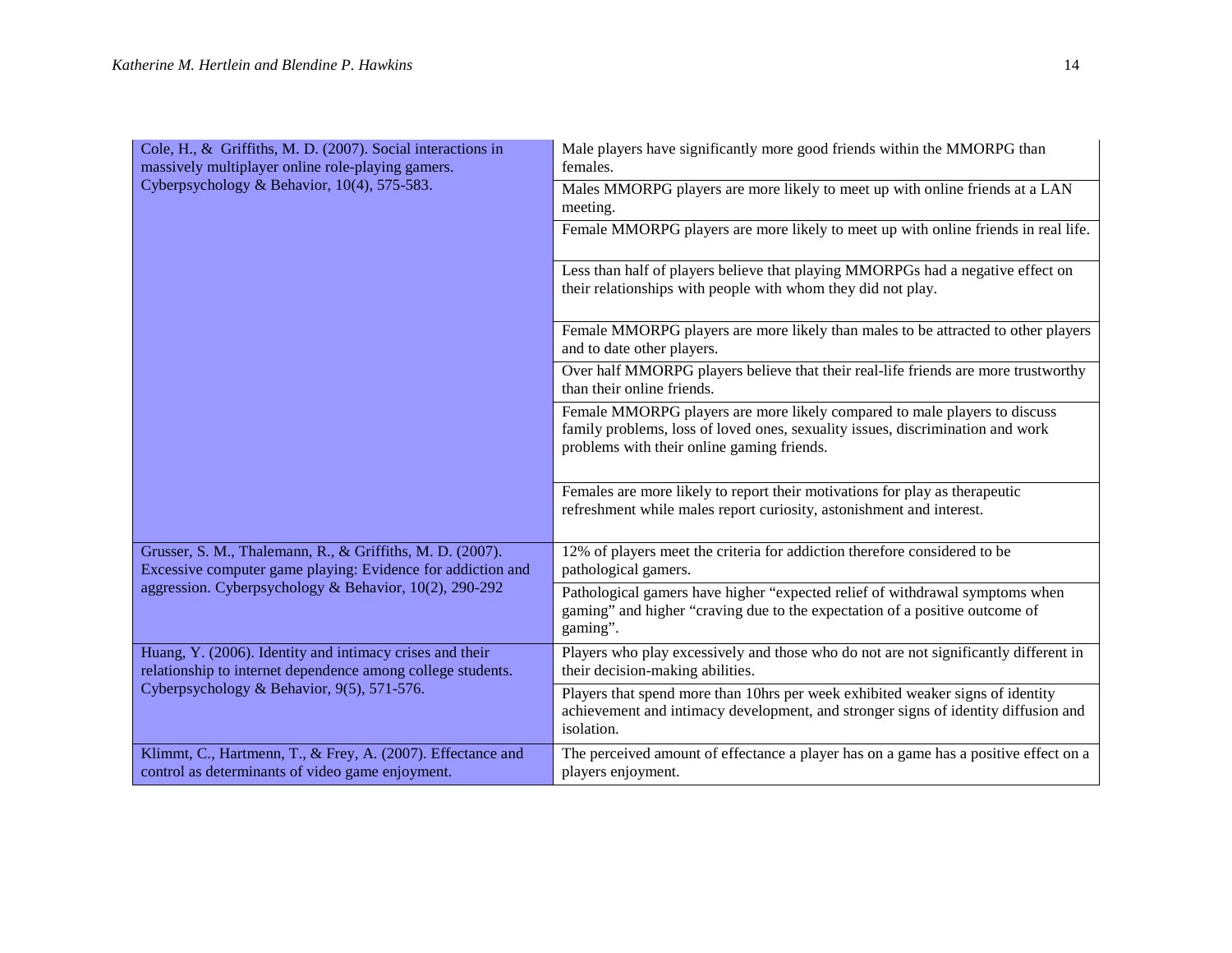| Cyberpsychology & Behavior, 10(6), 845-847.                                                                                                                                               | The perceived amount of control a player has on a game does not have a positive<br>effect on a players enjoyment.                                                                                                                                                                                                                                               |
|-------------------------------------------------------------------------------------------------------------------------------------------------------------------------------------------|-----------------------------------------------------------------------------------------------------------------------------------------------------------------------------------------------------------------------------------------------------------------------------------------------------------------------------------------------------------------|
| Ko, C., Yen, J., Yen, C., Chen, C., & Wang, S. (2008). The                                                                                                                                | Internet addiction is found to be higher in males than females.                                                                                                                                                                                                                                                                                                 |
| association between internet addiction and belief of frustration<br>intolerance: The gender difference. Cyberpsychology &<br>Behavior, 11(3), 273-278.                                    | Adolescent players with internet addiction hold higher irrational beliefs of<br>frustration intolerance; this is found more in females.                                                                                                                                                                                                                         |
| Lo, S., Wang, C., & Fang, W. (2005). Physical interpersonal<br>relationships and social anxiety among online game players.<br>Cyberpsychology & Behavior, 8(1), 15-20.                    | Heavy users of online games show a significantly lower quality of interpersonal<br>relationships compared to both light and non-players. (Ko)                                                                                                                                                                                                                   |
|                                                                                                                                                                                           | Heavy users experience significantly higher levels of social anxiety compared to<br>both light and non-players.                                                                                                                                                                                                                                                 |
| Ng, B. D., & Wiemer-Hastings, P. (2005). Addiction to the<br>internet and online gaming. Cyberpsychology & Behavior, 8(2),<br>110-113.                                                    | MMORPG users would rather spend time in the game than with friends, have more<br>fun with in-game friends than people they know, found it easier to converse with<br>people while in-game, did not find social relationships as important, and felt happier<br>while in the game than anywhere else.                                                            |
| Norris, K. O. (2004). Gender stereotypes, aggression, and<br>computer games: An online survey of women. Cyberpsychology                                                                   | Women who play computer games and women who use chat rooms reported the<br>environment as equally hostile.                                                                                                                                                                                                                                                      |
| & Behavior, 7(6), 714-727.                                                                                                                                                                | Women who play computer games and women who use chat rooms are no different<br>in their stereotypes attitudes.                                                                                                                                                                                                                                                  |
|                                                                                                                                                                                           | Women who play computer games and women who use chat rooms are no different<br>in their level of acceptance of sexual violence.                                                                                                                                                                                                                                 |
|                                                                                                                                                                                           | There are no gender identity difference between women who play computer games<br>and women who use chat rooms.                                                                                                                                                                                                                                                  |
|                                                                                                                                                                                           | Frequency or type of computer use is not related to computer use at work                                                                                                                                                                                                                                                                                        |
| Peters, C. S., & Malesky, A. (2008). Problematic usage among<br>highly-engaged players of massively multiplayer online role<br>playing games. Cyberpsychology & Behavior, 11(4), 481-484. | MMORPG guild members show a moderate negative correlation with agreeableness,<br>moderate positive correlation with neuroticism, moderate positive correlation with<br>the number of hours played per week, a low negative correlation with extraversion,<br>and a low negative correlation with conscientiousness when given the NEO<br>Personality Inventory. |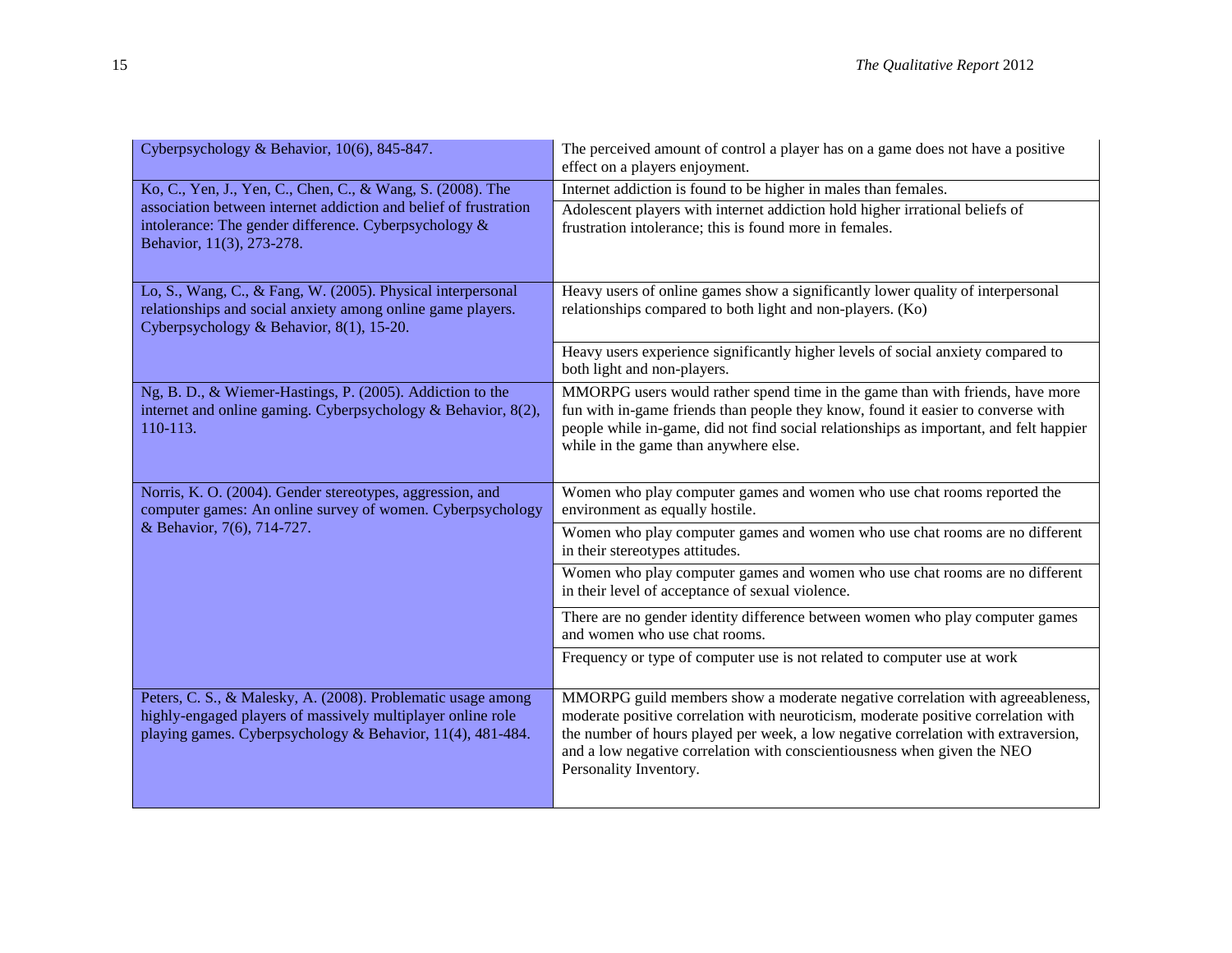| Rosenthal, G. T., Soper, B., Folse, E. J., & Whipple, G. J.<br>(1998). Role-play gamers and national guardsmen compared.<br>Psychological Reports, 82, 169-170.                                                             | Gamers were shown to have many close friends comparable to guardsmen and their<br>mean score of neuroticism was not significantly different from the Guardsmen<br>mean.                                                                                                       |
|-----------------------------------------------------------------------------------------------------------------------------------------------------------------------------------------------------------------------------|-------------------------------------------------------------------------------------------------------------------------------------------------------------------------------------------------------------------------------------------------------------------------------|
| Scott, V. M., Mottarella, K. E., & Lavooy, M. J. (2006). Does<br>virtual intimacy exist? A brief exploration into reported levels of<br>intimacy in online relationships. Cyberpsychology & Behavior,                       | Individuals who pursued computer-mediated relationships reported significantly<br>lower intimacy in their virtual relationships compared to their own face-to-face<br>romantic relationships.                                                                                 |
| 9(6), 759-761.                                                                                                                                                                                                              | Individuals who pursued computer-mediated relationships have less intimacy in their<br>face-to-face relationships compared to individuals who only had traditional non-<br>computer-mediated relationships.                                                                   |
|                                                                                                                                                                                                                             | Over two-thirds of players of both genders have made good friends within the WoW<br>game, almost half of this sample had met with online friends in real-life situations<br>and less than one third found themselves attracted to another player.                             |
|                                                                                                                                                                                                                             | Majority of players report that they enjoy playing WoW with their real-life friends<br>and family.                                                                                                                                                                            |
| Smyth, J. M. (2007). Beyond self-selection in video game play:<br>An experimental examination of the consequences of massively<br>multiplayer online role-playing game play. Cyberpsychology &<br>Behavior, 10(5), 717-721. | MMORPG players compared with other types of computer gamers showed<br>significantly worse overall health and worse sleep quality however did not differ on<br>reports of overall academic performance yet reported the game to have interfered<br>more with their schoolwork. |
|                                                                                                                                                                                                                             | MMORPG players compared with other types of computer gamers did not report<br>different levels of satisfaction with their social life yet more interference with real-<br>life socializing and development of new friendships.                                                |
| Teng, C. (2008). Personality differences between online game<br>players and nonplayers in a student sample. CyberPsychology &<br>Behavior, 11(2), 232-234.                                                                  | Online game players in this study reported higher scores in the three personality<br>traits (openness, conscientiousness $\&$ extraversion) that lead to personal success and<br>self-efficacy in competition.                                                                |
| Wang, C., & Wang, C. (2008). Helping others in online games:<br>Prosocial behavior in cyberspace. Cyberpsychology & Behavior,                                                                                               | Altruism and reciprocity has an impact on players prosocial behavior.                                                                                                                                                                                                         |
| 11(3), 344-346                                                                                                                                                                                                              | Male players are more likely to help female players; female players show no<br>difference.                                                                                                                                                                                    |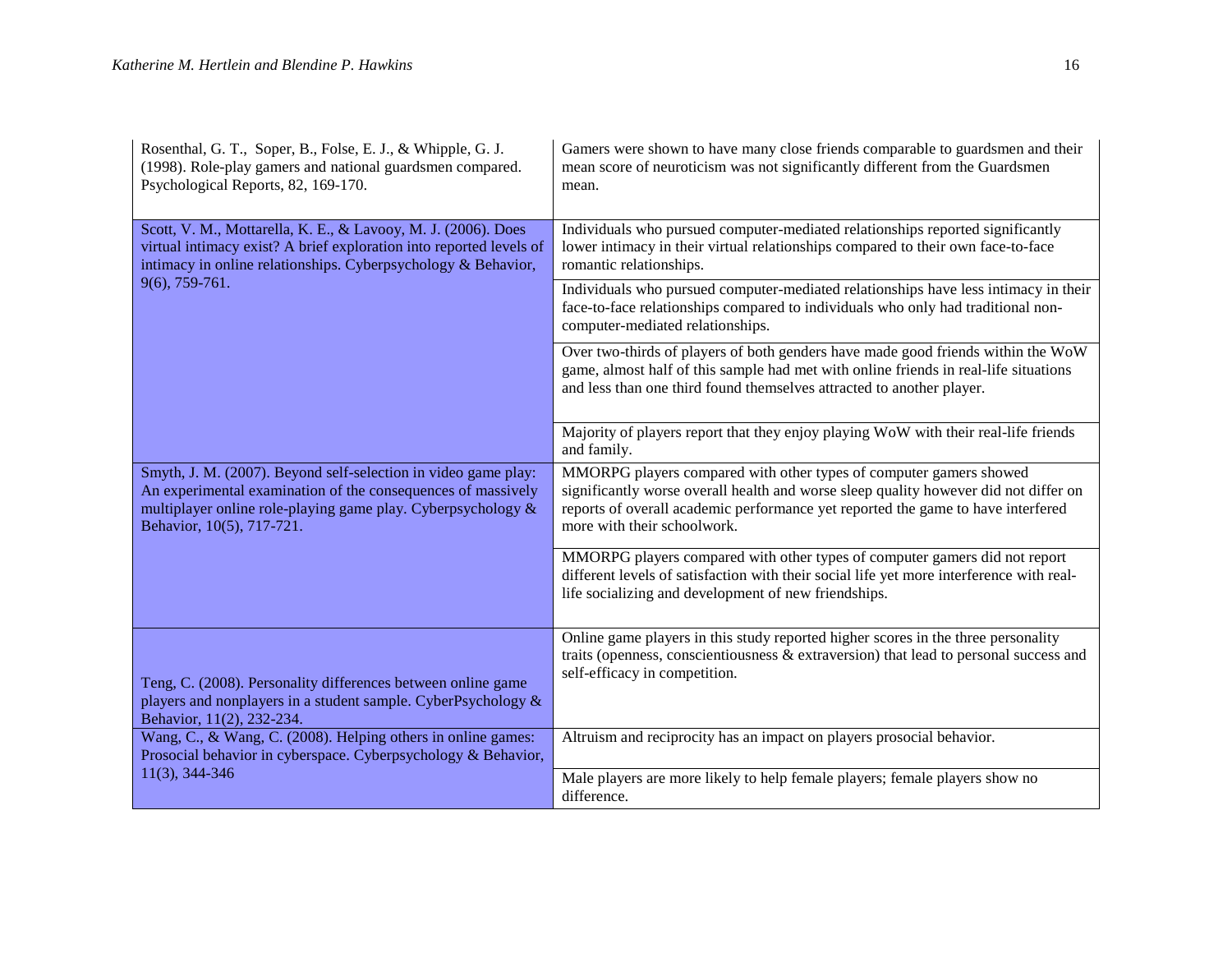|                                                                                                                                                                                                                                      | Players with more physical aggressive personalities manifest more violent behaviors<br>and more frequent violent interactions when playing.                                                                                                                                                    |
|--------------------------------------------------------------------------------------------------------------------------------------------------------------------------------------------------------------------------------------|------------------------------------------------------------------------------------------------------------------------------------------------------------------------------------------------------------------------------------------------------------------------------------------------|
|                                                                                                                                                                                                                                      | Problematic online game playing is linked and may be caused by escapism and<br>advancement in the game.                                                                                                                                                                                        |
|                                                                                                                                                                                                                                      | Players motivations to play can be grouped into three categories; achievement<br>(advancement, mechanics, competition), social/interaction (socializing, relationship,<br>teamwork), immersion (discovery, role-playing, customization).                                                       |
| Wei, P., Ming, L., & Yi, M. (2008). Do aggressive people play<br>violent computer games in a more aggressive way? Individual<br>difference and idiosyncratic game-playing experience.<br>CyberPsychology & Behavior, 11(2), 157-161. | Content analysis of the recorded videos of each individual's game playing revealed<br>that people with more physical-aggressive personality manifest more violent<br>behaviors; more frequent violent interactions, more frequent punching and kicking<br>actions and more frequent shootings. |
| Yee, N. (2006). Motivations for play in online games.<br>CyberPsychology & Behavior, 9(6), 772-775.                                                                                                                                  | 3 main components emerged; Achievement, Social and Immersion. Escapism<br>component followed by hours played per-week and advancement was shown to be<br>the best predictor of problematic usage.                                                                                              |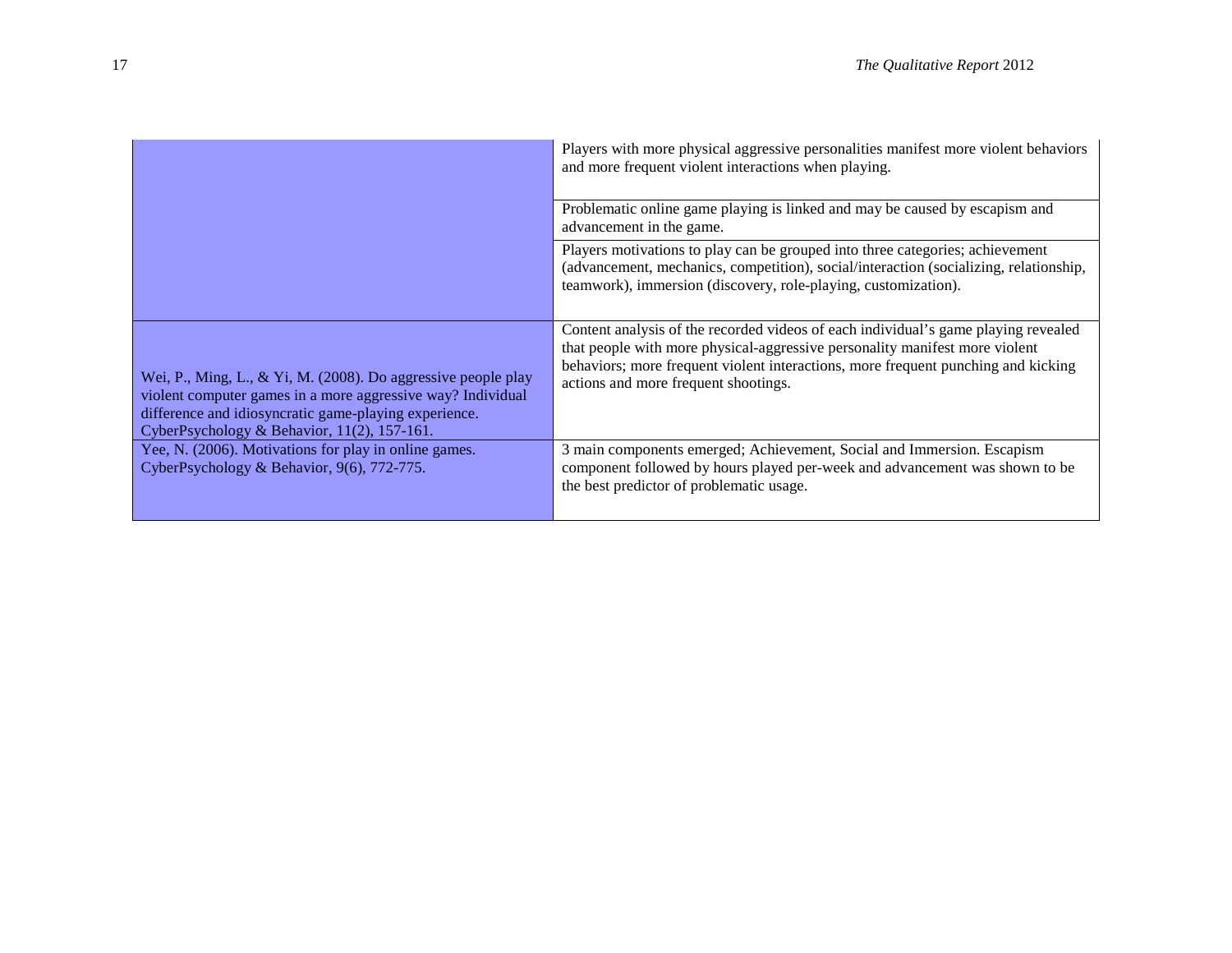In general, gaming partners pursuing computer-mediated relationships reported less intimacy in their face-to-face relationships compared to individuals who only had traditional non-computer-mediated relationships (Huang, 2006; Lo et al., 2005; Scott et al., 2006). Additionally, those involved in computer-mediated relationships demonstrated significantly lower levels of intimacy in comparison to their own face-to-face romantic relationships.

Results of one study (Ng & Wiemer-Hastings, 2005) showed that MMORPG users: (1) would rather spend time in the game than with their offline friends, (2) have more fun with in-game friends than people they know offline, (3) found it easier to converse with people while in-game, (4) did not find social relationships as important as non-users, and (5) felt happier while in the game than anywhere else. This indicated that couples may use gaming as a shared leisure activity to enhance their enjoyment and as an outlet to socialize and decrease stress. Other findings evidenced over two-thirds of players had made good friends within the "World of Warcraft" game and almost half of this sample had met with online friends in real-life situations (Scott et al., 2006). Female MMORPG players were rated as more likely to meet up with online friends in real life (Cole & Griffiths, 2007). In contrast, male rapport and camaraderie appear to be based on mutual gaming, overcoming obstacles and shared objectives which lead them to a sense of closeness, albeit in a structured environment (Cole & Griffiths, 2007).

#### **Literature Interpretation: Clinical Implications**

#### **How Online Gaming Benefits Couple Relationships**

**Socialization skills.** In MMORPGs, joining a guild or clan is the primary way to accomplish tasks and progress through levels, encouraging teamwork, camaraderie, and collaboration. Five of the studies focused on the social interactive quality of social interaction (see Chen, Sun, & Hsieh, 2008; Cole & Griffiths, 2007; Lo, et al., 2005; Scott et al., 2006; Wang & Wang, 2008). Couples may benefit from the gaming partners experience with teamwork and collaboration in many areas of their life. For example, Cole and Griffiths (2007) found that most MMORPG players believe that the gaming did not negatively affect their offline relationships.

Other therapeutic tasks include engendering hope, assisting the couple to use their knowledge to generate solutions to their concerns, and facilitate an environment in which couples can communicate appropriately to overcome their concerns. Therapists can use the socialization skills that the online gamer has established as a way to connect to the offline coupling.

**Gendered interactions.** In terms of gender, the articles also showed that female MMORPG players were more likely than others to discuss close personal issues with online gaming friends then male gamers. This finding seems to be consistent with already known information about gender roles and the sharing of personal information (Becker, 1987; Felmlee & Muraco, 2009). Therapists working with gaming couples should consider the gender of the player as a way to shed light on the dynamics of the online relationships. Disagreements, for example, may arise when partners conceptualize online relationships different from one another. For instance, in a male-female couple, a female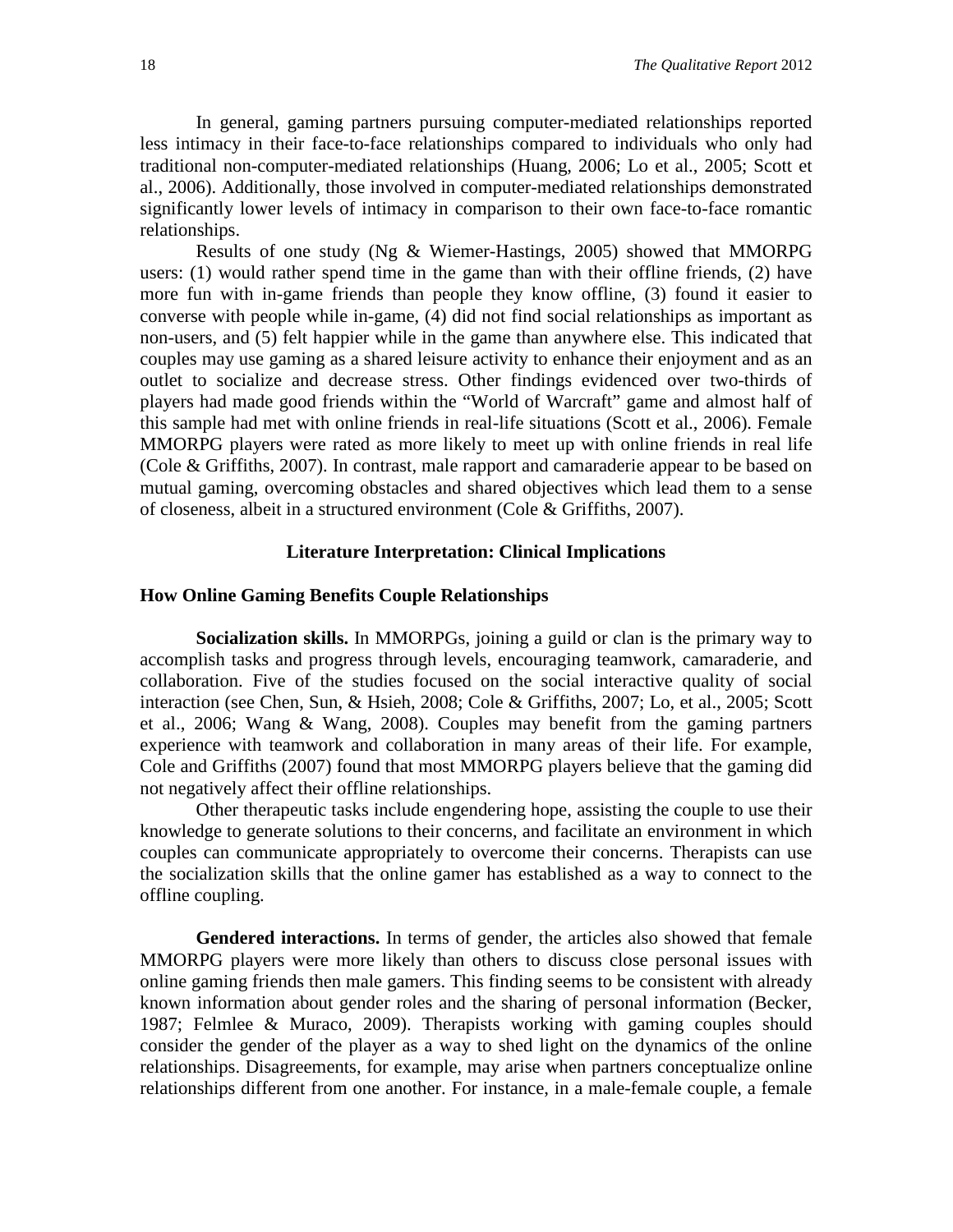partner may view online friendships of which much time is invested as intimate and the male partner may see his online friends as playmates with a greater utilitarian value such as advancing in the game (Vigil, 2007). In a female-female couple, there may be issues with the gaming partner being excessively emotionally intimate with online peers based on online interaction styles. In treatment, it can be useful to engage in a dialogue about these differing viewpoints to develop awareness around the differences and to reduce discord and anxiety.

**Increased understanding of partner's context.** Online gamers with the aforementioned personal characteristics are likely to display these characteristics outside of the MMORPG environment. Therapists who are aware that the gamer might possess some of the aforementioned traits may facilitate a conversation regarding the circumstances in which these characteristics are playing out in the couple's relationship. It may inform how the therapist can utilize psychoeducation in treatment around what is typical emotional sharing behavior for online gamers. Finally, when one partner engages in an activity identified as fun and relaxing to them, the satisfaction will trickle down into the relationship, resulting in positive changes.

Online gaming can be a way for players to alleviate negative feelings such as frustration, loneliness or boredom (Hussain & Griffiths, 2009) as well as becoming a tool to mask partner's emotions and anxiety. Therefore, it is also advisable to conduct an assessment regarding each partner's level of these feelings, as well as including aggression, something the research noted as higher in online gamers. Once the therapist understands the extent to which (if at all) these factors are prevalent within the individual or relationships, the therapist can incorporate them in the treatment plan in an appropriate way.

**Use of fantasy.** To participate in MMORPGs, gamers create or select an image (known as an "avatar") to represent their character. Three studies addressed the quality of fantasy included in virtual self-enhancement through a player's character, dynamics within the game, and evolution of online environments and gaming as a means of procrastination and escape (Bessiere, Seay, & Kiesler, 2007; Chen et al., 2008; Yee, 2006). Fantasy has been conceptualized as a helpful adjunct to treatment (Hessellund, 1976; Hicks & Leitenberg, 2001). It can be used to fill a variety of relationship functions. For example, the therapist can assess the role of fantasy in the couple's everyday life, and determine if fantasy would be a useful component in treatment, or whether it contributes to the problems the couple is having. Because one of the key attractions in online gaming is the extent to which each individual can create their own character (including internal traits and appearance), an ability to live in the fantasy role well could be extremely useful for strengthening the couples' relationship by utilizing the couple's ability/strengths to be creative, flexible and playful with each other (see Deacon & Thomas, 2000).

#### **How Online Gaming Complicates Couple Relationships**

**Fantasizing.** Fantasy within gaming can provide benefits to a relationship – depending upon the motivations for play, however online gaming may interfere with intimacy. For example, accommodation is one of six Internet-vulnerabilities in Internet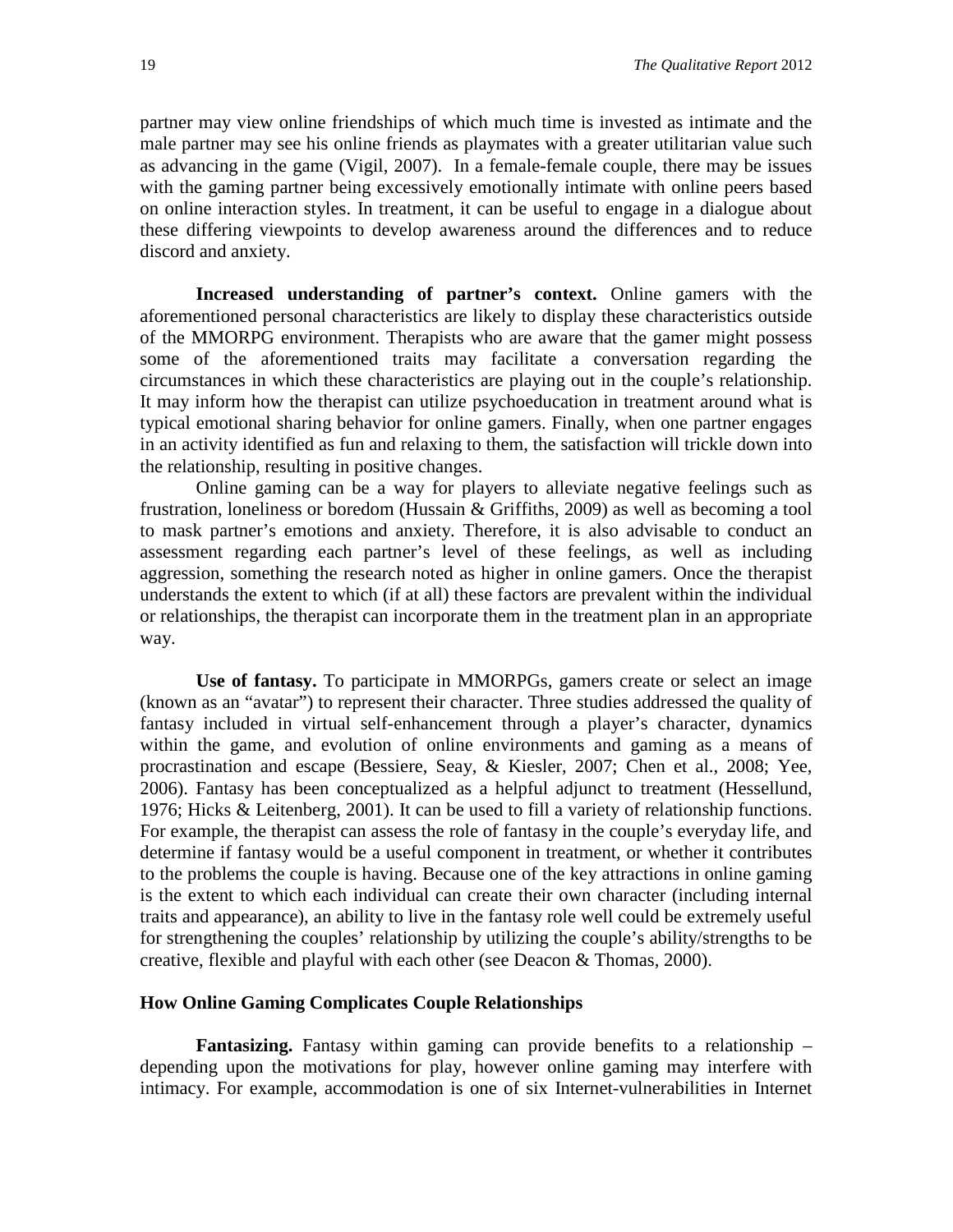affairs and other technology-related problems for couples (Hertlein, 2009) and is defined as an individual who feels constricted in their day-to-day life and uses the Internet as a means to escape (or to accommodate this aspect of the self). When the accommodation comes at the expense of the relationship or is the result of avoiding intimacy in the primary relationship, it can be problematic for couples. Accommodation is also evident in the ability to customize one's character within the virtual world of the MMORPG. Players can construct their online characters with their choice of gender, appearance, personality, function, and skills. This is critical to understand for couples because some literature suggests the computer facilitates the real versus ideal self (see, for example, Ben-Ze'ev, 2004). To sum it up, "The Internet is a way to escape the quotidian, corporeal "known" self. It is not just experimentation with different identities, but is experienced as living and relating to others through them." (Hertlein & Sendak, 2007, p. 4). Understanding how the gaming partner may feel discontent and weary with their routine life, the therapist can interview creatively from a supportive stance. Ultimately this will facilitate greater empathy and willingness to come together as a couple to fulfill these needs in each other.

**Intimacy disruption.** As discussed above, understanding a gamer's motivation is a central theme in the empirical studies and assists therapists in identifying how the motivation to play can be incorporated into strategies to support the couple relationship. For example, if a primary reason that a partner plays online is to relate and feel close to others, there may be a deficit in the couple's connectedness which can be addressed in treatment. What is missing from this literature, base, however, are the motivations from separating from one's partner. If there is a partner, for example, who uses gaming as a way to reduce intimacy between themselves and their partner, the therapist needs to be aware of such a motivation in order to assess properly. Thus, it is imperative that a therapist inquire as to the motivations for beginning gaming and what sustains it, as well as inquiring what prevents the nongaming partner from playing.

In cases where both partners are gamers and it is a problem within the relationship, the therapist should gain a clear understanding of what behaviors specifically contribute to the problems the couple experiences. There may be differences, for example in the types of games played, the people with whom the games are played, and the types of communication that are exchanged with other players.

**The issue of addiction.** Although playing online games is not an indication of an addiction, five of the studies reviewed focused on the issue of problematic or addictive gaming (Charlton, & Danforth, 2007; Grusser et al., 2007; Huang, 2006; Ko, Yen, Yen, Wang & Chang, 2008; Peters & Malesky, 2008). This seemed to be consistent with our observation in that frequently, the gaming partner's behavior is conceptualized by the non-gaming partner as an 'affair of addiction' because time and energy are diverted from the primary relationship and directed toward a third person/object (either the computer game itself or a specific person/character within the gaming world). Although the gaming partner in a relationship might acknowledge that there are differences in their time spent playing, there may be little understanding as to the possibility that their game playing is providing an opportunity for ruptures in the relationship. Distinguishing whether the gaming behavior is an addiction may lead to disagreements between the partners because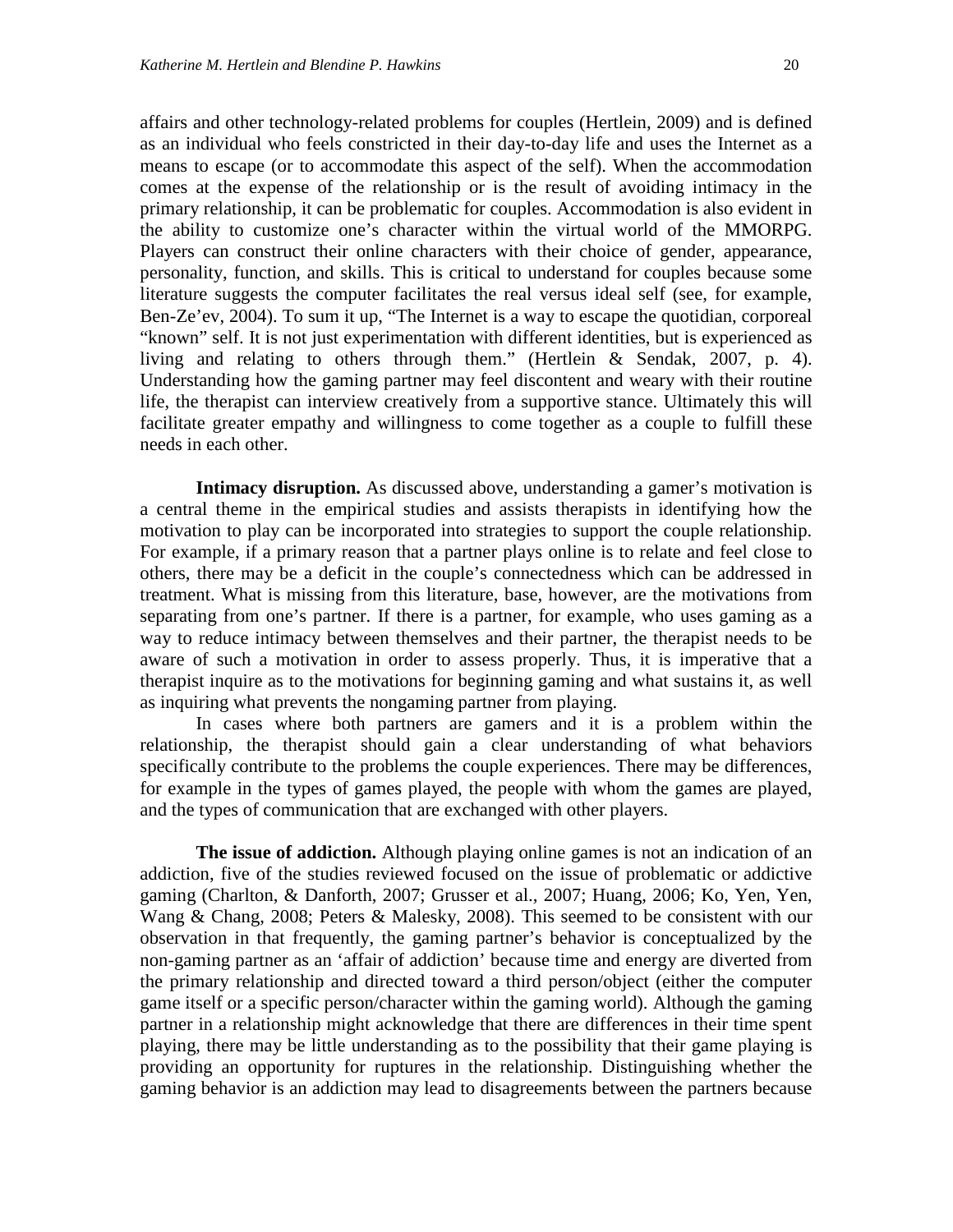in general, the non-gaming partner classifies the gaming partner as having an addiction. This dynamic creates a cycle of blame, defensiveness, guilt and resentment. This cycle needs to be addressed in treatment in the way that is consistent with the therapist's already established framework.

In understanding addiction as a possible mechanism in gaming, couple and family therapists should conduct a thorough assessment regarding the extent of problematic gaming and the possibility of addiction. As in other addictions, gaming addiction evidences tolerance, withdrawal, a desire to stop gaming and unsuccessful attempts to abstain from play. These manifest similarly in traditional addiction treatments.

**Inclusion/exclusion.** Through our data analysis, we identified gaming issues that both support a couple and detract from a couple's relationship. One of Shutz's (1966) criteria for satisfied couples is inclusion/exclusion. Although the gaming partner in a relationship has an entire network of interactions, loyalties, and responsibilities within the gaming world, these networks may be invisible and intangible to the non-game player. Included in this network and social structure may be people who are unknown to the nongaming partner yet who require their partner to make commitments to play at specific times in order to accomplish objectives with the group. For example, Cole and Griffiths (2007) found that male MMORPG players had a significant number of good friends in the MMORPG world as compared to female gamers, while female gamers are more likely to meet up with their gaming friends in real life. This finding suggests that partners of female gamers are more likely to be included in the social network, whereas male gamers are less likely to include their female partners in this network, thus leading to a greater degree of exclusion

If increased time is spent on gaming separate from/to the exclusion of their partner, feelings of jealousy, resentment and hurt may arise; primarily for two reasons. First, because MMORPGs are played in groups, emotions arise when the non-gaming partner perceives the gaming partner as giving the other online players a higher priority. For example, non-gaming partners may express excessive burden managing the responsibilities of child care and the household chores while their partner plays, thus allowing resentment to develop within the relationships.

Secondly, the connection that the gaming partner develops online with members of their guilds/teammates can forge jealousy because of the exclusion the non-gaming partner feels regarding the gaming partner's world. Intimacy is constructed within the context of a couple's relationship and is a critical component of a couple's life (Weeks  $\&$ Hof, 1987). Intimacy is generally defined as a sharing of one's open self with their partner (Weeks & Hof, 1987), but is believed by some to be created within shared experiences (Simmel, 1971). The threat with online gaming is that there is the potential for this intimacy to be developed to the exclusion of the primary partner. Certainly, the implications for online gaming for couples, in some relationship contexts, can be highly destructive.

Studies show that individuals who pursued relationships online reported less intimacy in their face to face relationships, and their sense of self online reciprocally influences their self in offline relationships (McKenna & Bargh, 1998; McKenna, Green, & Smith, 2001; Scott et al., 2006). Therefore, therapists may encounter gamers who are relatively unaware of how gaming affects their relationship, especially since findings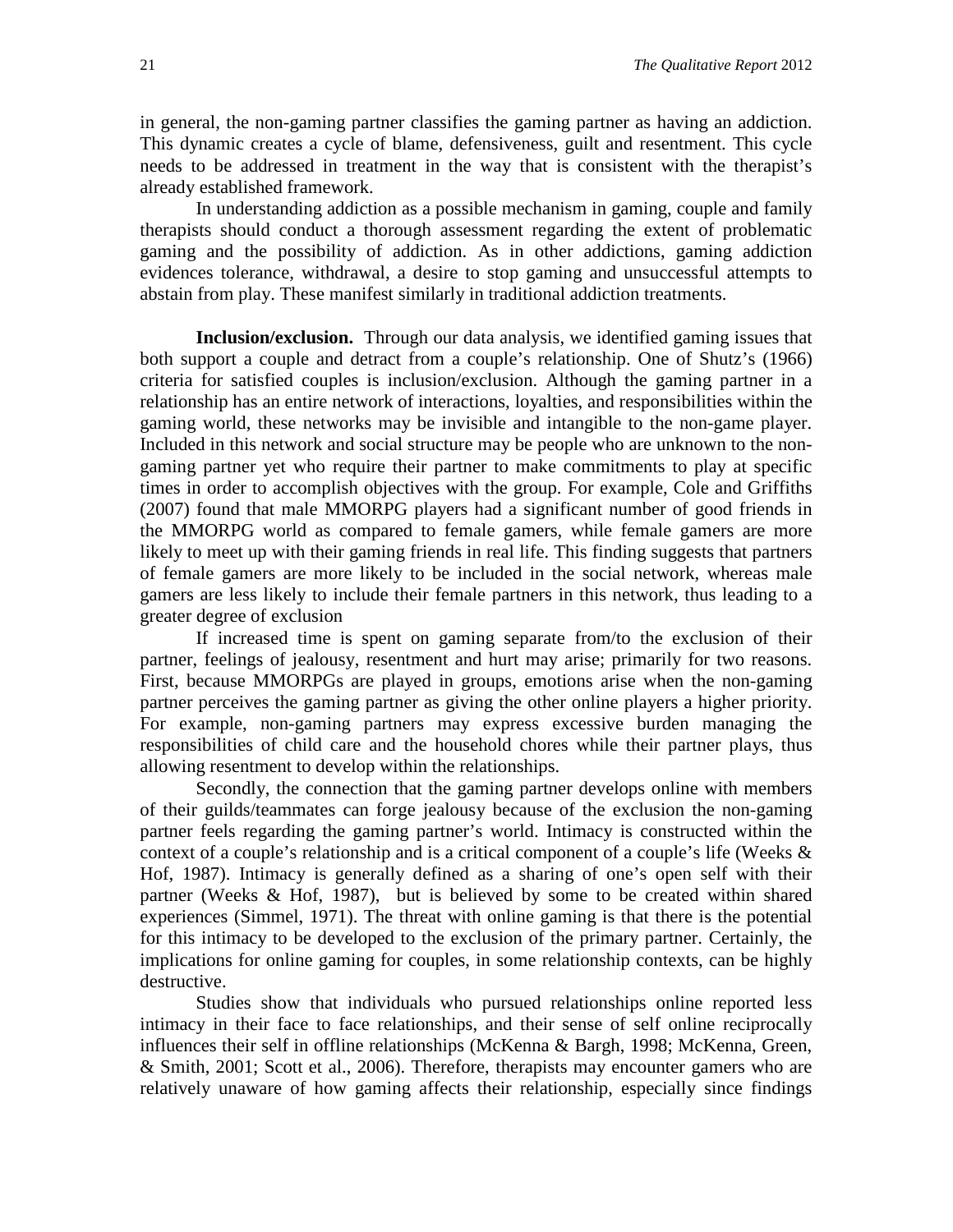indicate that there is a lower level of partner-to-partner intimacy. In treatment, these couples may express disagreement regarding their perceived level of intimacy and the expected level of emotional connection within the relationship. The therapist should ask directly about the extent to which each person feels included/excluded within the relationship, and follow up with specific inquiries as to whether the gaming is in any way affiliated with each of their respective conceptualizations.

**Flexibility/rigidity.** Although not an initial part of the categories in the outset of the project, we identified the themes of flexibility/rigidity and cohesion/separateness as being a relevant characteristic for couples. Because gamers often originate from many different locations and time zones, there has to be some flexibility to accommodate everyone's schedules. For some couples, the allegiance of the group's schedule over personal home schedule is problematic as it can manifest in one partner planning routines around his/her game schedule while the other partner feels forced to submit to a schedule upon which she or he may have had little to no input. Couples struggling with this issue may be divided on the extent to which the gaming partner is present in the household or relationship when the schedules of others seem to take precedence over that of the primary partner.

In general, characteristics of MMORPGs provide some insight regarding what sustains one's play and, consequently, one's decisions about how to share their time away from the family or the couple, yet there is very little research on the characteristics about the couples in which one member is a gamer. It may be, for example, that successful couples with one gaming partner and one non-gaming partner possess greater degrees of Olson's concept of flexibility in their relationship (Olson & Gorall, 2003). More research needs to be conducted focusing on the characteristics of couples in order to better understand the communication processes and interpersonal dynamics. Although there are a variety of ways to address a couple's dynamics around flexibility and rigidity, one way might be utilizing Olson's circumplex model (Olson & Gorall, 2003). This would enable the therapist and couple to understand the flexibility/rigidity in their current relationship as well as the patterns of flexibility/rigidity within their family of origin. The therapist can work with the couple to develop more appropriate levels of flexibility in a way that supports both partners and allows for individuality as well as membership within the couple.

#### **Limitations**

Our study was concerned with discovery, description and finding meaning and with such efforts, there is the possibility of biases and subjectivity. While we actively worked to suspend judgment and "bracket out the outer world" (Laverty, 2003, p. 6) in approaching this topic, this may be a limitation of our study. As mentioned in the analysis section, we recognized that our orientation became about how this issue would manifest clinically, thus potentially biasing our interpretation to focus on the maladaptive effects gaming has on a couple's relationship. Clearly our tables reflect a greater emphasis on treatment, thus suggesting a problem with online gaming in relationships. There are many couples for whom online gaming does not create a challenge within the relationship, and therefore these clients will not come to treatment expressing this as an issue. Another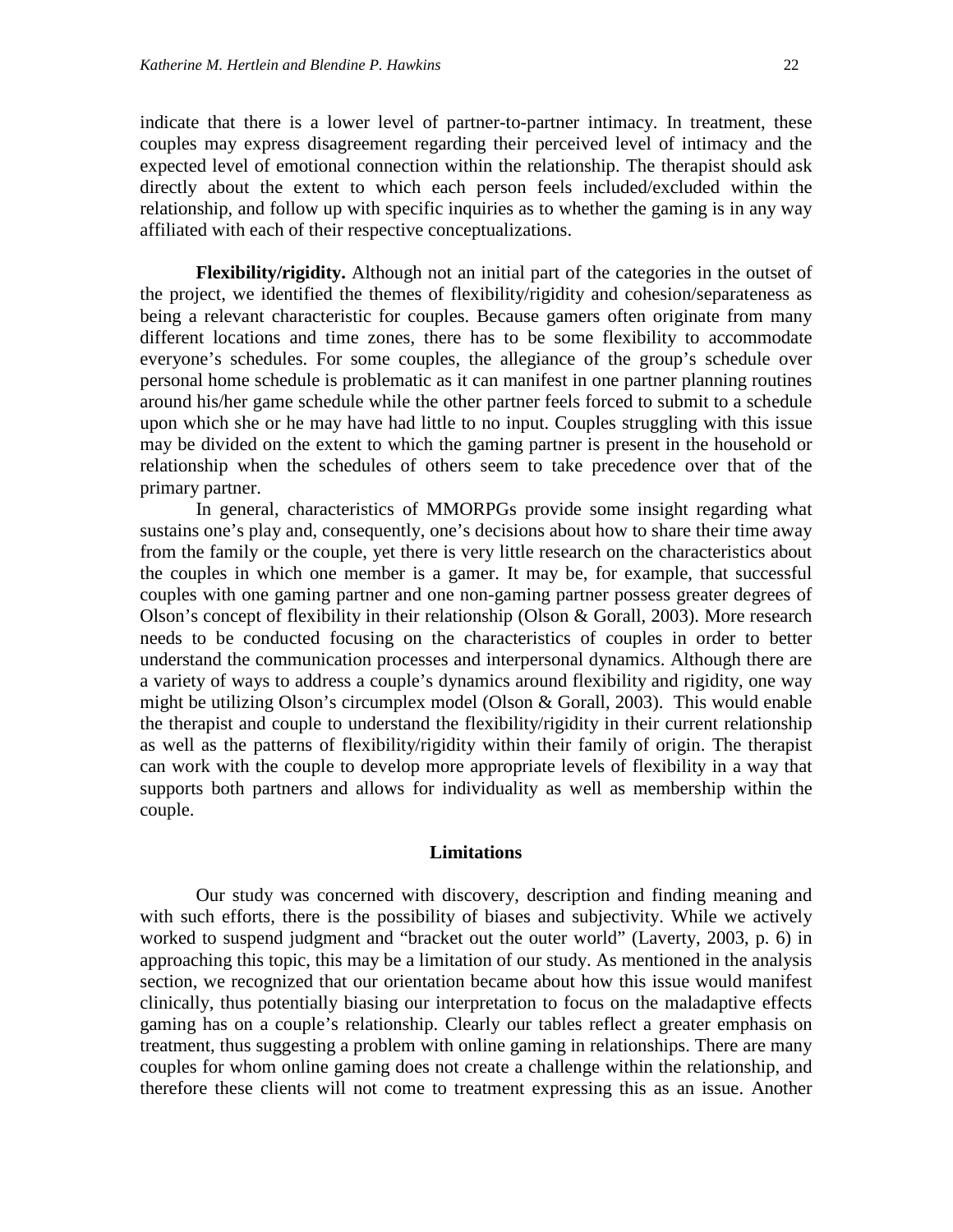significant limitation was the preponderance of articles characterized as "rapid communication", thus resulting in more questions than answers in terms of how a study was conducted and how much one can rely on the findings.

#### **Conclusion and Recommendations**

#### **Research**

According to our findings, research in online gaming and interpersonal issues falls into several main topic areas: personhood, motivations and addiction, gender, time management and daily duties and intimacy. Yet there was little specific information devoted to how online gaming manifests in couples. There should be more research on online gaming and relationships. Thus, we advocate for increased rigor in research in a few specific ways. First, as was mentioned above, many of the articles related to gaming were published as rapid communication articles. In this context, it is difficult to evaluate the methodologies used and to improve upon them. It would also be helpful for authors and researchers to submit their articles in full length rather than rapid communication format, and for journal editors to solicit such manuscripts. Again, to have more detailed knowledge about the specifics of the studies will further enhance reliability and allow for replication.

Second, it may be best to use an adult sample as opposed to adolescents and use equal numbers of men and women in future studies. We also encourage researchers and authors in this area to move beyond the individual elements/demographic information about player and move into how game playing is affected by and affects the couple and family relationship.

#### **Clinical Practice**

In working with cases where there is a gaming issue, therapists can use the interpretation of the literature to guide assessment and treatment. The role of the therapist and their theoretical orientation (or the way they conceptualize cases) is a critical piece in understanding how the results of the studies would be interpreted and how the clinical considerations would shift. There may be some therapists who have less experience with gaming and, consequently, cannot fully understand the effects (both positive and negative) such an activity might have on a couple. Another role of the therapist is to be someone who educates as well as intervenes. Furthermore depending upon a therapists' theoretical orientation, different dimensions of gaming may be focused on (i.e., attachment needs, storying, etc.). As the research in this area is still emerging, there is much to know about the motivations of gamers, social dynamics within a game, effects of the game on one's time management, etc. As our knowledge base increases, therapists can normalize the couple's experience with what is known about gaming as well as identifying and joining with couples who express an area of concern. A therapist who is knowledgeable about the world of MMORPGs would avoid dismissing or overlooking their issues and would be better at collaborating with the couple towards treatment goals.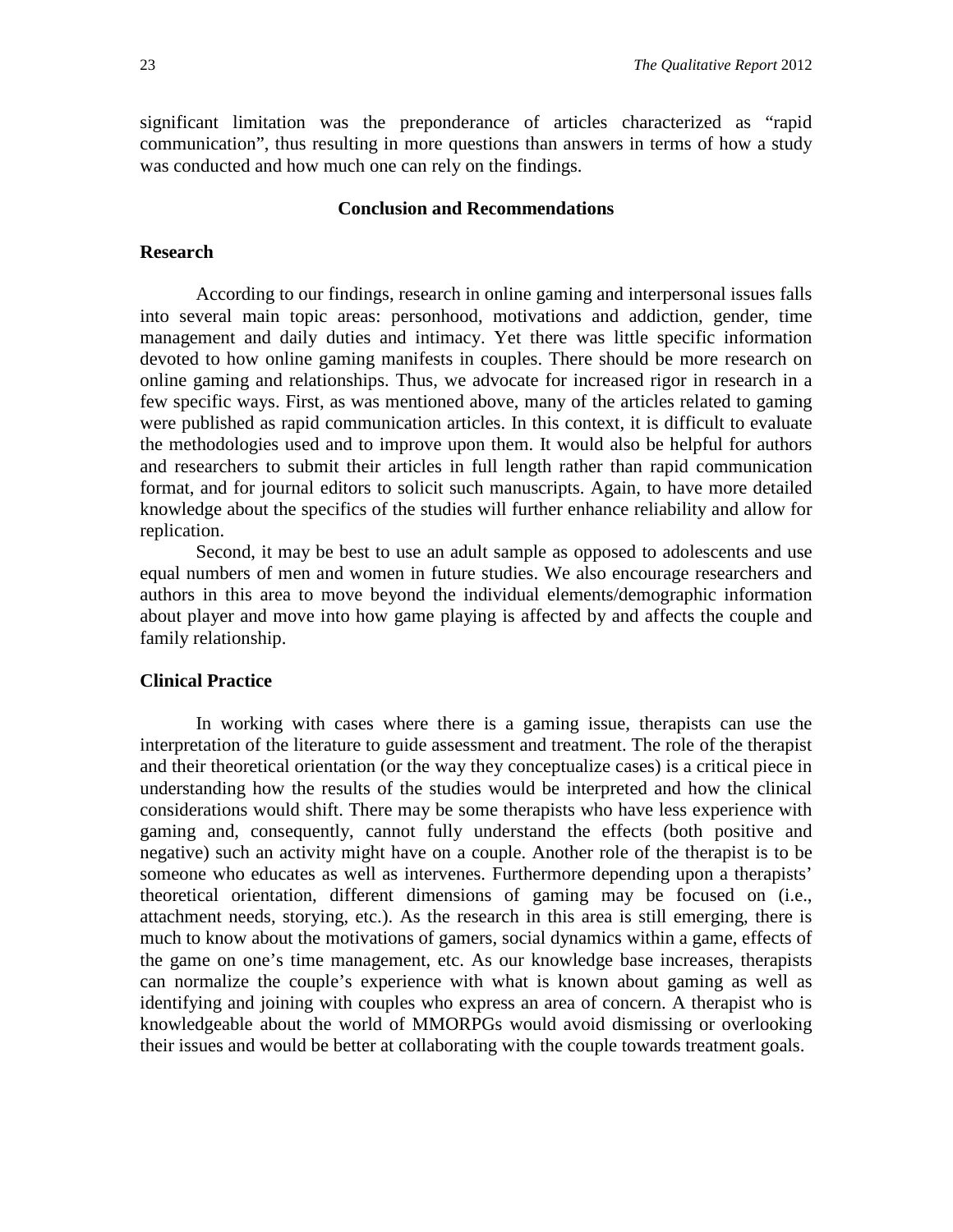#### **References**

- Anderson, T. L. (2005). Relationships among internet attitudes, internet use, romantic beliefs, and perceptions of online romantic relationships. *CyberPsychology & Behavior, 8*(6), 521-531.
- Anfara, V. A., Brown, K. M., & Mangione, T. (2002). Qualitative analysis on stage: Making the research process more public. *Educational Researcher, 31*(7), 28–36.
- Baker, A. (2002). What makes an online relationship successful? Clues from couples who met incyberspace. *CyberPsychology & Behavior, 5*(4), 363-375.
- Becker, C. S. (1987). Friendship between women: A phenomenological study of best friends. *Journal of Phenomenological Psychology, 18*(1), 59-72.
- Ben-Ze'ev, A. (2004). *Love online: Emotion on the Internet*. New York, NY: Cambridge University Press.
- Bessiere, K. Seay, F., & Kiesler, S. (2007). The ideal self: Identity exploration in World of Warcraft*. Cyberpsychology & Behavior*, *10*(4), 530-535.
- Block, J. J. (2008). Issues for DSM-V: Internet addiction [Editorial]. *American Journal of Psychiatry, 165*(3), 306-307.
- Charlton, J. P., & Danforth, I. D. W. (2007). Distinguishing addiction and high engagement in the context of online game playing. *Computers in Human Behavior, 23*(3), 1531-1548.
- Chen, C., Sun, C., & Hsieh, J. (2008). Player guild dynamics and evolution in massively massively multiplayer online games. *Cyberpsychology & Behavior*, *11*(3), 293- 301.
- Chumbley, J., & Griffiths, M. (2006). Affect and the computer game player: The effect of gender, personality, and game reinforcement structure on affective responses to computer game-play. *Cyberpsychology & Behavior*, *9*(3), 308-316.
- Cole, H., & Griffiths, M. D. (2007). Social interactions in massively multiplayer online role playing gamers. *CyberPsychology & Behavior, 10*(4), 575-583.
- Creswell, J. W. (1998) *Qualitative inquiry and research design: Choosing among five traditions*. Thousand Oaks, CA: Sage.
- Deacon, S. A., & Thomas, V. (2000). Discovering creativity in family therapy: A theoretical analysis. *Journal of Systemic Therapies, 19*(3), 4–17.
- Denzin, N. K., & Lincoln, Y. S. (Eds.). (1998). *Strategies of qualitative inquiry*. London: Sage Publications.
- De Marco, F. (2006). *Warcraft widows: An Internet support group.* Retrieved from <http://kotaku.com/222201/warcraft-widows-an-internet-support-group>
- Entertainment Software Association (ESA, 2009). *Essential facts about the computer and video game industry*. Retrieved from

[http://www.theesa.com/facts/pdfs/ESA\\_EF\\_2009.pdf](http://www.theesa.com/facts/pdfs/ESA_EF_2009.pdf)

- Entertainment Software Association (ESA, 2005). *Game player data*. Retrieved from [http://www.theesa.com/facts/gamer\\_data.php](http://www.theesa.com/facts/gamer_data.php)
- Felmlee, D., & Muraco, A. (2009). Gender and friendship norms among older adults. *Research on Aging, 21*, 318-344. doi: 10.1177/0164027508330719
- Gamasutra, The Art & Business of Making Games (2008). World of Warcraft hits 10 million subscribers. Retrieved from [http://www.gamasutra.com/php](http://www.gamasutra.com/php-bin/news_index.php?story=17062)[bin/news\\_index.php?story=17062](http://www.gamasutra.com/php-bin/news_index.php?story=17062)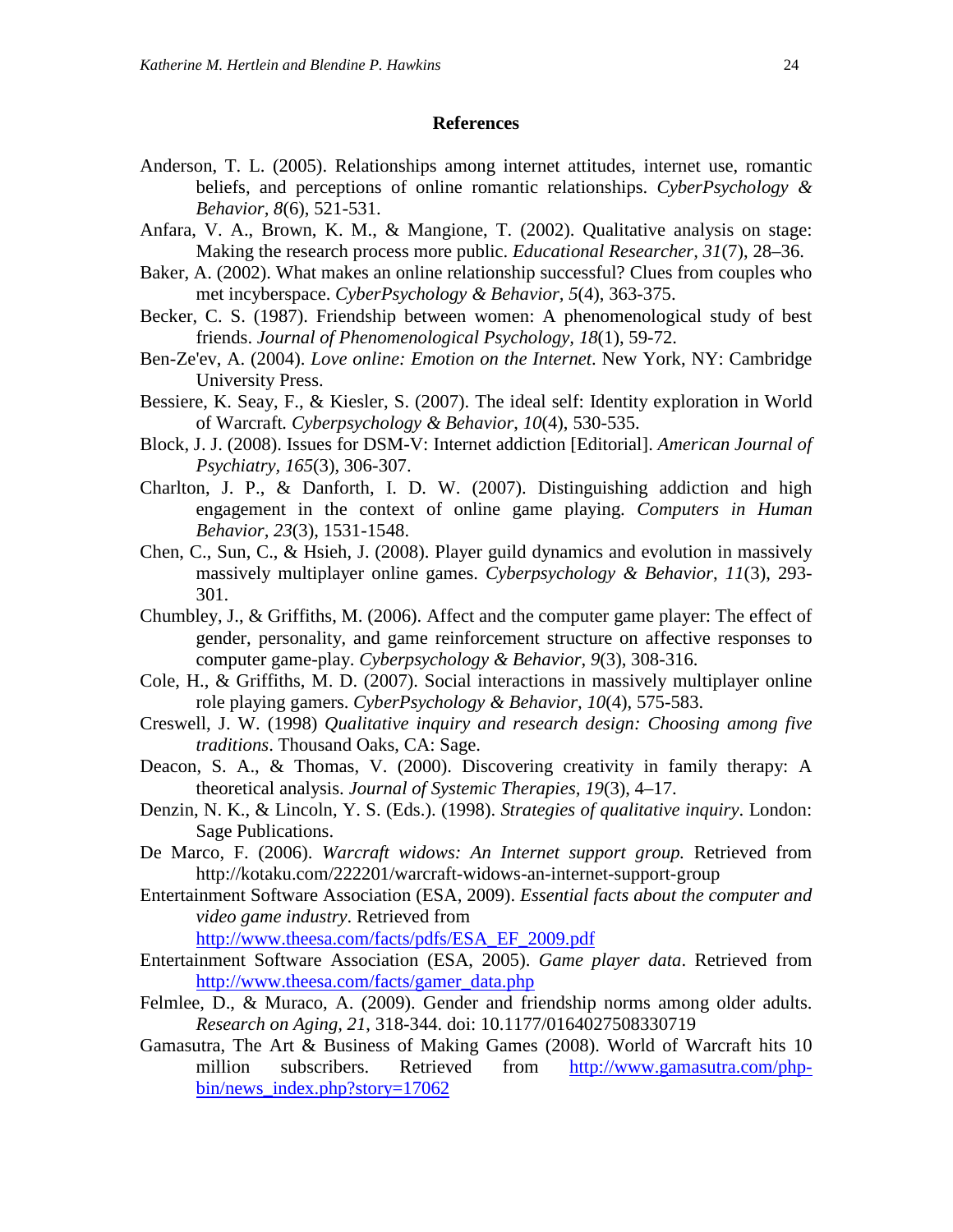- Grüsser, S. M., Thalemann, R. R., & Griffiths, M. D. (2007). Excessive computer game playing: Evidence for addiction and aggression? *CyberPsychology & Behavior*, *10*(2), 290-292. doi: 10.1089/cpb.2006.9956
- Hertlein, K. M. (2009, September). *Distinguishing Internet infidelity from Internet addiction*. Workshop presented at the annual Nevada State Recovery Conference, Las Vegas, NV.
- Hertlein, K. M., & Sendak, S. K. (2007, March). *Love "bytes": Internet infidelity and the meaning of intimacy in computer-mediated relationships*. Paper presented at the Annual Conference of Persons, Intimacy, and Love, Salzburg, Austria.
- Hertlein, K. M., Weeks, G. R., & Gambescia, N. (2008). *Systemic sex therapy*. New York, NY: Routledge.
- Hessellund, H. (1976). Masturbation and sexual fantasies in married couples. *Archives of Sexual Behavior, 5*, 133-147. doi: 10.1007/BF01541870
- Hicks, T. V., & Leitenberg, H. (2001). Sexual fantasies about one's partner versus someone else: Gender differences in incidence and frequency. *Journal of Sex Research, 38*, 43-50. doi: 10.1080/00224490109552069
- Huang, Y. (2006). Identity and intimacy crises and their relationship to internet dependence among college students. *Cyberpsychology & Behavior, 9*(5), 571-576.
- Hussain, Z., & Griffiths, M. D. (2009). The attitudes, feelings and experiences of online gamers: A qualitative analysis. *CyberPsychology & Behavior, 12*, 747-753. doi: 10.1089/cpb.2009.0059
- Kinsella, E. A. (2006). Hermeneutics and critical hermeneutics: Exploring possibilities within the art of interpretation. *Forum: Qualitative Social Research, 7*(3), article 19. Retrieved from

<http://www.qualitative-research.net/index.php/fqs/article/viewArticle/145/319>

- Klein, H. K., & Myers, M. D. (1999). A set of principles for conducting and evaluating interpretive field studies in information systems. *MIS Quarterly, Special Issues on Intensive Research, 23*(1), 67-93.
- Laverty, S. M. (2003). Hermeneutic phenomenology and phenomenology: A comparison of historical and methodological considerations. *International Journal of Qualitative Methods, 2*(3), 2-29.
- Liu, C, & Kuo, F. (2007). A study of Internet addiction through the lens of the interpersonal theory. *CyberPsychology, 10*(6), 799-804.
- Lo, S., Wang, C., & Fang, W. (2005). Physical interpersonal relationships and social anxiety among online game players. *Cyberpsychology & Behavior, 8*(1), 15-20.
- McKenna, K., & Bargh, J. (1998). "Coming out" in the age of the Internet: identity demarginalization through virtual group participation. *Journal of Personality and Social Psychology, 75*, 681-694.
- McKenna, K. Y. A., Green, A. S., & Smith, P. K. (2001). Demarginalizing sexual self. *Journal of Sex Research, 38,* 302-311.
- Mitchell, E. (1985). The dynamics of family interaction around home video games. *Family Relations, 8*(1-2), 121-135.
- Mitchell, K., & Wells, M. (2007). Problematic internet experiences: Primary or secondary presenting problems in persons seeking mental health care? *Social Science & Medicine*, *65*(6), 1136-1141.
- MMORPG.com. (2009). Retrieved from [http://www.mmorpg.com/index.cfm?bhcp=1.](http://www.mmorpg.com/index.cfm?bhcp=1)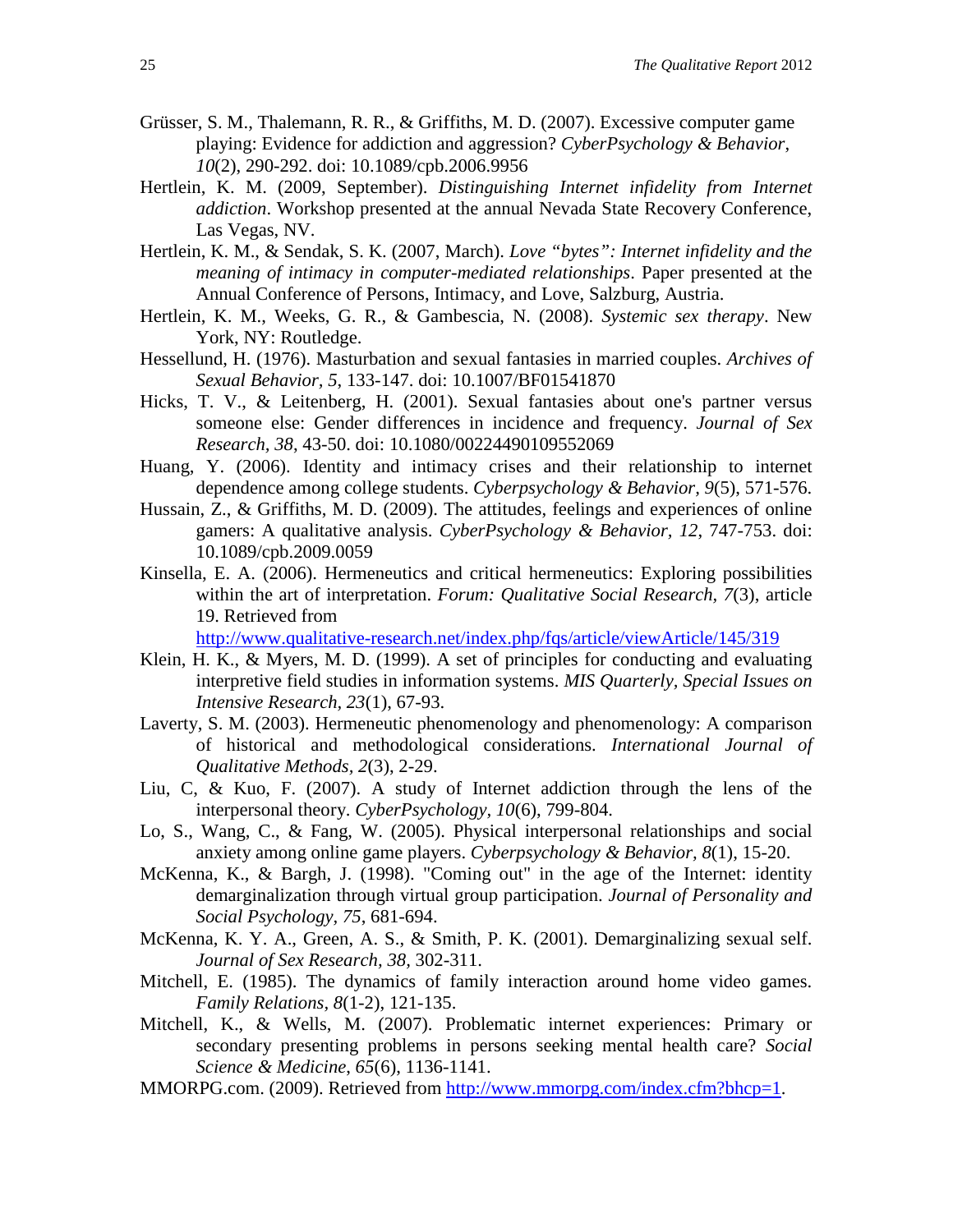- Ng, B. D., & Wiemer-Hastings, P. (2005). Addiction to the internet and online gaming. *Cyberpsychology & Behavior, 8*(2), 110-113.
- Olofsson, A., & Fossum, B. (2009). Perspectives on music therapy in adult cancer care: A hermeneutic study. *Oncology Nursing Forum, 36*(4), E223-E231.
- Olson, D. H., & Gorall, D. M. ( 2003). Circumplex model of marital and family systems. In F. Walsh (Ed.), *Normal family processes* (3rd ed., pp. 514-547). New York, NY: Guilford.
- Packer, M. J., & Addison, R. B. (1989). *Entering the circle: Hermeneutic investigation in psychology.* Albany, NY: State University of New York Press.
- Paterson, M., & Higgs, J. (2005). Using hermeneutics as a qualitative research approach in professional practice. *The Qualitative Report, 10*(2), 339-357. Retrieved from<http://www.nova.edu/ssss/QR/QR10-2/paterson.pdf>
- Peng, W., Liu, M., & Mou, Y. (2008). Do aggressive people play violent computer games in a more aggressive way? Individual difference and idiosyncratic game-playing experience. *CyberPsychology & Behavior, 11*(2), 157-161.
- Peters, C. S., & Malesky, A. (2008). Problematic usage among highly-engaged players of massively multiplayer online role playing games. *CyberPsychology & Behavior, 11*(4), 481-484.
- Rapley, T. (2007). *Doing conversation, discourse and document analysis.* London: Sage Publications.
- Rosenthal, G. T., Soper, B., Folse, E. J., & Whipple, G. J. (1998). Role-play gamers and national guardsmen compared. *Psychological Reports, 82*, 169-170.
- Schostak, J. F. (2002). *Understanding, designing and conducting qualitative research in education: Framing the project*. Philadelphia, PA: Open University Press.
- Schutz, W. C. (1966). *The interpersonal underworld.* Palo Alto, CA: Science & Behavior Books.
- Scott, V. M., Mottarella, K. E., & Lavooy, M. J. (2006). Does virtual intimacy exist? A brief exploration into reported levels of intimacy in online relationships. *CyberPsychology & Behavior, 9*(6), 759-761.
- Simmel, G. (1971). *On individuality and social forms*, trans. by N. Donald. Chicago, IL: University of Chicago Press.
- Smyth, J. M. (2007). Beyond self-selection in video game play: An experimental examination of the consequences of massively multiplayer online role-playing game play. *Cyberpsychology & Behavior, 10*(5), 717-721.
- Titchen, A. (2000). *Professional craft knowledge in patient centered nursing and the facilitation of its development*. University of Oxford doctoral thesis. Kidlington: Ashdale Press.
- Vigil, J. M. (2007). Asymmetries in the friendship preferences and social styles of men and women. *Human Nature, 18,* 143-161. doi: 10.1007/s12110-007-9003-3
- Wang, C., & Wang, C. (2008). Helping others in online games: Prosocial behavior in cyberspace. *Cyberpsychology & Behavior, 11*(3), 344-346
- Weeks, G. R. (2005). The emergence of a new paradigm in sex therapy: integration. *Sexual and Relationship Therapy, 20*(1), 89-103.
- Weeks, G., & Hof, L. (1987). *Integrating sex and marital therapy: A clinical guide*. Philadelphia, PA: Brunner/Mazel.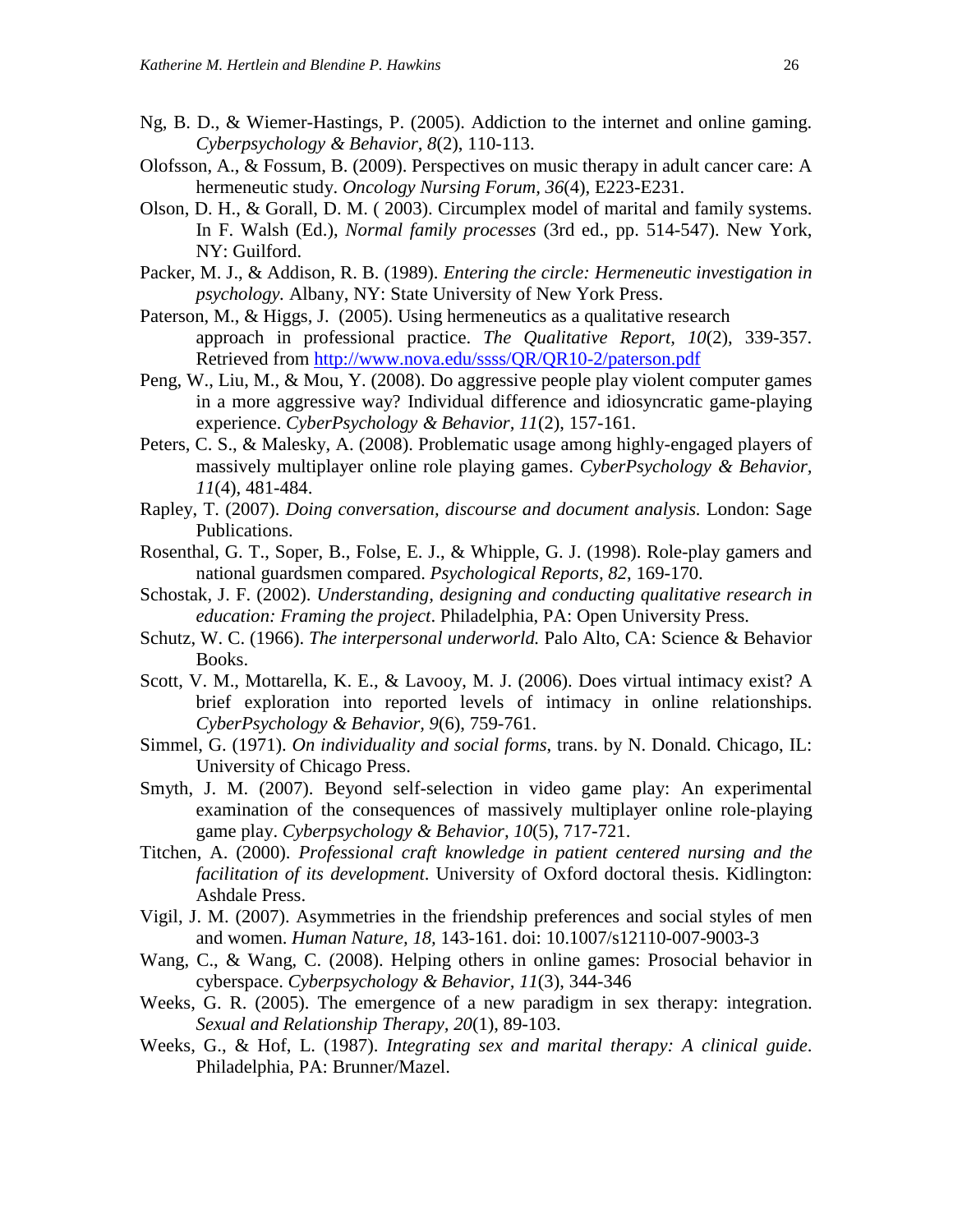- Williams, D., Yee, N., & Caplan, S. E. (2008). Who plays, how much, and why? A player census of a virtual world. *Journal of Computer-Mediated Communication, 13*(4), 993-1018.
- Yee, N. (2003). *Gender and age distribution.* The Daedalus Project: The psychology of MMORPGs Website. Retrieved from <http://www.nickyee.com/daedalus/archives/000194.php>
- Yee, N. (2004). *Player demographics.* The Daedalus Project: The psychology of MMORPGs Website. Retrieved from [http://www.nickyee.com/daedalus/gateway\\_demographics.html](http://www.nickyee.com/daedalus/gateway_demographics.html)

Yee, N. (2006). The demographics, motivations and derived experiences of users of massively-multiuser online graphical environments. *PRESENCE: Teleoperators and Virtual Environments*, *15*, 309-329.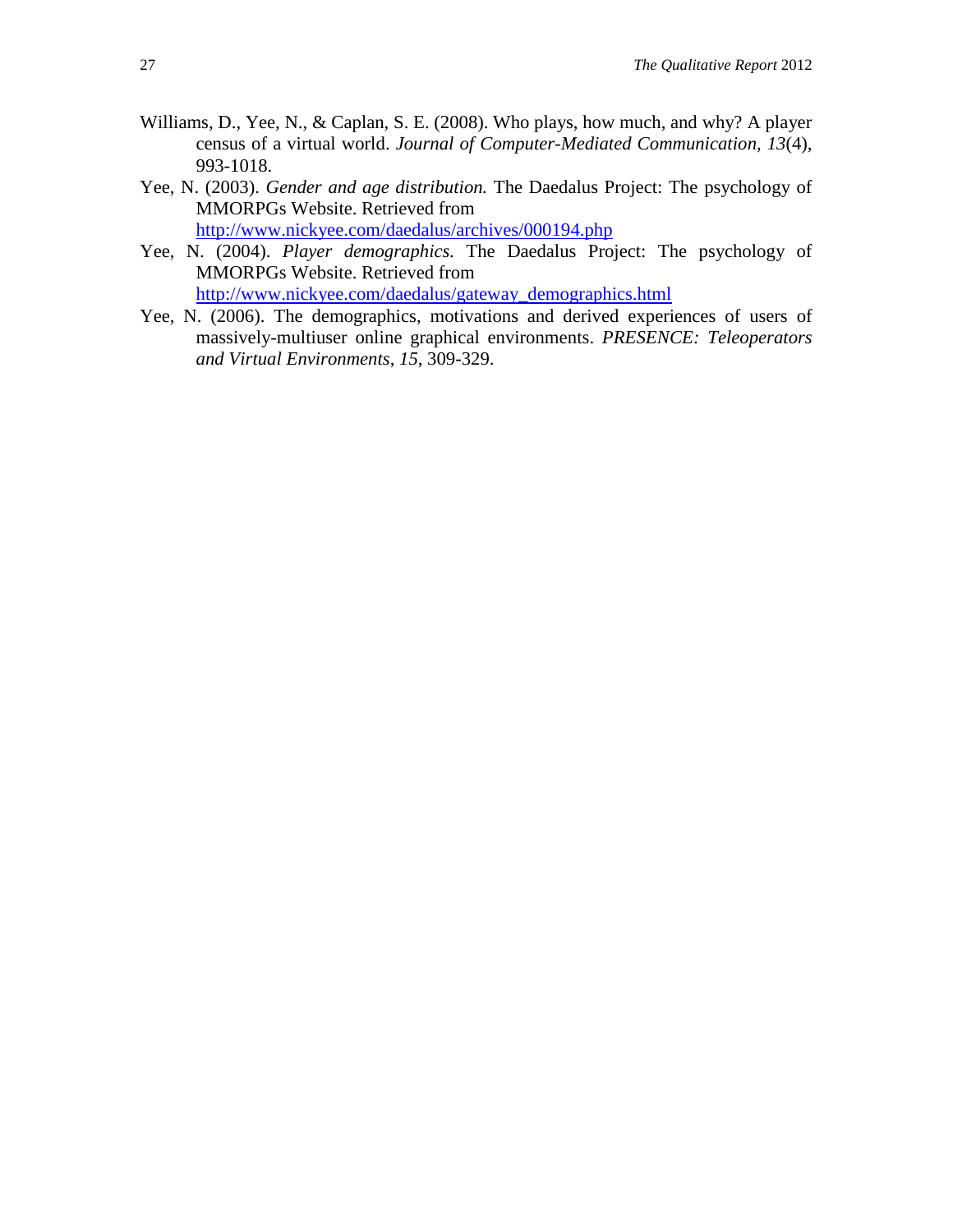| <b>Appendix A</b> |
|-------------------|
|-------------------|

|                | <b>Authors</b> | <b>Research</b>   | <b>Hypothesis</b> | <b>Sample</b>   | <b>Measures</b>    | <b>Reliability of</b>  | <b>Results</b>  | <b>Critique</b>  |                  |
|----------------|----------------|-------------------|-------------------|-----------------|--------------------|------------------------|-----------------|------------------|------------------|
|                | Year of        | question          |                   |                 |                    | measures               |                 |                  |                  |
|                | publication    |                   |                   |                 |                    |                        |                 | <b>Research</b>  | <b>Treatment</b> |
|                |                |                   |                   |                 |                    |                        |                 |                  | (couple          |
|                |                |                   |                   |                 |                    |                        |                 |                  | relationships)   |
| $\overline{1}$ | Bessiere, K.   | Are MMORP         | World of          | 51 participants | A battery of       | <b>Big Five</b>        | Those with      | (-) Participants | (-) This is not  |
|                | Seay, F., &    | games used to     | Warcraft          | ages 18-27      | questions          | Personality            | higher          | were mostly      | the              |
|                | Kiesler, S.    | explore the ideal | players would     | years (43 men,  | about WoW,         | Inventory 5            | depression      | male between     | characteristic   |
|                | (2007). The    | self?             | create their      | 8 women)        | their actual self, | categories;            | scores rated    | the ages of 18-  | population that  |
|                | ideal self:    |                   | main character    | Ave age:        | their character    | conscientiousne        | their character | 27               | MFTs see in      |
|                | Identity       |                   | more similar to   |                 | and their ideal    | ss Cronbach α          | as more ideal   | (-) Study        | the tx of        |
|                | exploration    |                   | their ideal self  |                 | self. An           | of 0.88,               | than they rate  | explored the     | couples          |
|                | in World of    |                   | than they         |                 | adjective rating   | extraversion           | their actual    | individual       | (-) Focus on     |
|                | Warcraft.      |                   | themselves        |                 | method, a 44-      | Cronbach $\alpha$ of   | self. There is  | dimensions of    | the player's     |
|                | Cyberpsych     |                   | were. Those       |                 | item version of    | 0.87,                  | no difference-  | players only     | individual       |
|                | ology &        |                   | who are           |                 | the Big Five       | neuroticism            | all players     | (+) Participants | identity, no     |
|                | Behavior,      |                   | dissatisfied with |                 | Personality        | Cronbach $\alpha$ of   | appear to       | were current     | connection       |
|                | $10(4)$ , 530- |                   | aspects of        |                 | Inventory with 5   | 0.85,                  | create          | and active       | made to the      |
|                | 535.           |                   | themselves        |                 | categories;        | agreeableness          | characters who  | gamers           | system or        |
|                |                |                   | were more         |                 | conscientiousn     | Cronbach $\alpha$ of   | are equally     | (-) Convenience  | couplehood       |
|                |                |                   | likely than       |                 | ess.               | 0.65, openness         | close to their  | sampling         | which may help   |
|                |                |                   | those who are     |                 | extraversion,      | to experience          | ideal.          | method           | to maintain the  |
|                |                |                   | content with the  |                 | neuroticism,       | Cronbach $\alpha$ of   |                 |                  | phenomenon       |
|                |                |                   | way they are to   |                 | agreeableness,     | 0.82.                  |                 |                  | (-) Possible     |
|                |                |                   | engage in         |                 | openness to        | Center for             |                 |                  | treatment        |
|                |                |                   | virtual self-     |                 | experience. To     | Epidemiologic          |                 |                  | issues arising   |
|                |                |                   | enhancement       |                 | measure            | <b>Studies</b>         |                 |                  | from ideal self- |
|                |                |                   | through their     |                 | psychological      | Depression             |                 |                  | exploration and  |
|                |                |                   | character.        |                 | well-being the     | Scale (CES-D)          |                 |                  | relationships    |
|                |                |                   |                   |                 | 12-item Center     | Cronbach $\alpha$ of   |                 |                  | were not         |
|                |                |                   |                   |                 | for                | 0.60.                  |                 |                  | discussed        |
|                |                |                   |                   |                 | Epidemiologic      | <b>Positive Affect</b> |                 |                  |                  |
|                |                |                   |                   |                 | <b>Studies</b>     | <b>Negative Affect</b> |                 |                  |                  |
|                |                |                   |                   |                 | Depression         | Scale (PANAS)          |                 |                  |                  |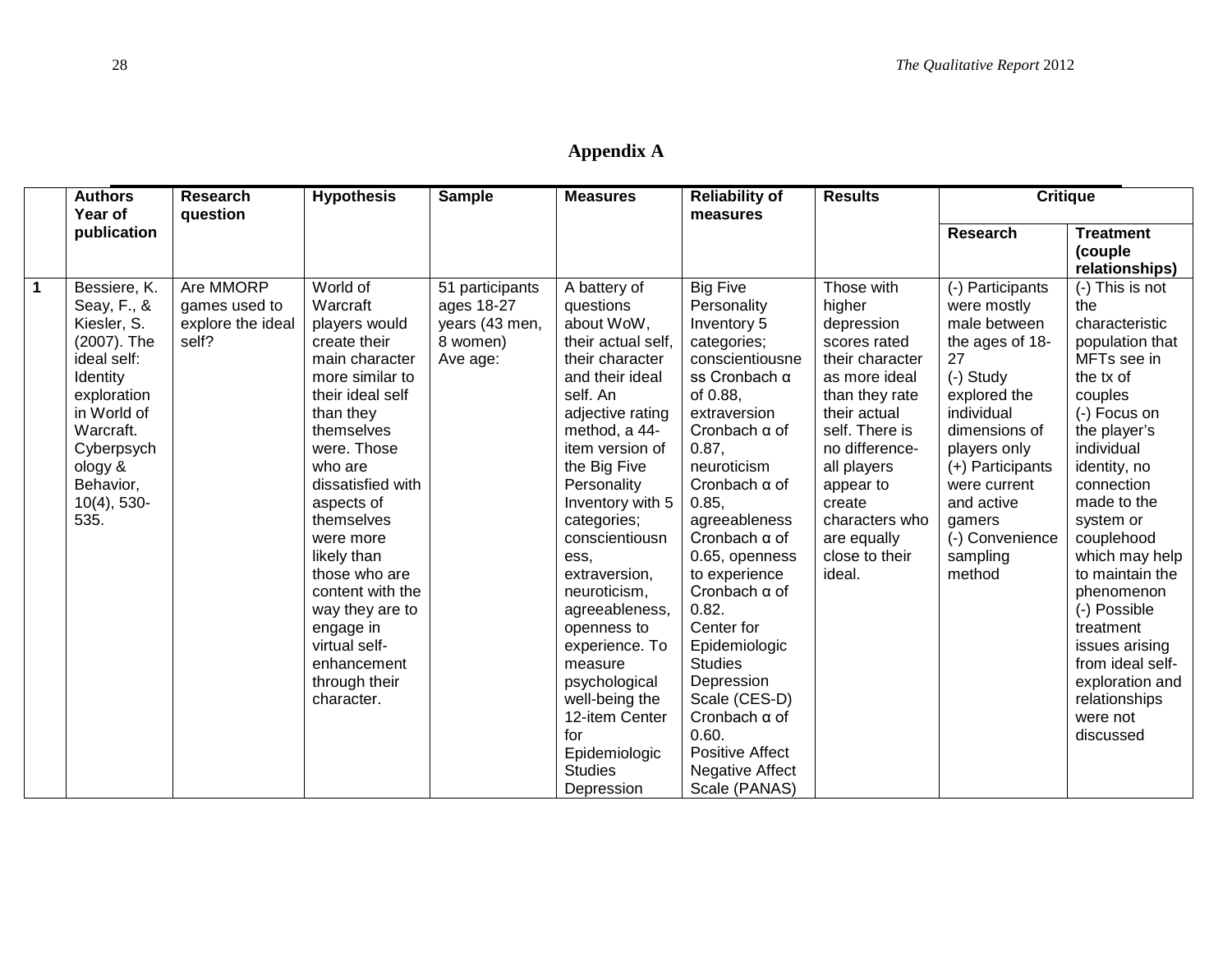|              |               |                   |                   |                  | Scale (CES-D)          | Cronbach $\alpha$ of |                   |                  |                  |
|--------------|---------------|-------------------|-------------------|------------------|------------------------|----------------------|-------------------|------------------|------------------|
|              |               |                   |                   |                  | and a subset of        | 0.85                 |                   |                  |                  |
|              |               |                   |                   |                  | items from the         |                      |                   |                  |                  |
|              |               |                   |                   |                  | <b>Positive Affect</b> |                      |                   |                  |                  |
|              |               |                   |                   |                  | <b>Negative Affect</b> |                      |                   |                  |                  |
|              |               |                   |                   |                  | Scale                  |                      |                   |                  |                  |
|              |               |                   |                   |                  | (PANAS).               |                      |                   |                  |                  |
| $\mathbf{2}$ | Charlton, J.  | Is the            | Players who       | 432              | Asheron's Call-        | No info.             | The criteria of   | (+) Participants | (-) Areas of     |
|              | P., &         | conventional      | are considered    | participants,    | specific               |                      | tolerance,        | were all         | questioning      |
|              | Danforth, I.  | criteria of       | as having an      | majority was     | Addiction-             |                      | euphoria and      | <b>MMORPG</b>    | were not         |
|              | D.W. (2005).  | addiction         | internet          | male (mean       | Engagement             |                      | cognitive         | players          | related to       |
|              | Distinguishin | applicable and    | addiction,        | age 28.83        | Questionnaire          |                      | salience are of   | (-) 85.7% males  | couple           |
|              | g addiction   | sufficient to be  | manifest only     | years), the rest | $(29 - item)$          |                      | limited use in    | (+) Players      | relationships    |
|              | and high      | used for the      | the core criteria | was female       | instrument).           |                      | the               | were from more   | (-) Possible     |
|              | engagement    | diagnosis of      | of addiction      | (mean age        | Saucier's IPIP         |                      | classification of | than 5 different | treatment        |
|              | in the        | Internet          | and spend a       | 32.87 years).    | Seven Factor           |                      | people as         | countries        | issues arising   |
|              | context of    | addiction?        | significantly     |                  | Personality            |                      | behaviorally      | (-) Study        | from high        |
|              | online game   | [Core criteria:   | greater amount    |                  | Scale (not             |                      | addicted to       | explored the     | engagement in    |
|              | playing.      | withdrawal,       | of time playing   |                  | discussed in           |                      | computing         | individual       | game play and    |
|              | Computers     | conflict, relapse | per week.         |                  | this paper).           |                      | behaviors.        | dimensions of    | relationships    |
|              | in human      | and               |                   |                  |                        |                      |                   | players only     | were not         |
|              | behavior,     | reinstatement,    |                   |                  |                        |                      |                   | (-) Research     | discussed        |
|              | 23, 1531-     | and salience      |                   |                  |                        |                      |                   | question and     |                  |
|              | 1548.         | related to        |                   |                  |                        |                      |                   | investigation    |                  |
|              |               | behavior.         |                   |                  |                        |                      |                   | were focused     |                  |
|              |               | Peripheral        |                   |                  |                        |                      |                   | on the criteria  |                  |
|              |               | criteria:         |                   |                  |                        |                      |                   | for which a      |                  |
|              |               |                   |                   |                  |                        |                      |                   |                  |                  |
|              |               | euphoria,         |                   |                  |                        |                      |                   | player can be    |                  |
|              |               | tolerance, and    |                   |                  |                        |                      |                   | considered       |                  |
|              |               | salience related  |                   |                  |                        |                      |                   | addicted         |                  |
|              |               | to cognitions.]   |                   |                  |                        |                      |                   | $(\pm)$ Judgment |                  |
|              |               |                   |                   |                  |                        |                      |                   | sampling         |                  |
|              |               |                   |                   |                  |                        |                      |                   | method           |                  |
| $\mathbf{3}$ | Chen, C.,     | What are the      | [Explore the      | 62 Taiwanese     | A plug-in              | No data on           | The analysis      | (-) Sample was   | (-) While the    |
|              | Sun, C., &    | dynamics of       | game world        | players (21      | attached to            | reliability-but the  | determined        | taken from       | results indicate |
|              | Hsieh, J.     | online            | rules and         | player-versus-   | avatars that           | method is too        | that game         | Taiwanese        | behavior and     |
|              | (2008).       | community in      | changes in        | environment.     | retrieved              | cool.                | world guilds      | servers only     | characteristics  |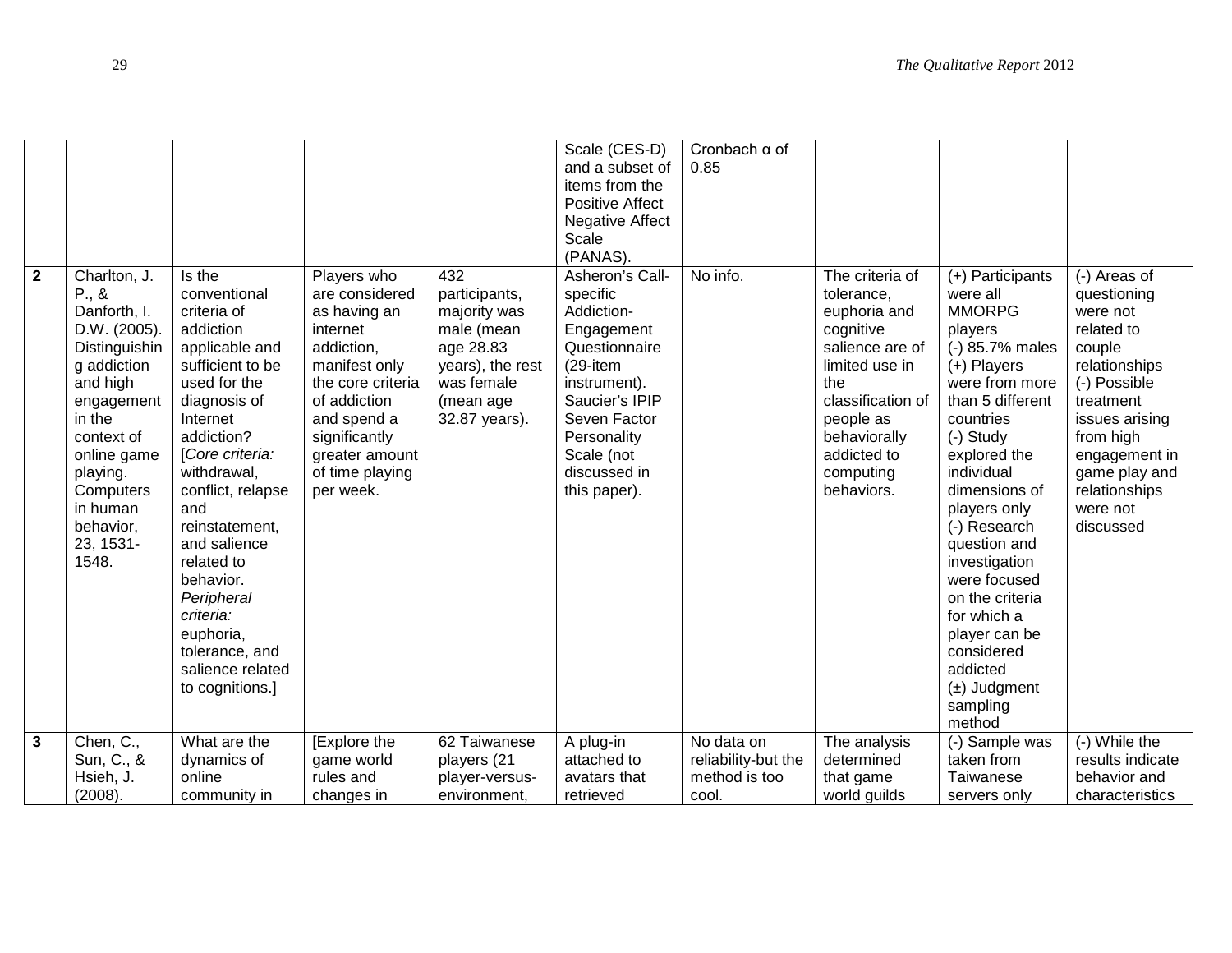|                | Player guild<br>dynamics<br>and<br>evolution in<br>massively<br>massively<br>multiplayer<br>online<br>games.<br>Cyberpsych<br>ology &<br>Behavior,<br>$11(3)$ , 293-<br>301.                              | guilds in<br>MMORPG?                                                                                                                                           | player<br>purposes and<br>expectations.]                                                                                                                                                                                                             | 41 player-<br>versus-player)                                                 | information<br>regarding<br>avatar<br>nickname,<br>race, class,<br>level and<br>location that<br>was<br>automatically<br>recorded three<br>time each day.                                                                                                                |                                                                                                                                                                                                                           | can be<br>characterized<br>into several<br>distinct types-<br>small, large,<br>elite, unstable<br>and newbie, all<br>with particular<br>characteristics<br>involving<br>activity,<br>stability and<br>survival.                                                   | generalizability<br>$(+)$ Data<br>collection was<br>electronic thus<br>not subjective<br>(-) Study<br>explored the<br>individual<br>dimensions of<br>players only<br>(-) Convenience<br>sampling<br>method                           | of players in<br>regards to their<br>membership<br>and<br>engagement in<br>relationships<br>online, offline<br>relationships,<br>treatment<br>applications are<br>not explored<br>(-) Possible<br>treatment<br>issues arising<br>from dynamics<br>of online<br>communities<br>and<br>relationships<br>were not |
|----------------|-----------------------------------------------------------------------------------------------------------------------------------------------------------------------------------------------------------|----------------------------------------------------------------------------------------------------------------------------------------------------------------|------------------------------------------------------------------------------------------------------------------------------------------------------------------------------------------------------------------------------------------------------|------------------------------------------------------------------------------|--------------------------------------------------------------------------------------------------------------------------------------------------------------------------------------------------------------------------------------------------------------------------|---------------------------------------------------------------------------------------------------------------------------------------------------------------------------------------------------------------------------|-------------------------------------------------------------------------------------------------------------------------------------------------------------------------------------------------------------------------------------------------------------------|--------------------------------------------------------------------------------------------------------------------------------------------------------------------------------------------------------------------------------------|----------------------------------------------------------------------------------------------------------------------------------------------------------------------------------------------------------------------------------------------------------------------------------------------------------------|
| $\overline{4}$ | Chumbley,<br>J., &<br>Griffiths, M.<br>(2006).<br>Affect and<br>the<br>computer<br>game<br>player: The<br>effect of<br>gender,<br>personality,<br>and game<br>reinforceme<br>nt structure<br>on affective | What effects do<br>personality, in-<br>game<br>reinforcement<br>characteristics,<br>gender and skill<br>have on the<br>emotional state<br>of a game<br>player? | H1: Negative<br>reinforcement<br>will be<br>positively<br>related to<br>frustration.<br>H2: Positive<br>reinforcement<br>will be<br>positively<br>related to<br>willingness to<br>continue and<br>return to play.<br>H3: Impulsive<br>people will be | 33<br>undergraduates<br>(mean age of<br>21.3 years) 17<br>male, 16<br>female | Participants<br>were asked to<br>play the game<br>Micromachines<br>for a specified<br>amount of time<br>at different<br>difficulty<br>settings. They<br>were then<br>asked to rate<br>on two seven-<br>point Likert<br>type scale that<br>assessed 8<br>aspects of their | This EPS<br>measure<br>appears to be<br>widely used -in<br>its entirety- and<br>boasts of its<br>high reliability<br>however the<br>exact Cronbach<br>$\alpha$ of the<br>Impulsivity scale<br>within it was not<br>found. | Gender and<br>impulsivity had<br>no effect on<br>emotional<br>reactions to<br>neither game-<br>play nor a<br>player's<br>"willingness to<br>continue play".<br>The players<br>experience,<br>their impulsivity<br>and gender did<br>not predict<br>"propensity to | $(+)$ Equal<br>number of male<br>and female<br>participants<br>$(-)$ Small<br>sample size,<br>$n=33$<br>(+) Used well<br>established<br>measure,<br>Eysenck's EPS<br>Impulsivity<br>scale<br>(-) Study<br>explored the<br>individual | discussed<br>$(+)$ Findings<br>show that both<br>genders<br>respond to<br>gaming<br>similarly which<br>may inform<br>couple<br>treatment<br>(-) Study does<br>not include<br>characteristics<br>or implications<br>for couple<br>relationship<br>treatment                                                     |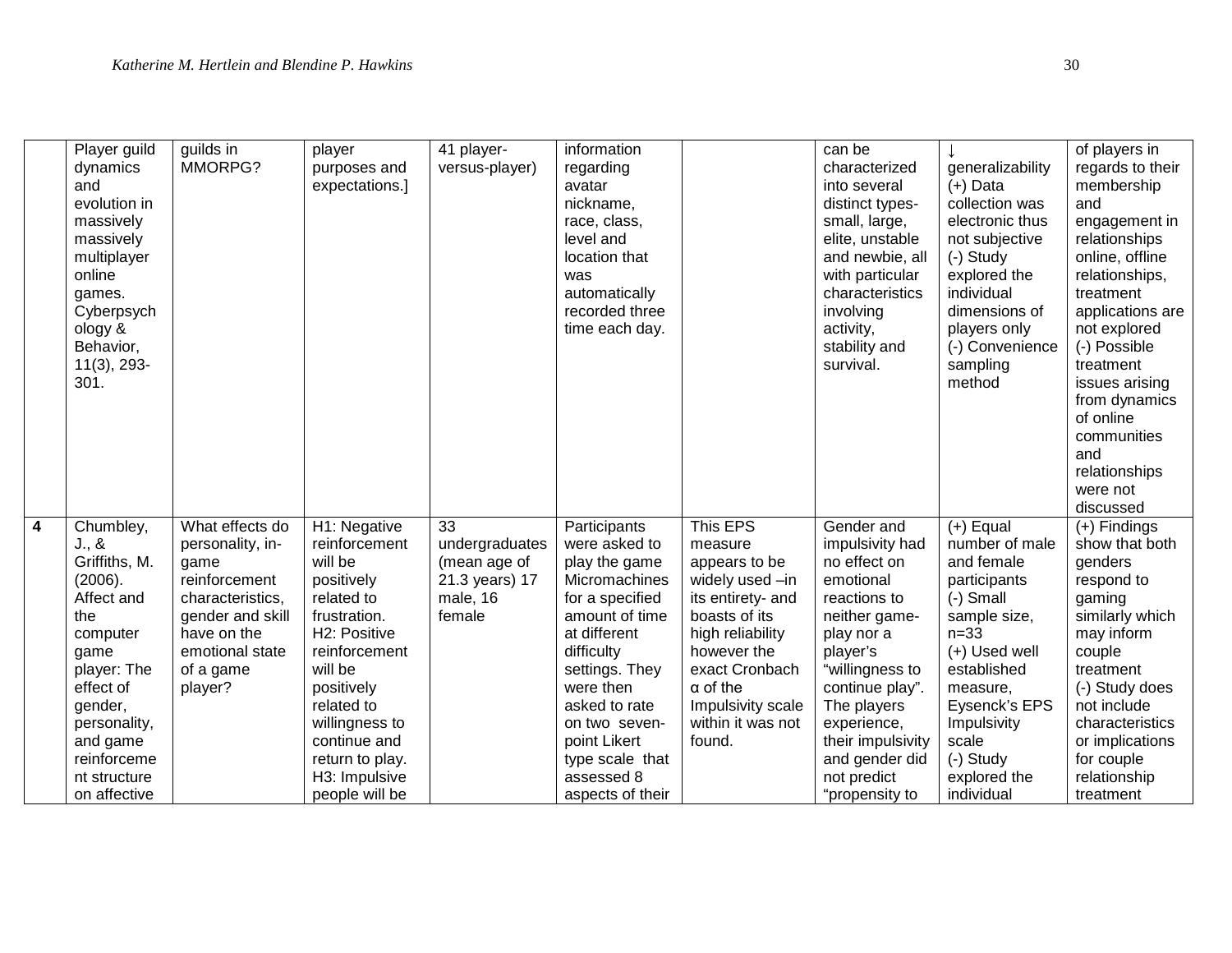|                | responses to<br>computer<br>game-play.<br>Cyberpsych<br>ology &<br>Behavior,<br>$9(3)$ , 308-<br>316.                                                                                                     |                                                                                                                                                                                                                                                                                                                         | more willing to<br>play and more<br>susceptible to<br>positive<br>reinforcement.<br>H4: Skill should<br>moderate the<br>effect of in-<br>game<br>reinforcement<br>on affect (in<br>particular, skill<br>should be<br>negatively<br>related to<br>frustration). |                                                                                                                                                                                                                      | mood and their<br>propensity to<br>continue or<br>repeat play,<br>respectively.<br>The Eysenck's<br><b>EPS Impulsivity</b><br>Scale (IVE).                                     | play".                                                                                                                                                                                                                                                                                                                                     | dimensions of<br>players only<br>(-) Sampling<br>method not<br>described                                                                                                                                                                                                                                                                                 | (-) Possible<br>treatment<br>issues arising<br>from<br>personality, in-<br>game<br>reinforcement<br>characteristics,<br>gender and skill<br>, and<br>relationships<br>were not<br>discussed |
|----------------|-----------------------------------------------------------------------------------------------------------------------------------------------------------------------------------------------------------|-------------------------------------------------------------------------------------------------------------------------------------------------------------------------------------------------------------------------------------------------------------------------------------------------------------------------|----------------------------------------------------------------------------------------------------------------------------------------------------------------------------------------------------------------------------------------------------------------|----------------------------------------------------------------------------------------------------------------------------------------------------------------------------------------------------------------------|--------------------------------------------------------------------------------------------------------------------------------------------------------------------------------|--------------------------------------------------------------------------------------------------------------------------------------------------------------------------------------------------------------------------------------------------------------------------------------------------------------------------------------------|----------------------------------------------------------------------------------------------------------------------------------------------------------------------------------------------------------------------------------------------------------------------------------------------------------------------------------------------------------|---------------------------------------------------------------------------------------------------------------------------------------------------------------------------------------------|
| $\overline{5}$ | Cole, H., &<br>Griffiths, M.<br>D. (2007).<br>Social<br>interactions<br>in massively<br>multiplayer<br>online role-<br>playing<br>gamers.<br>Cyberpsych<br>ology &<br>Behavior,<br>$10(4)$ , 575-<br>583. | What are the<br>positive social<br>aspects of<br>Massively<br>Multiplayer<br>Online Role-<br>Playing<br>Gamers? Does<br>the<br>development of<br>virtual<br>friendships<br>sometimes<br>develop into<br>serious real-life<br>friendships and<br>relationships?<br>Are there<br>attractions<br>between players<br>within | Social<br>interactions in<br>online gaming<br>form a<br>considerable<br>element in the<br>enjoyment of<br>playing.                                                                                                                                             | 912 self<br>selected<br><b>MMORPG</b><br>players from 45<br>countries (70%<br>male, 29%<br>female, 1% did<br>not give their<br>gender)<br>Sample age<br>was between<br>11 to 63 years<br>with a mean<br>age of 23.6. | <b>ANOVA</b><br>Online<br>questionnaire<br>survey using a<br>university-<br>generated<br>online data<br>collection<br>program<br>(Autoform) and<br>divided into 5<br>sections. | Males were<br>found to have<br>significantly<br>more good<br>friends within<br>the MMORPG<br>than females.<br>Males were<br>significantly<br>more likely to<br>meet up with<br>online friends<br>at a LAN<br>meeting.<br>Females were<br>significantly<br>more likely to<br>meet up with<br>online friends<br>in real life. One<br>in five | (-) Unequal<br>male and<br>female sample,<br>self-selected,<br><b>J</b> generalizability<br>$(+)$ Sample<br>derived from<br>many countries<br>(+) Questions<br>targeted<br>interaction and<br>relationship<br>characteristics,<br>such as trust.<br>$(+)$ Study<br>looked at family<br>in regards to<br>gaming<br>$(\pm)$ Judgment<br>sampling<br>method | (-) Dimensions<br>such as<br>romantic<br>relationships<br>and gamer<br>partner was not<br>studied and<br>treatment was<br>not discussed                                                     |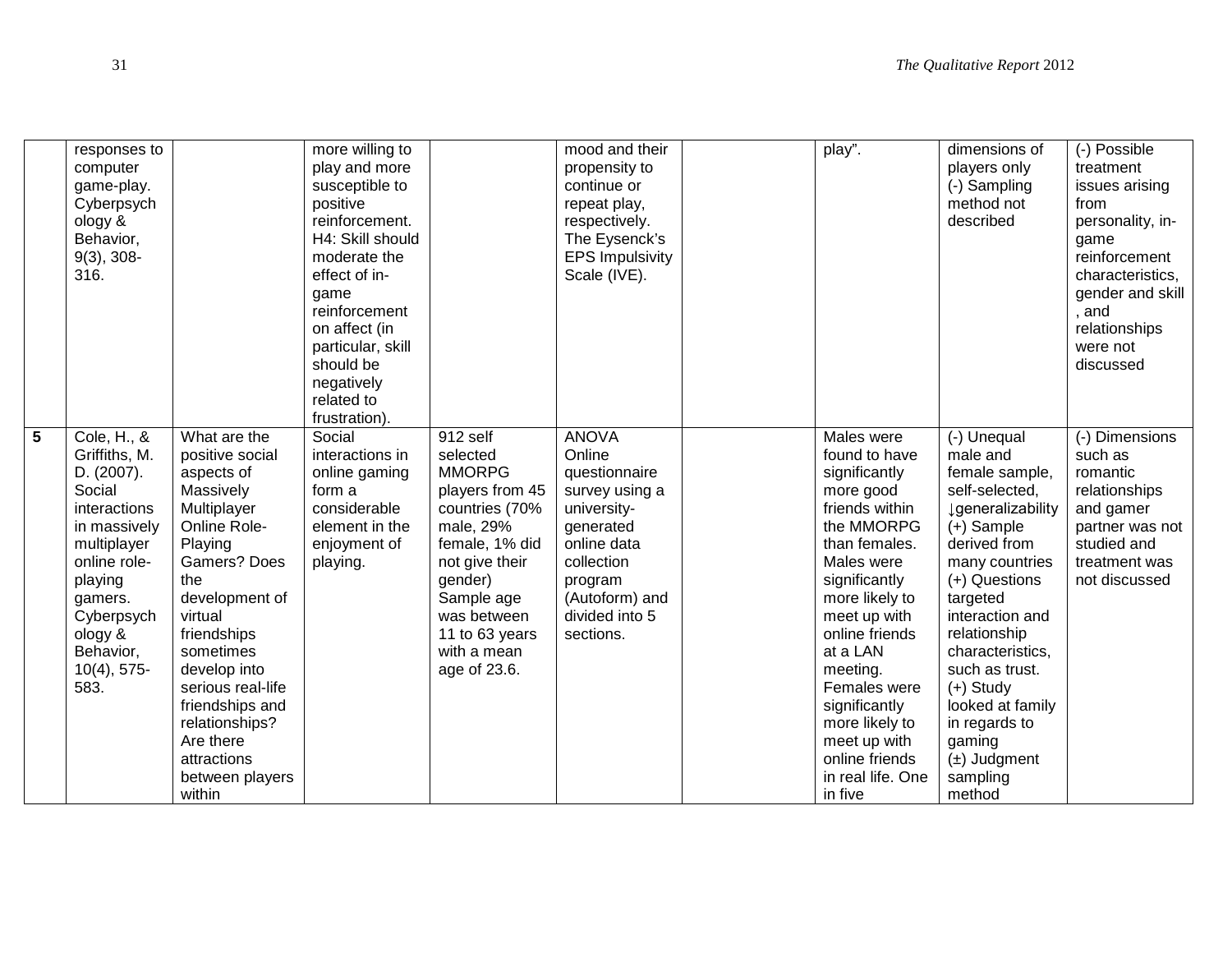| <b>MMORPG</b> |  | participants      |  |
|---------------|--|-------------------|--|
| environments? |  | believed that     |  |
|               |  | playing           |  |
|               |  | <b>MMORPGs</b>    |  |
|               |  | had a negative    |  |
|               |  | effect on their   |  |
|               |  | relationships     |  |
|               |  | with people       |  |
|               |  | with whom they    |  |
|               |  | did not play.     |  |
|               |  | Females were      |  |
|               |  | significantly     |  |
|               |  | more likely       |  |
|               |  | than males to     |  |
|               |  | be attracted to   |  |
|               |  | other players     |  |
|               |  | and to date       |  |
|               |  | other players.    |  |
|               |  | 4.8% of players   |  |
|               |  | believe that      |  |
|               |  | their online      |  |
|               |  | friends were      |  |
|               |  | more              |  |
|               |  | trustworthy       |  |
|               |  | than their        |  |
|               |  | offline, 53.3%    |  |
|               |  | believed their    |  |
|               |  | real-life friends |  |
|               |  | were more         |  |
|               |  | trustworthy and   |  |
|               |  | the rest          |  |
|               |  | reported to       |  |
|               |  | difference.       |  |
|               |  | Females were      |  |
|               |  | significantly     |  |
|               |  | more likely to    |  |
|               |  | discuss family    |  |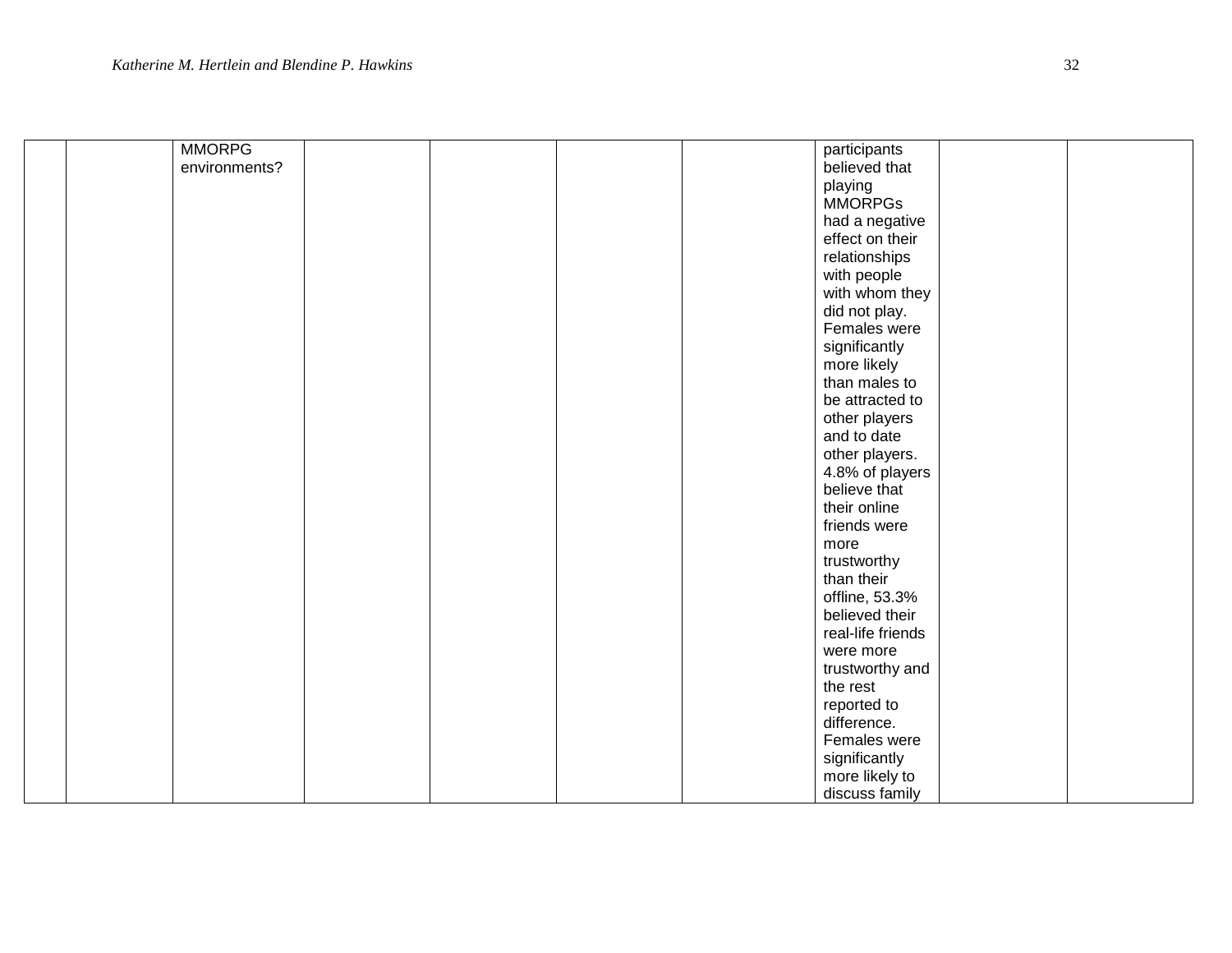|                |                                                                                                                                                                                                   |                                                                                          |                                                                                                                                                                  |                                                                  |                                                                                                                                                                                      |          | problems, loss<br>of loved ones,<br>sexuality<br>issues,<br>discrimination<br>and work<br>problems with<br>their online<br>gaming friends.<br>Females were<br>more likely<br>than males to<br>report their<br>motivations for<br>play as<br>therapeutic<br>refreshment;<br>males reported<br>curiosity,<br>astonishment<br>and interest. |                                                                                                                                               |                                                                                                                                                         |
|----------------|---------------------------------------------------------------------------------------------------------------------------------------------------------------------------------------------------|------------------------------------------------------------------------------------------|------------------------------------------------------------------------------------------------------------------------------------------------------------------|------------------------------------------------------------------|--------------------------------------------------------------------------------------------------------------------------------------------------------------------------------------|----------|------------------------------------------------------------------------------------------------------------------------------------------------------------------------------------------------------------------------------------------------------------------------------------------------------------------------------------------|-----------------------------------------------------------------------------------------------------------------------------------------------|---------------------------------------------------------------------------------------------------------------------------------------------------------|
| $\overline{6}$ | Grusser, S.<br>M.,<br>Thalemann,<br>R., 8<br>Griffiths, M.<br>D. (2007).<br>Excessive<br>computer<br>game<br>playing:<br>Evidence for<br>addiction<br>and<br>aggression.<br>Cyberpsych<br>ology & | Is excessive<br>computer game<br>playing<br>evidence for<br>addiction and<br>aggression? | There is an<br>addictive<br>potential in<br>gaming. There<br>is a relationship<br>between<br>excessive<br>gaming and<br>aggressive<br>attitudes and<br>behavior. | 7069 gamers<br>(94% male with<br>the mean age<br>of 21.11 years) | Two online<br>questionnaires<br>concerning<br>gaming<br>behavior and<br>associated<br>variables as<br>well as<br>aggressive<br>behavior and<br>violent<br>attitudes.<br><b>ANOVA</b> | No info. | Nearly 12% of<br>participants<br>complied with<br>criteria for<br>addiction<br>therefore<br>considered to<br>be pathological<br>gamers.<br>Pathological<br>gamers<br>showed higher<br>"expected relief<br>of withdrawal<br>symptoms<br>when gaming"                                                                                      | $(-)$ Large<br>proportion of<br>sample male<br>(+) Big sample<br>size<br>$(+)$ Sound<br>methodology<br>$(\pm)$ Judgment<br>sampling<br>method | (-) Possible<br>treatment<br>issues arising<br>from the<br>addictive<br>potential of<br>gaming and<br>offline<br>relationships<br>were not<br>discussed |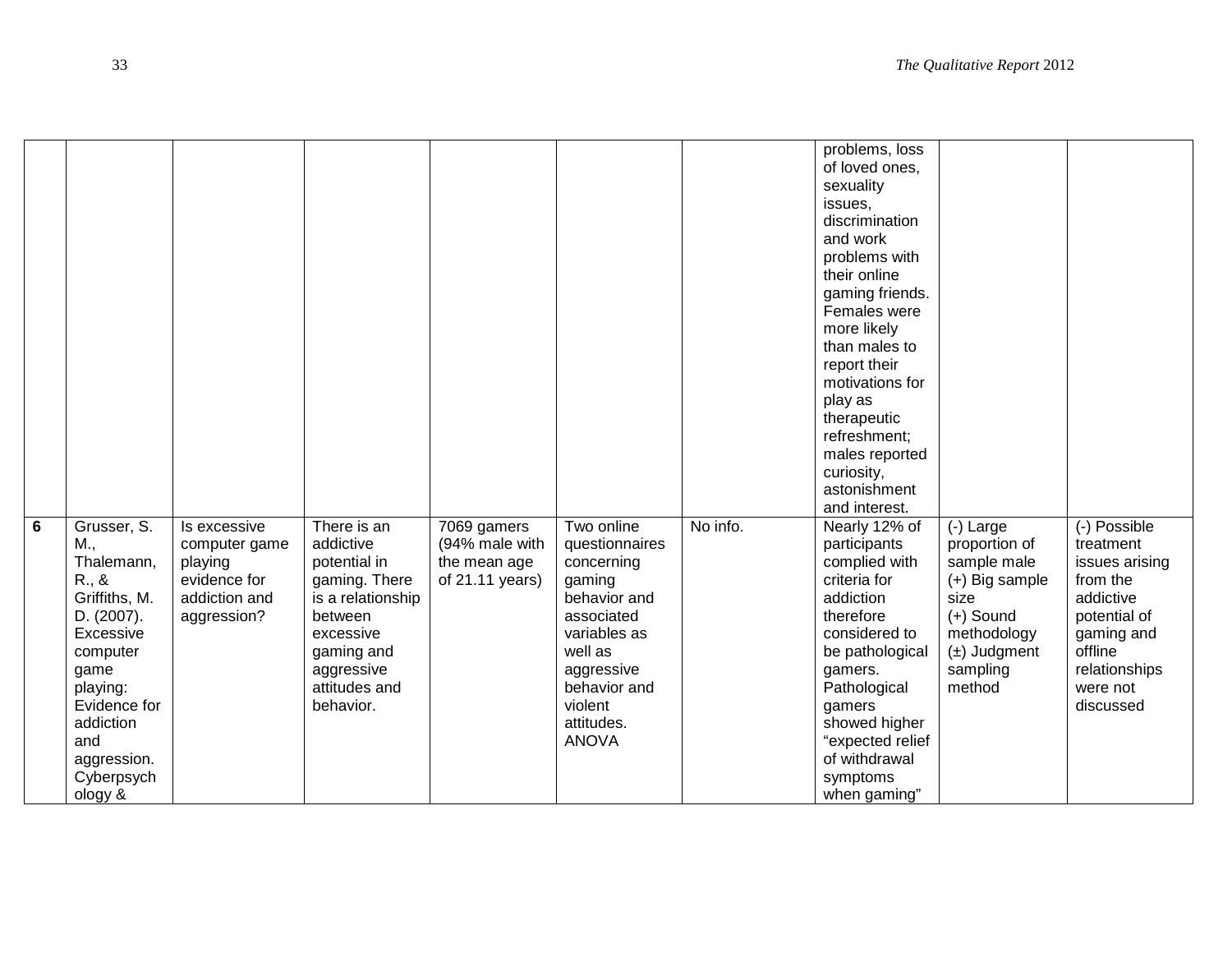|                | Behavior,<br>$10(2)$ , 290-<br>292                                                                                                                                                                                  |                                                                                                                                                                                                                                                                                                    |                                                                                                                                                                                                                                                                                                                                    |                                                                      |                                     |                                       | and higher<br>"craving due to<br>the expectation<br>of a positive<br>outcome of<br>gaming".<br>Aggressive<br>behavior was<br>significantly<br>different but<br>just with a<br>small effect<br>size.                                                                                                                                                        |                                                                                                                                                                                                                                                                                                     |                                                                                                                                                  |
|----------------|---------------------------------------------------------------------------------------------------------------------------------------------------------------------------------------------------------------------|----------------------------------------------------------------------------------------------------------------------------------------------------------------------------------------------------------------------------------------------------------------------------------------------------|------------------------------------------------------------------------------------------------------------------------------------------------------------------------------------------------------------------------------------------------------------------------------------------------------------------------------------|----------------------------------------------------------------------|-------------------------------------|---------------------------------------|------------------------------------------------------------------------------------------------------------------------------------------------------------------------------------------------------------------------------------------------------------------------------------------------------------------------------------------------------------|-----------------------------------------------------------------------------------------------------------------------------------------------------------------------------------------------------------------------------------------------------------------------------------------------------|--------------------------------------------------------------------------------------------------------------------------------------------------|
| $\overline{7}$ | Huang, Y.<br>(2006).<br>Identity and<br>intimacy<br>crises and<br>their<br>relationship<br>to internet<br>dependence<br>among<br>college<br>students.<br>Cyberpsych<br>ology &<br>Behavior,<br>$9(5), 571-$<br>576. | Is internet<br>addiction a<br>method of<br>dealing with<br>underlying<br>psychological<br>issues, such as<br>problematic<br>relationships,<br>academic or<br>work difficulties,<br>and that the<br>internet, like<br>drug or alcohol<br>is used as a<br>means of<br>procrastination<br>and escape? | Research<br>hypothesis:<br>1. Internet<br>dependents will<br>score lower on<br>measures that<br>reflected<br>identity<br>achievement<br>and higher on<br>identity<br>diffusion.<br>2. Internet<br>dependents will<br>score<br>significantly<br>higher on<br>measures that<br>reflected lack of<br>social skills,<br>and isolation. | 33,959<br>students in<br>Taiwan (8,635<br>were gaming<br>dependents. | Freshman<br>survey<br><b>MANOVA</b> | Cronbach $\alpha$ of<br>$0.62 - 0.92$ | Gaming<br>dependents<br>and non-<br>dependents did<br>not differ<br>significantly on<br>decision-<br>making<br>abilities. In<br>general, those<br>that spent<br>more than<br>10hrs per week<br>exhibited<br>weaker signs<br>of identity<br>achievement<br>and intimacy<br>development,<br>and stronger<br>signs of identity<br>diffusion and<br>isolation. | (-) Age and<br>gender of<br>participants not<br>specified<br>(-) Sample<br>population<br>consisted of<br>college<br>freshmen all<br>from Taiwan-<br>generalizability<br>(-) Conclusions<br>drawn may be<br>inaccurate-<br>problem of the<br>third variable<br>(-) Convenience<br>sampling<br>method | (-) Possible<br>treatment<br>issues arising<br>from identity<br>and intimacy<br>crises, and<br>offline<br>relationships<br>were not<br>discussed |
| 8              | Klimmt, C.,                                                                                                                                                                                                         | What is the role                                                                                                                                                                                                                                                                                   | H1: The degree                                                                                                                                                                                                                                                                                                                     | 500 volunteers                                                       | The stimulus                        | Online                                | Findings                                                                                                                                                                                                                                                                                                                                                   | $(+)$ Over 50% of                                                                                                                                                                                                                                                                                   | (-) Possible                                                                                                                                     |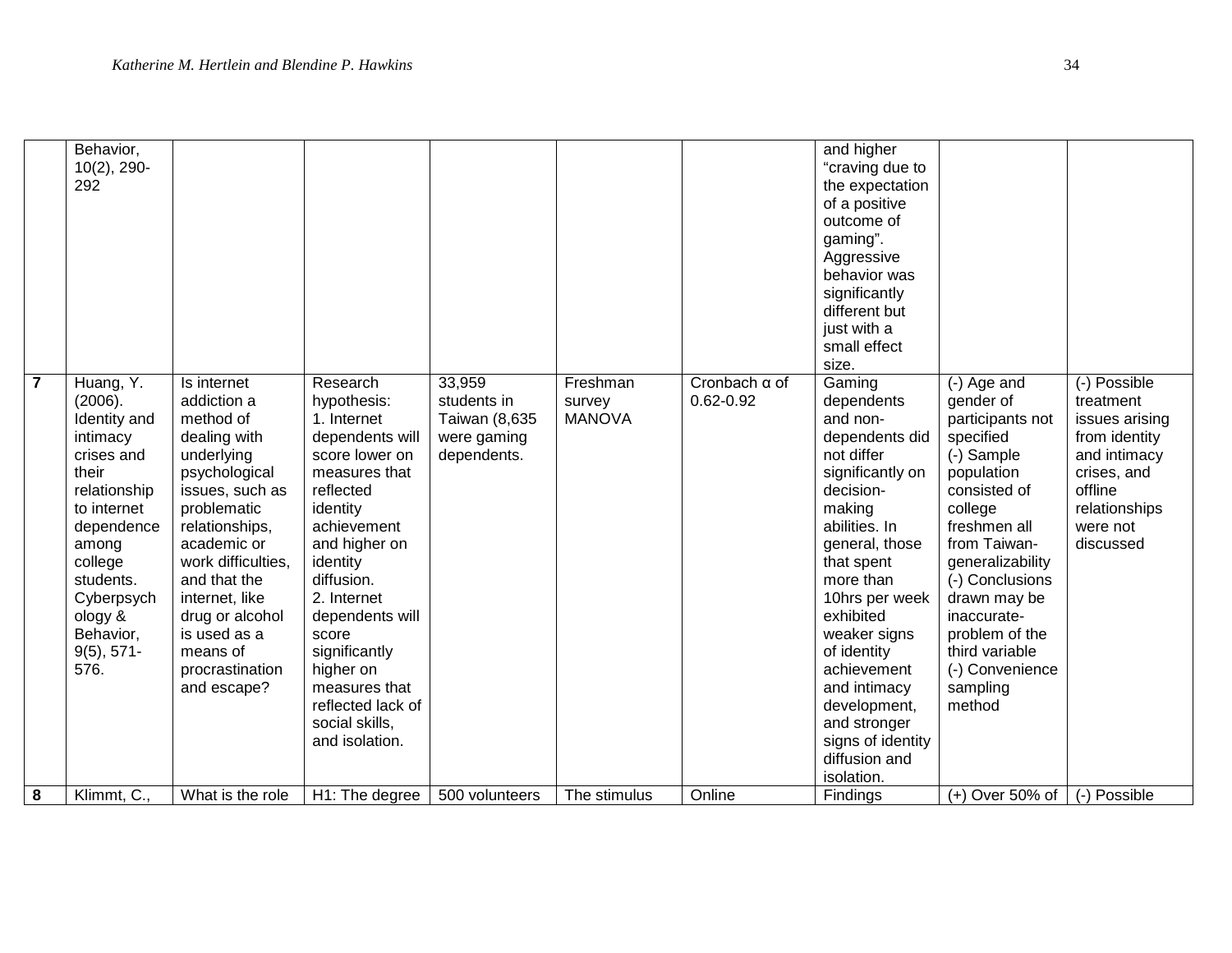|                | Hartmenn,<br>T., & Frey,<br>A. (2007).<br>Effectance<br>and control<br>as<br>determinant<br>s of video<br>game<br>enjoyment.<br>Cyberpsych<br>ology &<br>Behavior,<br>$10(6)$ , 845-<br>847. | of interactivity in<br>game playing? | of effectance a<br>video game<br>offers has a<br>positive effect<br>on player's<br>perceived<br>enjoyment.<br>H <sub>2</sub> . The degree<br>of control a<br>video game<br>offers has a<br>positive effect<br>on player's<br>perceived<br>enjoyment. | between the<br>ages 14-72<br>years (63.4%<br>female) | was a java<br>applet video<br>game with<br>three versions;<br>one responded<br>to the player<br>normally, one<br>which ignored<br>input of the<br>player with a<br>probability of<br>33% and the<br>last responded<br>consistently but<br>with increased<br>speed making<br>the player have<br>less control<br>over the object<br>on the screen.<br>An online<br>questionnaire<br>with 3 scales<br>measuring<br>affectance,<br>perceived<br>control and<br>game<br>enjoyment. | questionnaire<br>with 3 scales<br>measuring<br>effectance $\alpha$ of<br>0.92, perceived<br>control $\alpha$ of 0.93<br>and game<br>enjoyment $\alpha$ of<br>0.92. | supported<br>hypothesis 1<br>but not<br>hypothesis 2.<br>Findings<br>suggests that a<br>variety of<br>mechanisms<br>underlie the<br>interactivity-<br>enjoyment<br>connection with<br>one of them<br>being<br>effectance. | participants<br>were female<br>(-) Instruments<br>were used to<br>measure<br>effectance and<br>control as it<br>contributed to<br>game<br>enjoyment<br>$(\pm)$ Judgment<br>sampling<br>method | treatment<br>issues arising<br>from game<br>enjoyment and<br>offline<br>relationships<br>were not<br>discussed |
|----------------|----------------------------------------------------------------------------------------------------------------------------------------------------------------------------------------------|--------------------------------------|------------------------------------------------------------------------------------------------------------------------------------------------------------------------------------------------------------------------------------------------------|------------------------------------------------------|-------------------------------------------------------------------------------------------------------------------------------------------------------------------------------------------------------------------------------------------------------------------------------------------------------------------------------------------------------------------------------------------------------------------------------------------------------------------------------|--------------------------------------------------------------------------------------------------------------------------------------------------------------------|---------------------------------------------------------------------------------------------------------------------------------------------------------------------------------------------------------------------------|-----------------------------------------------------------------------------------------------------------------------------------------------------------------------------------------------|----------------------------------------------------------------------------------------------------------------|
| $\overline{9}$ | Ko, C., Yen,<br>J., Yen, C.,                                                                                                                                                                 | Are there<br>negative                | HI: There is an<br>association                                                                                                                                                                                                                       | 2,114 students<br>from 3 high                        | Chen Internet<br><b>Addiction Scale</b>                                                                                                                                                                                                                                                                                                                                                                                                                                       | The FDS:<br>Cronbach $\alpha$ of                                                                                                                                   | Adolescents<br>with Internet                                                                                                                                                                                              | (-) Sample was<br>high school                                                                                                                                                                 | (-) Possible<br>treatment                                                                                      |
|                | Chen, C., &                                                                                                                                                                                  | influences with                      | between                                                                                                                                                                                                                                              | schools in                                           | (CIAS).                                                                                                                                                                                                                                                                                                                                                                                                                                                                       | 0.78-0.93                                                                                                                                                          | addiction hold                                                                                                                                                                                                            | seniors in                                                                                                                                                                                    | issues arising                                                                                                 |
|                | Wang, S.                                                                                                                                                                                     | Internet                             | Internet                                                                                                                                                                                                                                             | Taiwan                                               | The FDS (with                                                                                                                                                                                                                                                                                                                                                                                                                                                                 |                                                                                                                                                                    | higher irrational                                                                                                                                                                                                         | Taiwan                                                                                                                                                                                        | from internet                                                                                                  |
|                | (2008). The                                                                                                                                                                                  | addiction?                           | addiction and                                                                                                                                                                                                                                        | between ages                                         | 4 dimensions;                                                                                                                                                                                                                                                                                                                                                                                                                                                                 |                                                                                                                                                                    | beliefs of                                                                                                                                                                                                                | (+) Sample size                                                                                                                                                                               | addictions and                                                                                                 |
|                | association                                                                                                                                                                                  |                                      | frustration                                                                                                                                                                                                                                          | 15-23                                                | emotional                                                                                                                                                                                                                                                                                                                                                                                                                                                                     |                                                                                                                                                                    | frustration                                                                                                                                                                                                               | was large and                                                                                                                                                                                 | frustration                                                                                                    |
|                |                                                                                                                                                                                              |                                      |                                                                                                                                                                                                                                                      |                                                      |                                                                                                                                                                                                                                                                                                                                                                                                                                                                               |                                                                                                                                                                    |                                                                                                                                                                                                                           |                                                                                                                                                                                               |                                                                                                                |
|                | between                                                                                                                                                                                      |                                      | intolerance.                                                                                                                                                                                                                                         |                                                      | intolerance,                                                                                                                                                                                                                                                                                                                                                                                                                                                                  |                                                                                                                                                                    | intolerance and                                                                                                                                                                                                           | included good                                                                                                                                                                                 | intolerance,                                                                                                   |
|                | internet                                                                                                                                                                                     |                                      | H2: There are                                                                                                                                                                                                                                        |                                                      | discomfort                                                                                                                                                                                                                                                                                                                                                                                                                                                                    |                                                                                                                                                                    | is found more                                                                                                                                                                                                             | proportion of                                                                                                                                                                                 | and offline                                                                                                    |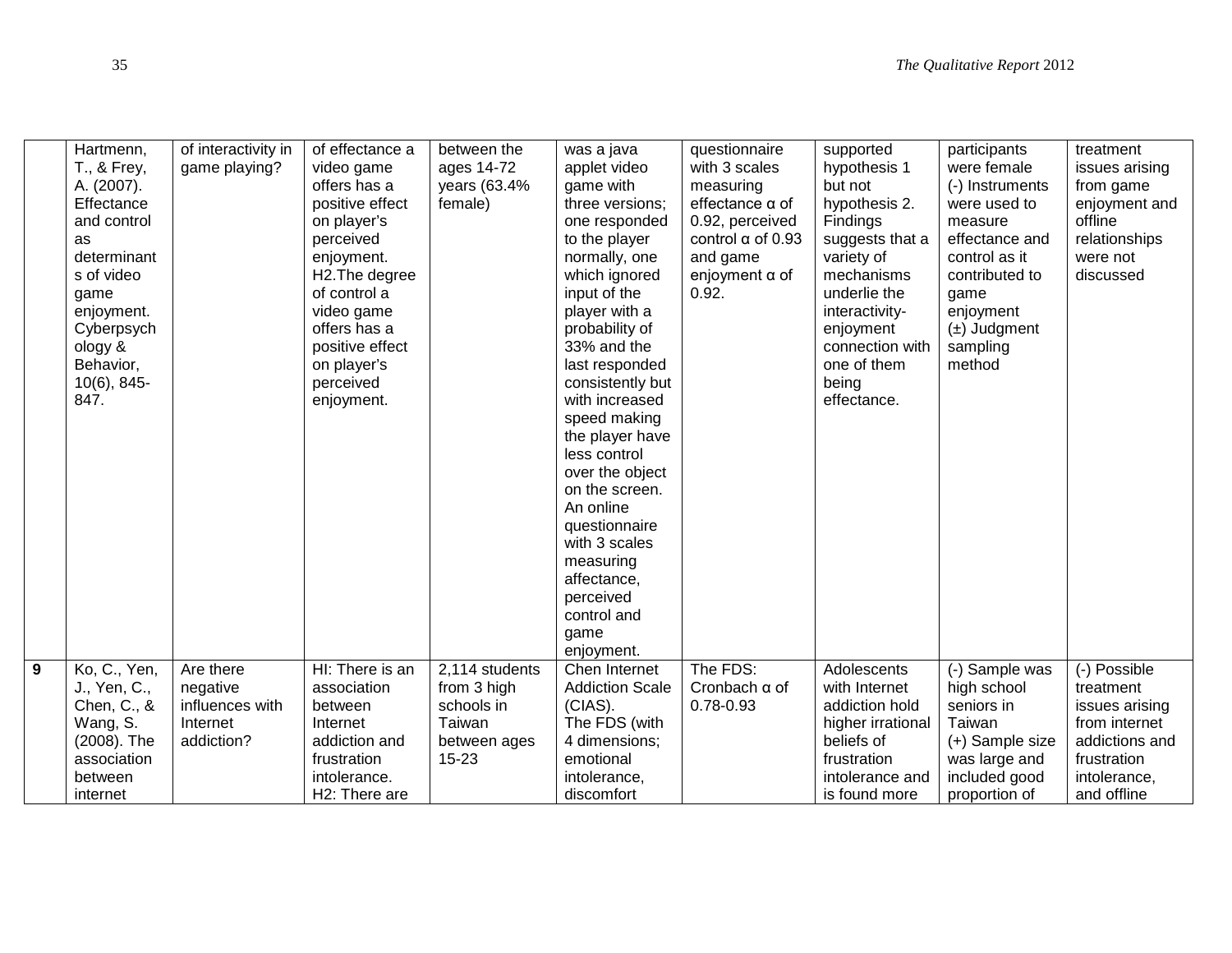|    | addiction<br>and belief of<br>frustration<br>intolerance:<br>The gender<br>difference.<br>Cyberpsych<br>ology &<br>Behavior,<br>$11(3), 273-$<br>278.                                                           |                                                        | gender<br>differences in<br>frustration<br>intolerance.<br>H3: Gender<br>difference is<br>association<br>between<br>Internet<br>addiction and<br>frustration<br>intolerance.           |                                                                                                                                                                          | intolerance,<br>entitlement &<br>achievement).<br>ANOVA.                                                                                                                                                                                                                                                                                             |                                                                              | $\overline{\mathsf{in}}$ females<br>however<br>Internet<br>addiction is<br>more prevalent<br>in males.<br>(Great<br>discussion<br>linking<br>Internet's<br>immediate<br>reinforcement<br>causing<br>irrational<br>beliefs).                                                                                                                  | females<br>(-) Methods<br>used-high<br>reliability<br>$(\pm)$ Random<br>schools<br>selected &<br>convenience<br>sampling<br>method                                           | relationships<br>were not<br>discussed                                                                                                                                                                                                                                                                  |
|----|-----------------------------------------------------------------------------------------------------------------------------------------------------------------------------------------------------------------|--------------------------------------------------------|----------------------------------------------------------------------------------------------------------------------------------------------------------------------------------------|--------------------------------------------------------------------------------------------------------------------------------------------------------------------------|------------------------------------------------------------------------------------------------------------------------------------------------------------------------------------------------------------------------------------------------------------------------------------------------------------------------------------------------------|------------------------------------------------------------------------------|----------------------------------------------------------------------------------------------------------------------------------------------------------------------------------------------------------------------------------------------------------------------------------------------------------------------------------------------|------------------------------------------------------------------------------------------------------------------------------------------------------------------------------|---------------------------------------------------------------------------------------------------------------------------------------------------------------------------------------------------------------------------------------------------------------------------------------------------------|
| 10 | Lo, S.,<br>Wang, C., &<br>Fang, W.<br>(2005).<br>Physical<br>interpersona<br>relationships<br>and social<br>anxiety<br>among<br>online game<br>players.<br>Cyberpsych<br>ology &<br>Behavior,<br>$8(1), 15-20.$ | Are online<br>games a source<br>of social<br>problems? | H1: Heavy<br>users of online<br>games have<br>less fulfilling<br>interpersonal<br>relationships<br>than individuals<br>who spend very<br>little or no time<br>playing online<br>games. | 174 college<br>students in<br>Northern<br>Taiwan (89<br>female) with<br>mean age of<br>19.09 years,<br>with 54<br>describing<br>themselves as<br>online game<br>players. | Questionnaire<br>divided into 3<br>sections; first<br>section focused<br>on data<br>regarding<br>frequency and<br>time spent<br>using the<br>internet and<br>playing online<br>games, second<br>section was<br>Garthoeffner,<br>Henry and<br>Robinson's<br>Interpersonal<br>Relationship<br>Scale (IRS),<br>and third<br>section was<br>derived from | Interpersonal<br>Relationship<br>Scale (IRS)<br>Cronbach $\alpha$ of<br>0.95 | A Scheffe's<br>multiple<br>comparison<br>test revealed a<br>lower quality of<br>interpersonal<br>relationships<br>for heavy users<br>of online<br>games<br>compared to<br>the other two<br>groups at a<br>statistically<br>significant<br>level. Social<br>anxiety was<br>shown to be<br>higher with<br>greater usage<br>of online<br>games. | (-) Sample was<br>college<br>students in<br>Taiwan<br>(+) Sample size<br>was large and<br>included good<br>proportion of<br>females<br>(-) Convenience<br>sampling<br>method | (+) Results can<br>be used to<br>inform<br>treatment as<br>the correlation<br>between time<br>spent playing<br>games and the<br>quality of real-<br>world<br>relationships or<br>level of social<br>anxiety was<br>focused on<br>(-) Treatment<br>issues and<br>considerations<br>were not<br>discussed |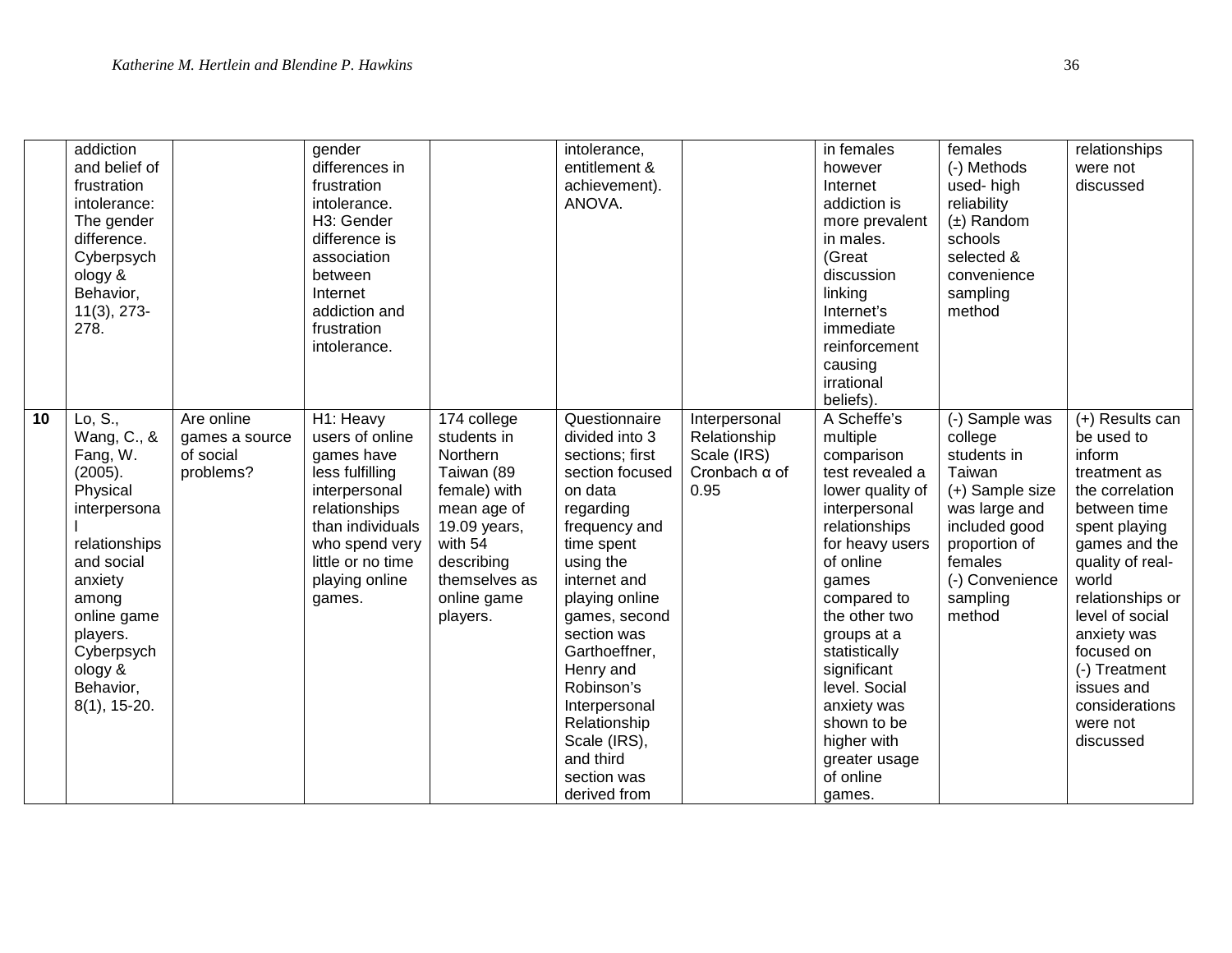|    |                                                                                                                                                                            |                                                                                                               | H <sub>2</sub> : Heavy<br>users of online<br>game players<br>experience<br>high levels of<br>social anxiety<br>than individuals<br>who spend very<br>little or no time<br>playing online<br>games. |                                 | Inderbitzen and<br>Walters'<br>variation of La<br>Greca et. al.'s<br>Social Anxiety<br>Scale for<br>Adolescents<br>(SASA)                                                                                                                                                           |                                                                                                                                                                                                                                                                                    | A Scheffe's<br>multiple<br>comparison<br>test showed<br>that heavy<br>players<br>experience<br>significantly<br>higher levels of<br>social anxiety<br>compared to<br>both light and<br>non-players.                                                                                                                                                               |                                                                                                                |                                                                                                                                               |
|----|----------------------------------------------------------------------------------------------------------------------------------------------------------------------------|---------------------------------------------------------------------------------------------------------------|----------------------------------------------------------------------------------------------------------------------------------------------------------------------------------------------------|---------------------------------|-------------------------------------------------------------------------------------------------------------------------------------------------------------------------------------------------------------------------------------------------------------------------------------|------------------------------------------------------------------------------------------------------------------------------------------------------------------------------------------------------------------------------------------------------------------------------------|-------------------------------------------------------------------------------------------------------------------------------------------------------------------------------------------------------------------------------------------------------------------------------------------------------------------------------------------------------------------|----------------------------------------------------------------------------------------------------------------|-----------------------------------------------------------------------------------------------------------------------------------------------|
| 11 | Ng, B. D., &<br>Wiemer-<br>Hastings, P.<br>(2005).<br>Addiction to<br>the internet<br>and online<br>gaming.<br>Cyberpsych<br>ology &<br>Behavior,<br>$8(2)$ , 110-<br>113. | Are there<br>differences<br>between online<br><b>MMORPG</b><br>game users and<br>offline video<br>game users? | Factors which<br>cause internet<br>overuse are<br>similar to those<br>that cause<br><b>MMORPG</b><br>overuse.                                                                                      | 48 respondents<br>(mostly male) | Two surveys;<br>first survey was<br>derived from a<br>survey<br>developed by<br>Pratarelli<br>(2002) devised<br>to gather data<br>on the<br>behavioral<br>patterns of<br>heavy Internet<br>users, second<br>was an<br>individual<br>survey<br>gathering data<br>on<br>demographics. | Pratarelli's<br>scale: it was<br>determined that<br>all the items in<br>the scale were<br>reasonably<br>reliable<br>producing<br>overall alpha<br>coefficients of<br>0.8929 for the<br>Addiction<br>factor, 0.7202<br>for the User<br>factor, and<br>0.5707 for<br>the sex factor. | <b>MMORPG</b><br>users would<br>rather spend<br>time in the<br>game than with<br>friends, have<br>more fun with<br>in-game friends<br>than people<br>they know,<br>found it easier<br>to converse<br>with people<br>while in-game,<br>did not find<br>social<br>relationships<br>as important,<br>and felt happier<br>while in the<br>game than<br>anywhere else. | $(\pm)$ Study<br>compared<br>online<br>MMORPG and<br>offline video<br>game players<br>$(+)$ Random<br>sampling | (-) Possible<br>treatment<br>issues arising<br>from addiction<br>issues as<br>related to<br>offline<br>relationships<br>were not<br>discussed |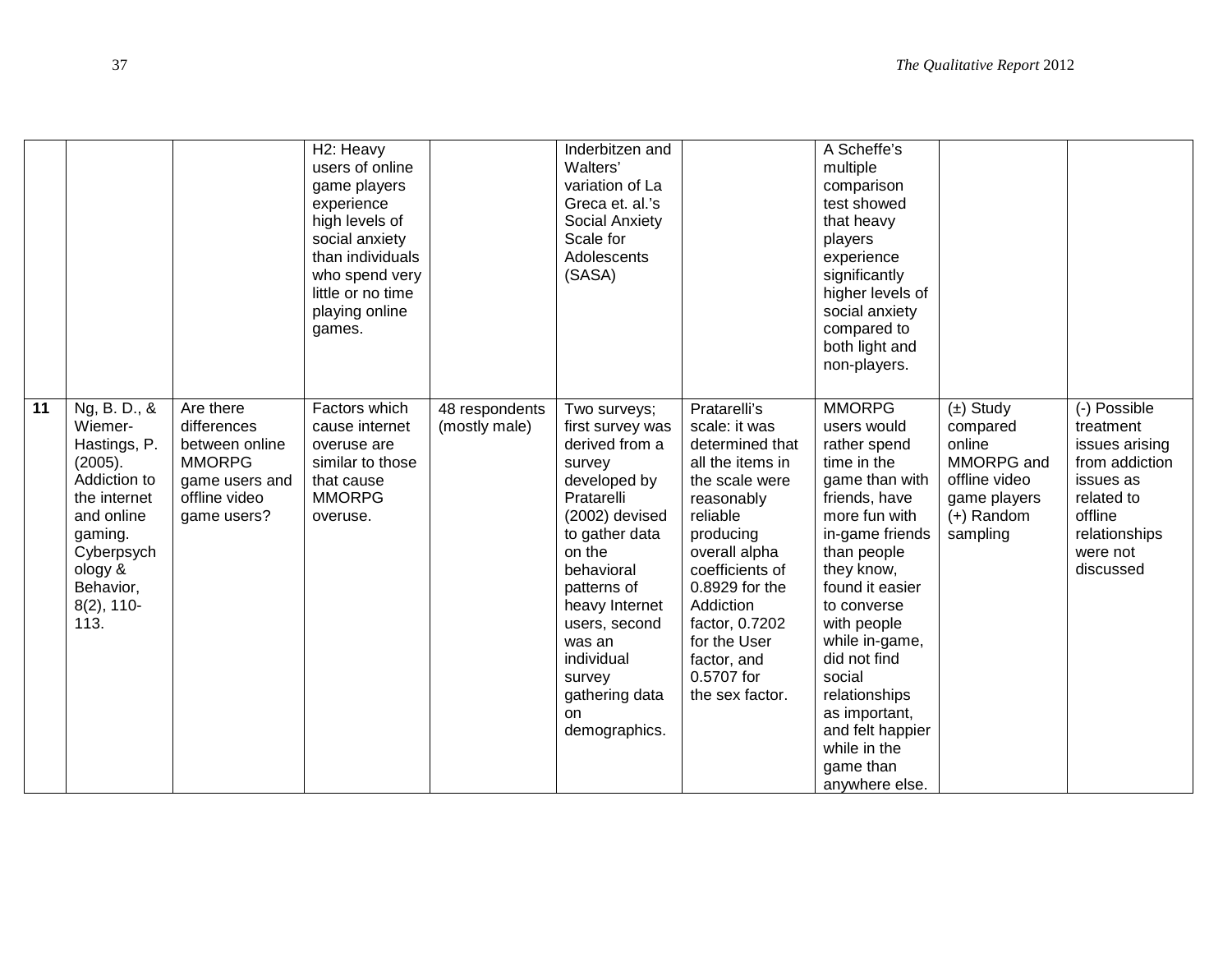| 12 | Norris, K.O.    | Do aggressive     | H1: Women      | Over 300        | <b>Hostile Online</b> | Sex Role             | H <sub>1</sub> : No   | $(+)$ Study     | (-) Possible   |
|----|-----------------|-------------------|----------------|-----------------|-----------------------|----------------------|-----------------------|-----------------|----------------|
|    | (2004).         | personality       | who play       | women           | Environment           | Stereotyping         | difference            | examined        | treatment      |
|    | Gender          | characteristics   | computer       | participated in | Questionnaire         | Scale (SRSS)         | between two           | female players  | issues arising |
|    | stereotypes,    | attract people to | games will     | the survey.     | (HOEQ), Sex           | Cronbach $\alpha$ of | groups.               | which is        | from gender    |
|    | aggression,     | aggressive        | perceive their |                 | Role                  | 0.80.                |                       | uncommon for    | stereotypes    |
|    | and             | video games?      | online         |                 | Stereotyping          | Acceptance of        |                       | gaming          | and aggression |
|    | computer        | Do less women     | environments   |                 | Scale (SRSS),         | Interpersonal        |                       | research        | as related to  |
|    | games: An       | play video        | to be more     |                 | Acceptance of         | Violence (AIV)       |                       | $(-)$ Many      | offline        |
|    | online          | games because     | hostile than   |                 | Interpersonal         | Cronbach $\alpha$ of |                       | hypotheses      | relationships  |
|    | survey of       | they are          | women who      |                 | Violence (AIV),       | 0.59. Personal       |                       | were not        | were not       |
|    | women.          | socialized to be  | use the        |                 | Personal              | Attributes           |                       | supported-      | discussed      |
|    | Cyberpsych      | non-              | computer for   |                 | <b>Attributes</b>     | Questionnaire        |                       | study offers    |                |
|    | ology &         | aggressive?       | chat rooms.    |                 | Questionnaire         | (PAQ) Cronbach       |                       | good            |                |
|    | Behavior,       | Why do women      | H2: Women      |                 | $(PAQ)$ ,             | $\alpha$ of 0.82.    | $\overline{H}$ 2: Not | knowledge yet   |                |
|    | $7(6)$ , $714-$ | play less         | who play       |                 | Aggression            | Aggression           | supported.            | area of focus   |                |
|    | 727.            | computer          | computer       |                 | Questionnaire         | Questionnaire        |                       | was unfruitful  |                |
|    |                 | games than        | games will     |                 | $(AQ)$ .              | (AQ) Cronbach        |                       | (-) Sample      |                |
|    |                 | men?              | have less      |                 |                       | $\alpha$ of 0.80.    |                       | characteristics |                |
|    |                 |                   | conservatively |                 |                       |                      |                       | were not        |                |
|    |                 |                   | stereotyped    |                 |                       |                      |                       | discussed in-   |                |
|    |                 |                   | attitudes      |                 |                       |                      |                       | depth; age,     |                |
|    |                 |                   | towards women  |                 |                       |                      |                       | ethnicity, etc. |                |
|    |                 |                   | than women     |                 |                       |                      |                       | $(+)$ Random    |                |
|    |                 |                   | who use chat   |                 |                       |                      |                       | sampling        |                |
|    |                 |                   | rooms only.    |                 |                       |                      |                       |                 |                |
|    |                 |                   | H3: Women      |                 |                       |                      | H <sub>3</sub> : Not  |                 |                |
|    |                 |                   | who play       |                 |                       |                      | supported.            |                 |                |
|    |                 |                   | computer       |                 |                       |                      |                       |                 |                |
|    |                 |                   | games will be  |                 |                       |                      |                       |                 |                |
|    |                 |                   | more accepting |                 |                       |                      |                       |                 |                |
|    |                 |                   | of sexual      |                 |                       |                      |                       |                 |                |
|    |                 |                   | violence than  |                 |                       |                      |                       |                 |                |
|    |                 |                   | women who      |                 |                       |                      |                       |                 |                |
|    |                 |                   | use chat rooms |                 |                       |                      |                       |                 |                |
|    |                 |                   | only.          |                 |                       |                      |                       |                 |                |
|    |                 |                   | H4: Women      |                 |                       |                      | H4: Not               |                 |                |
|    |                 |                   | who play       |                 |                       |                      | supported.            |                 |                |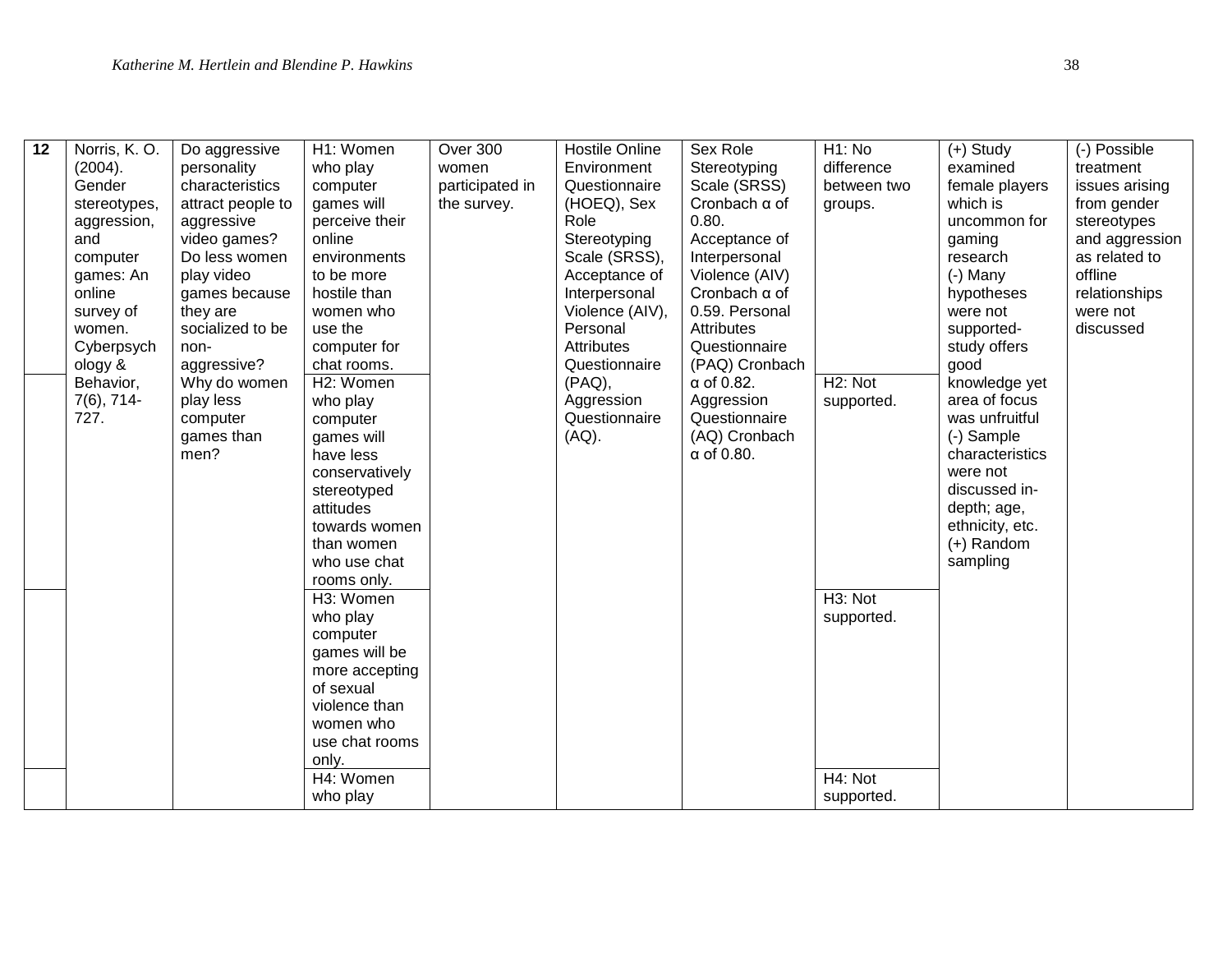|  | computer        |  |                      |  |
|--|-----------------|--|----------------------|--|
|  | games will      |  |                      |  |
|  | have more       |  |                      |  |
|  | masculine       |  |                      |  |
|  | gender          |  |                      |  |
|  | identities than |  |                      |  |
|  | women who       |  |                      |  |
|  | use chat rooms  |  |                      |  |
|  | only.           |  |                      |  |
|  | H5: Women       |  | H <sub>5</sub> : Not |  |
|  | who play        |  | supported.           |  |
|  | computer        |  |                      |  |
|  | games will be   |  |                      |  |
|  | more            |  |                      |  |
|  | aggressive      |  |                      |  |
|  | than women      |  |                      |  |
|  | who use         |  |                      |  |
|  | computers for   |  |                      |  |
|  | chat rooms but  |  |                      |  |
|  | do not play     |  |                      |  |
|  | computer        |  |                      |  |
|  | games.          |  |                      |  |
|  | H6a:            |  | H6a&b: Neither       |  |
|  | Frequency of    |  | were strongly        |  |
|  | recreational    |  | supported.           |  |
|  | computer use    |  |                      |  |
|  | will be         |  |                      |  |
|  | positively      |  |                      |  |
|  | related to      |  |                      |  |
|  | computer use    |  |                      |  |
|  | at work,        |  |                      |  |
|  | regardless of   |  |                      |  |
|  | type of use.    |  |                      |  |
|  | H6b: There will |  |                      |  |
|  | be an           |  |                      |  |
|  | interaction     |  |                      |  |
|  | between type    |  |                      |  |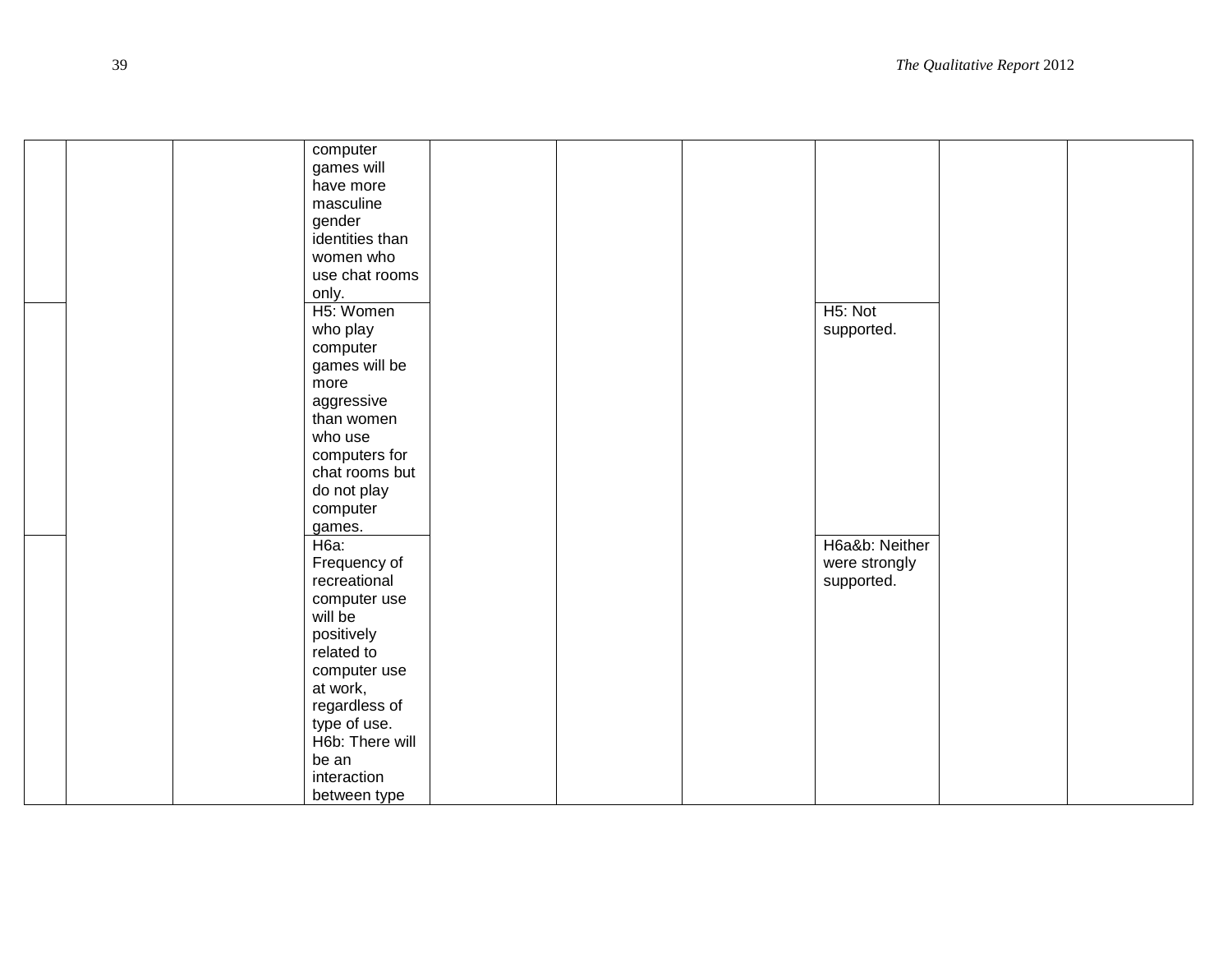|    |                                                                                                |                                                                     | of computer<br>use and<br>frequency of<br>use in<br>predicting use<br>of computer at<br>work.                                                                                                                                                                                                                                |                                                                                                                    |                                                                                                                     |                                                                                                                               |                                                                                                                      |                                                                                                                  |                                                                                                             |
|----|------------------------------------------------------------------------------------------------|---------------------------------------------------------------------|------------------------------------------------------------------------------------------------------------------------------------------------------------------------------------------------------------------------------------------------------------------------------------------------------------------------------|--------------------------------------------------------------------------------------------------------------------|---------------------------------------------------------------------------------------------------------------------|-------------------------------------------------------------------------------------------------------------------------------|----------------------------------------------------------------------------------------------------------------------|------------------------------------------------------------------------------------------------------------------|-------------------------------------------------------------------------------------------------------------|
|    |                                                                                                |                                                                     | H7: Gender<br>identification<br>moderates the<br>relationship<br>between type<br>of computer<br>use and<br>computer<br>employment<br>such that<br>women with<br>more<br>masculine<br>gender<br>identities will be<br>more likely to<br>use computers<br>at work than<br>those with<br>more feminine<br>gender<br>identities. |                                                                                                                    |                                                                                                                     |                                                                                                                               | H7: Not<br>reported on.                                                                                              |                                                                                                                  |                                                                                                             |
| 13 | Peters, C.<br>$S_{.}, 8$<br>Malesky, A.<br>(2008).<br>Problematic<br>usage<br>among<br>highly- | What are some<br>factors of<br>problematic<br>usage in<br>MMORPG's? | Individuals that<br>spend much<br>time playing<br><b>MMORPG</b><br>(World of<br>Warcraft)<br>create<br>problems in                                                                                                                                                                                                           | 196 players of<br>World of<br>Warcraft (173<br>male, 23<br>females, mean<br>age of 23.34<br>years)<br>belonging to | World of<br>Warcraft-<br>Specific<br>Addiction-<br>Engagement<br>Questionnaire<br>$(27 - item)$<br>instrument). 50- | <b>NEO Personality</b><br>inventory-<br>revised NEO-PI-<br>R;<br>Neuroticism<br>Cronbach $\alpha$ of<br>0.86,<br>Extraversion | Five significant<br>correlations<br>were<br>uncovered:<br>Moderate<br>negative<br>correlation with<br>agreeableness, | (-) Study<br>focused on<br>intrapersonal<br>aspects of<br>players only<br>$(\pm)$ Judgment<br>sampling<br>method | (-) Possible<br>treatment<br>issues arising<br>from<br>problematic<br>usage,<br>personal<br>characteristics |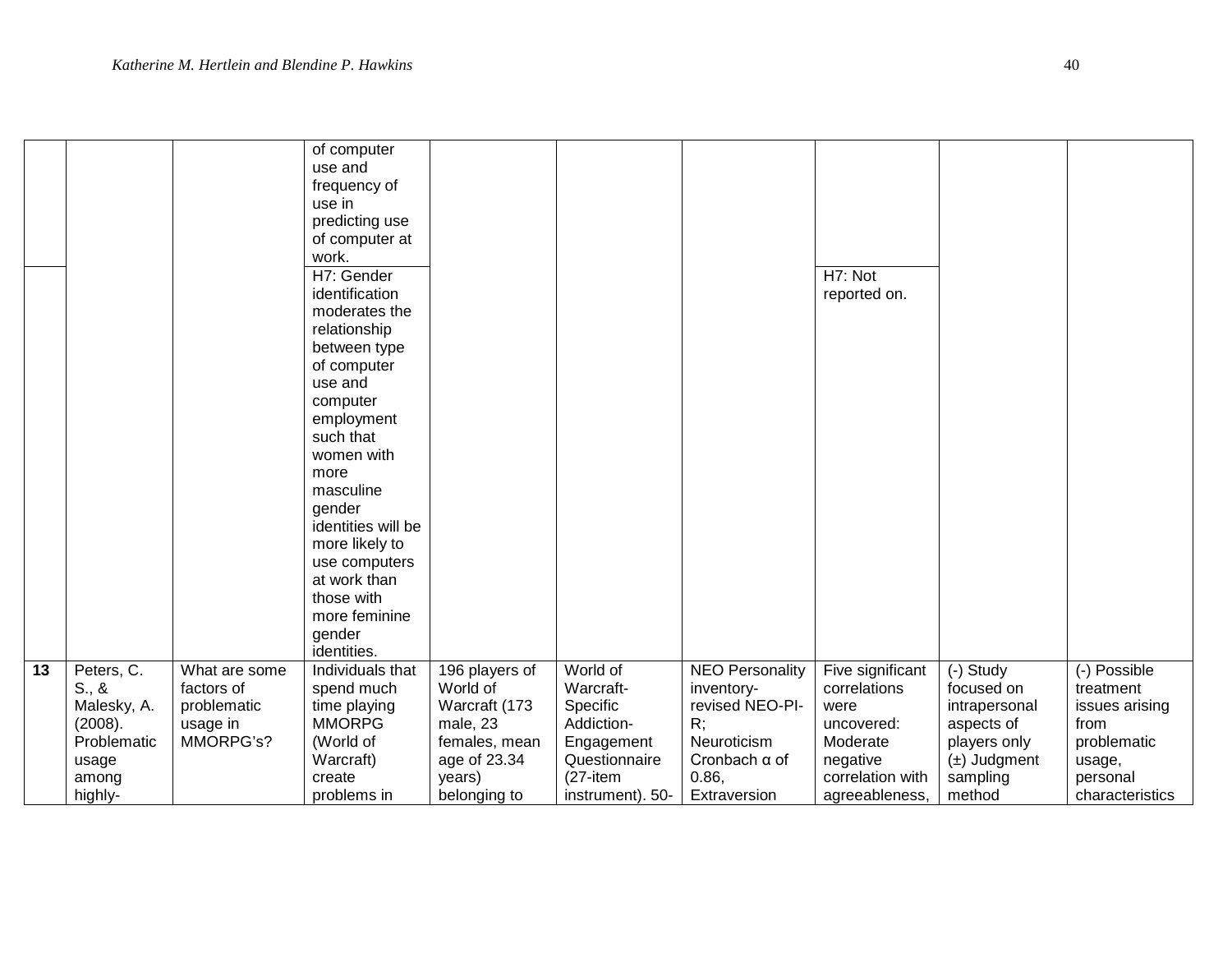|    | engaged<br>players of<br>massively<br>multiplayer<br>online role<br>playing<br>games.<br>Cyberpsych<br>ology &<br>Behavior,<br>$11(4)$ , 481-<br>484.                                             |                                                                     | their lives.                                                               | one of the top<br>online guilds<br>(significant<br>because these<br>guild members<br>are typically<br>required to<br>spend a<br>minimum of 20<br>hours a week<br>playing the<br>game). | Question short<br>version of<br>McCord's M5<br>Questionnaire<br>(adapted from<br>the NEO<br>Personality<br>inventory-<br>revised: NEO-<br>$PI-R$ ).<br>Questionnaire<br>relating to the<br>time spent<br>playing and<br>demographics. | Cronbach $\alpha$ of<br>0.77, Openness<br>Cronbach $\alpha$ of<br>0.73,<br>Agreeableness<br>Cronbach $\alpha$ of<br>0.68,<br>Conscientiousne<br>ss Cronbach α<br>of 0.81. | moderate<br>positive<br>correlation with<br>neuroticism,<br>moderate<br>positive<br>correlation with<br>the number of<br>hours played<br>per week, a<br>low negative<br>correlation with<br>extraversion,<br>and a low<br>negative<br>correlation with<br>conscientiousn<br>ess.       |                                                                                                                                                                                                           | as related to<br>offline<br>relationships<br>were not<br>discussed                                                                               |
|----|---------------------------------------------------------------------------------------------------------------------------------------------------------------------------------------------------|---------------------------------------------------------------------|----------------------------------------------------------------------------|----------------------------------------------------------------------------------------------------------------------------------------------------------------------------------------|---------------------------------------------------------------------------------------------------------------------------------------------------------------------------------------------------------------------------------------|---------------------------------------------------------------------------------------------------------------------------------------------------------------------------|----------------------------------------------------------------------------------------------------------------------------------------------------------------------------------------------------------------------------------------------------------------------------------------|-----------------------------------------------------------------------------------------------------------------------------------------------------------------------------------------------------------|--------------------------------------------------------------------------------------------------------------------------------------------------|
| 14 | Rosenthal,<br>G. T.,<br>Soper, B.,<br>Folse, E. J.,<br>& Whipple,<br>G. J. (1998).<br>Role-play<br>gamers and<br>national<br>guardsmen<br>compared.<br>Psychologic<br>al Reports,<br>82, 169-170. | Are gamers<br>socially<br>withdrawn and<br>emotionally<br>immature? | Gamers and<br>nonplayers<br>differ in<br>psychological<br>characteristics. | 54 males<br>gamers and 64<br>male National<br>Guardsmen                                                                                                                                | Demographic<br>survey and the<br>self-<br>administered<br>25-item<br>Revised<br>Willoughby<br>Schedule, T-<br>tests.                                                                                                                  | N/A<br>(Copy of scale in<br>hand)                                                                                                                                         | <b>Gamers</b> were<br>shown to have<br>many close<br>friends<br>comparable to<br>guardsmen.<br>Their mean<br>score of<br>neuroticism<br>was not<br>significantly<br>different from<br>the Guardsmen<br>mean and not<br>high enough to<br>be considered<br>of clinical<br>significance. | (-) Only male<br>gamers being<br>compared to<br>male national<br>guardsmen<br>(-) Non-random<br>sampling<br>(-) Instrument<br>used measures<br>intrapersonal<br>issues and not<br>interpersonal<br>issues | (-) Possible<br>treatment<br>issues arising<br>from social and<br>emotional<br>aspects, and<br>offline<br>relationships<br>were not<br>discussed |
| 15 | Scott, V. M.,                                                                                                                                                                                     | Can true                                                            | Face to face                                                               | 546                                                                                                                                                                                    | Sternberg and                                                                                                                                                                                                                         | Sternberg:                                                                                                                                                                | Virtual relators                                                                                                                                                                                                                                                                       | (-) Study did not                                                                                                                                                                                         | $(+)$ May inform                                                                                                                                 |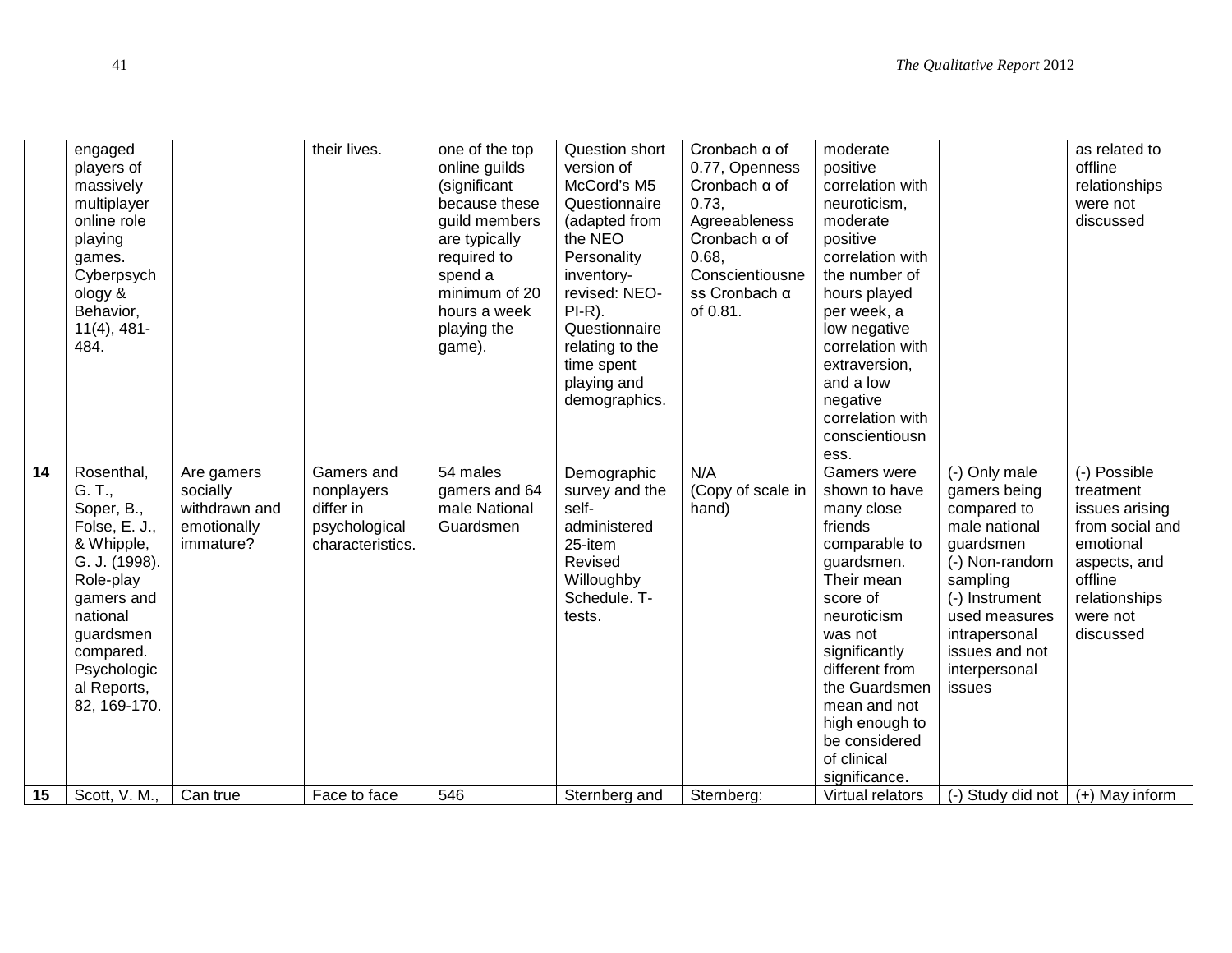| Mottarella,   | intimacy         | intimacy is       | participants     | Rubin scales.   | $\alpha$ of 0.95 | reported         | focus on      | treatment on    |
|---------------|------------------|-------------------|------------------|-----------------|------------------|------------------|---------------|-----------------|
| K. E., &      | develop online?  | stronger than     | (30 males and    | Dependant       | Rubin's love     | significantly    | gamers only,  | issue of online |
| Lavooy, M.    | How influential  | virtual intimacy. | 53 females       | sample t-tests. | scale:           | lower intimacy   | but those who | vs. offline     |
| J. (2006).    | is the mode of   |                   | reported having  | One-way         | $\alpha$ of 0.89 | in their virtual | had computer- | relationships   |
| Does virtual  | communication    |                   | experienced a    | ANOVA. (alpha   |                  | relationships    | mediated      | (-) Possible    |
| intimacy      | on the           |                   | computer         | 0.05)           |                  | compared to      | relationships | treatment       |
| exist? A      | establishment of |                   | mediated,        |                 |                  | their own face-  | and those who | issues arising  |
| brief         | closeness,       |                   | romantic         |                 |                  | to-face          | did not       | from virtual    |
| exploration   | warmth, self-    |                   | relationship;    |                 |                  | romantic         | (-) Sampling  | intimacy and    |
| into reported | disclosure, and  |                   | 129 males and    |                 |                  | relationships.   | methods not   | offline         |
| levels of     | the investment   |                   | 334 females      |                 |                  | (Moreover, the   | discussed     | relationships   |
| intimacy in   | of emotion?      |                   | experienced      |                 |                  | virtual relators |               | were not        |
| online        |                  |                   | only traditional |                 |                  | reported less    |               | discussed       |
| relationships |                  |                   | face-to-face     |                 |                  | intimacy in      |               |                 |
|               |                  |                   | romantic         |                 |                  | their face-to-   |               |                 |
| Cyberpsych    |                  |                   | relationships)   |                 |                  | face             |               |                 |
| ology &       |                  |                   |                  |                 |                  | relationships    |               |                 |
| Behavior,     |                  |                   |                  |                 |                  | compared to      |               |                 |
| $9(6)$ , 759- |                  |                   |                  |                 |                  | the levels of    |               |                 |
| 761.          |                  |                   |                  |                 |                  | intimacy         |               |                 |
|               |                  |                   |                  |                 |                  | established in   |               |                 |
|               |                  |                   |                  |                 |                  | the face-to-     |               |                 |
|               |                  |                   |                  |                 |                  | face             |               |                 |
|               |                  |                   |                  |                 |                  | relationships of |               |                 |
|               |                  |                   |                  |                 |                  | the traditional  |               |                 |
|               |                  |                   |                  |                 |                  | relators.)       |               |                 |
|               |                  |                   |                  | 1. Information  |                  | 1. Mean age of   |               |                 |
|               |                  |                   |                  | about gender,   |                  | gamers was       |               |                 |
|               |                  |                   |                  | age, country of |                  | 23.6 years,      |               |                 |
|               |                  |                   |                  | residence,      |                  | male             |               |                 |
|               |                  |                   |                  | which game      |                  | dominated,       |               |                 |
|               |                  |                   |                  |                 |                  |                  |               |                 |
|               |                  |                   |                  | played, how     |                  | mean amount      |               |                 |
|               |                  |                   |                  | often.          |                  | of time played   |               |                 |
|               |                  |                   |                  |                 |                  | 22.85 hours      |               |                 |
|               |                  |                   |                  |                 |                  | and most         |               |                 |
|               |                  |                   |                  |                 |                  | common game      |               |                 |
|               |                  |                   |                  |                 |                  | World of         |               |                 |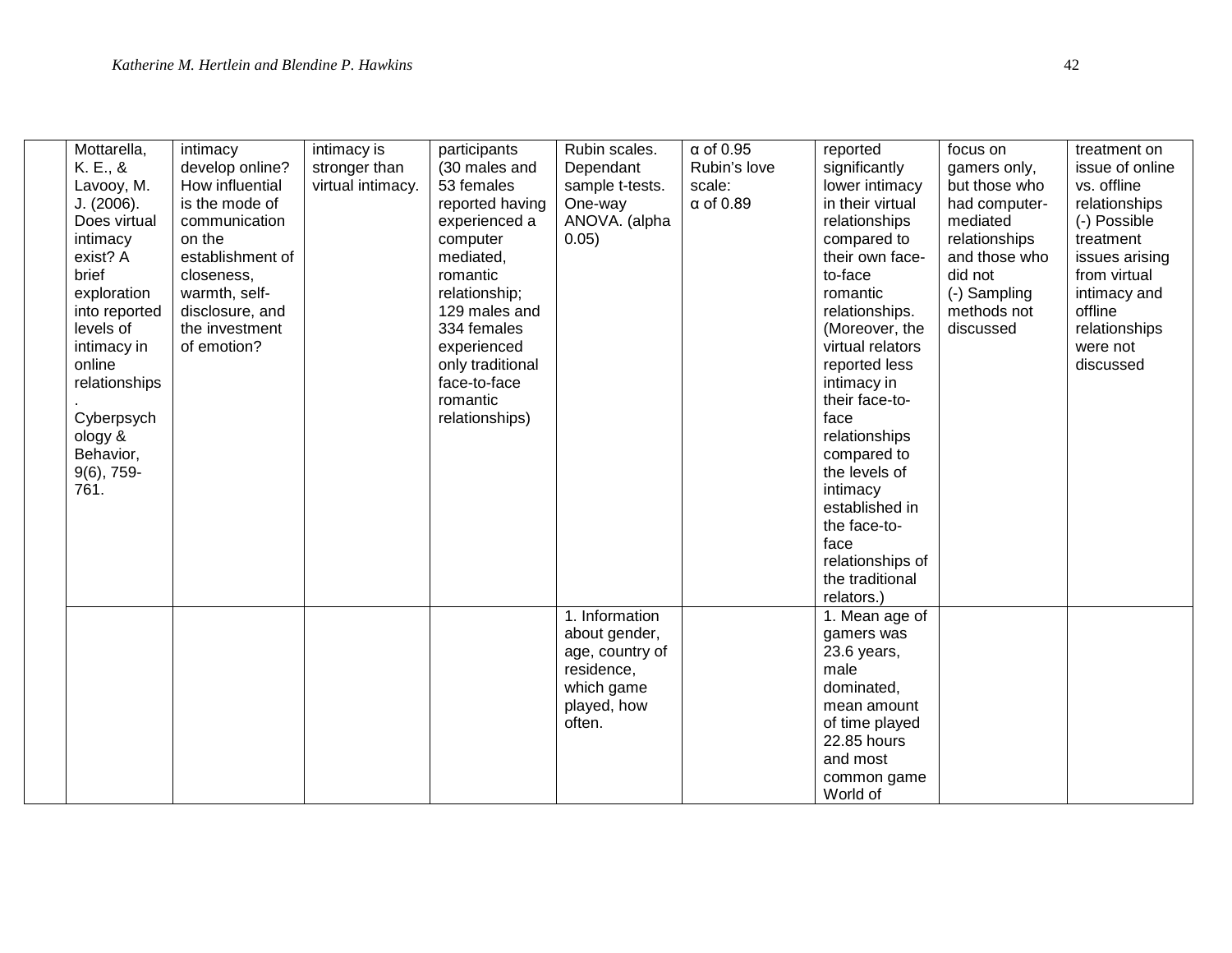|  |  |                   | Warcraft.        |  |
|--|--|-------------------|------------------|--|
|  |  |                   |                  |  |
|  |  |                   |                  |  |
|  |  |                   |                  |  |
|  |  | 2. Questions      | 2. Study         |  |
|  |  | about             | showed 76.2%     |  |
|  |  |                   | of male and      |  |
|  |  | friendships       |                  |  |
|  |  | within the        | 74.7% of         |  |
|  |  | game,             | female players   |  |
|  |  | attraction to     | had made         |  |
|  |  | other players     | good friends     |  |
|  |  | and meeting       | within the       |  |
|  |  | online friends in | game. 80.8%      |  |
|  |  | real life.        | reported that    |  |
|  |  |                   | they enjoyed     |  |
|  |  |                   | playing the      |  |
|  |  |                   | same game        |  |
|  |  |                   | with their real- |  |
|  |  |                   | life friends and |  |
|  |  |                   | family. 42.8%    |  |
|  |  |                   | of participants  |  |
|  |  |                   | had met with     |  |
|  |  |                   | online friends   |  |
|  |  |                   | in real-life     |  |
|  |  |                   | situations.      |  |
|  |  |                   | 31.3% found      |  |
|  |  |                   | themselves       |  |
|  |  |                   | attracted to     |  |
|  |  |                   | another player.  |  |
|  |  | 3. Topics that    | 3.39.3% said     |  |
|  |  |                   |                  |  |
|  |  | players might     | that they would  |  |
|  |  | discuss with      | discuss          |  |
|  |  | online friends    | sensitive        |  |
|  |  | and examined      | issues with      |  |
|  |  | level of trust.   | their online     |  |
|  |  |                   | gaming friends   |  |
|  |  |                   | that they would  |  |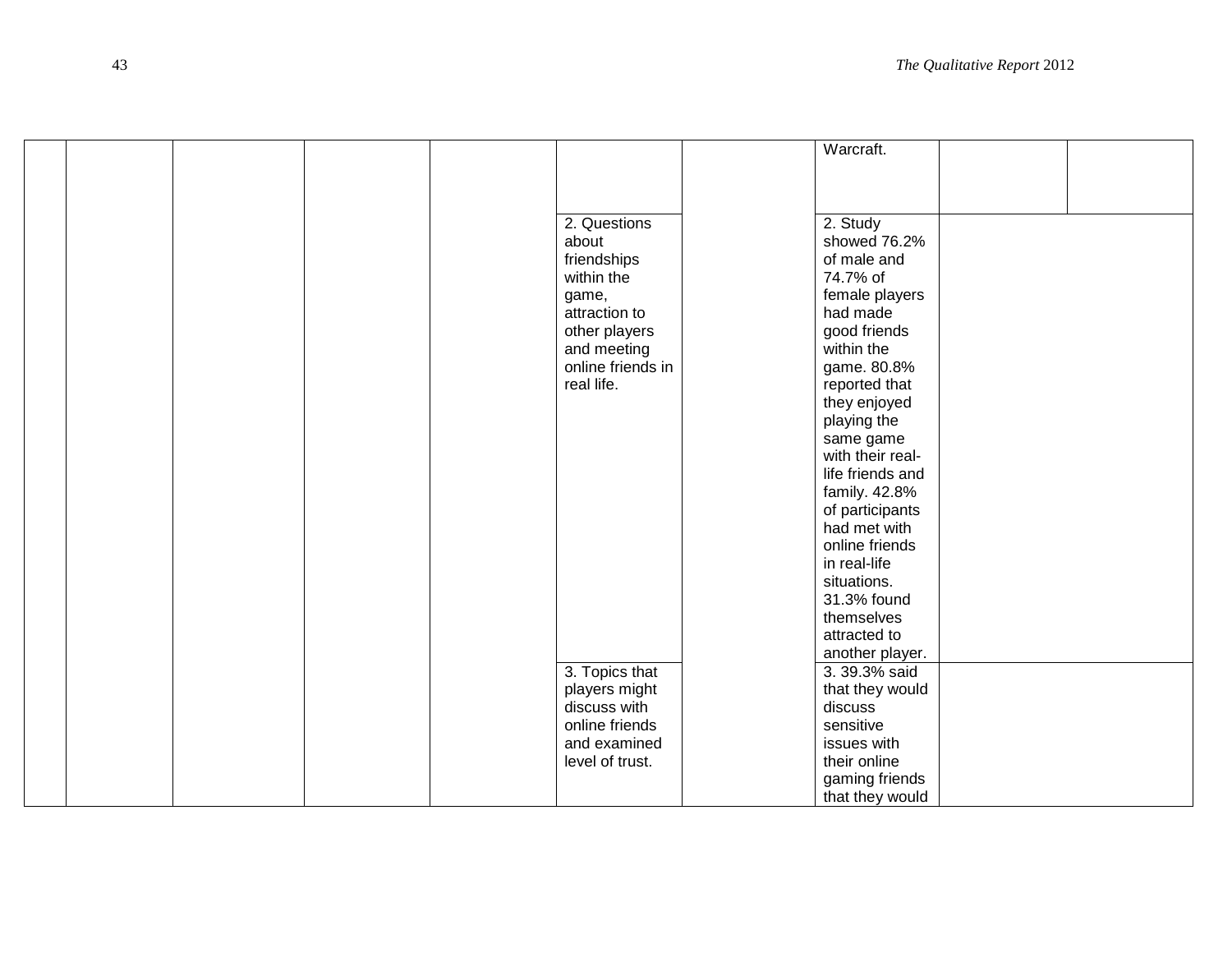|    |                         |                              |                                   |                                 |                                                                                                                                                                                                     |                               | not discuss<br>with their real<br>life friends.                                                                                                                                                                                                    |                 |                           |
|----|-------------------------|------------------------------|-----------------------------------|---------------------------------|-----------------------------------------------------------------------------------------------------------------------------------------------------------------------------------------------------|-------------------------------|----------------------------------------------------------------------------------------------------------------------------------------------------------------------------------------------------------------------------------------------------|-----------------|---------------------------|
|    |                         |                              |                                   |                                 | 4. Examined<br>the different<br>categories of<br>gamers and<br>their<br>motivations to<br>play.                                                                                                     |                               | 4. Females<br>were more<br>likely to report<br>their<br>motivations for<br>playing to be<br>"therapeutic<br>refreshment"<br>whereas males<br>were more<br>likely to report<br>playing<br>because of<br>curiosity,<br>astonishment<br>and interest. |                 |                           |
|    |                         |                              |                                   |                                 | 5. Eight<br>questions from                                                                                                                                                                          |                               | 5. Limited<br>information                                                                                                                                                                                                                          |                 |                           |
|    |                         |                              |                                   |                                 | the<br>International<br>Personality<br>Item Pool on<br>extroversion<br>and one<br>question rating<br>themselves on<br>a Likert scale<br>from very<br>introverted (1)<br>to very<br>extroverted (5). |                               | reported by<br>article.                                                                                                                                                                                                                            |                 |                           |
| 16 | Smyth, J. M.<br>(2007). | What are the<br>longitudinal | Controlling for<br>self-selection | 100 university<br>students aged | Participants<br>were randomly                                                                                                                                                                       | Method of<br>tabulation given | <b>MMORPG</b>                                                                                                                                                                                                                                      | (-) Sample age- | (-) Possible<br>treatment |
|    |                         |                              |                                   |                                 |                                                                                                                                                                                                     |                               | group reported                                                                                                                                                                                                                                     | too young       |                           |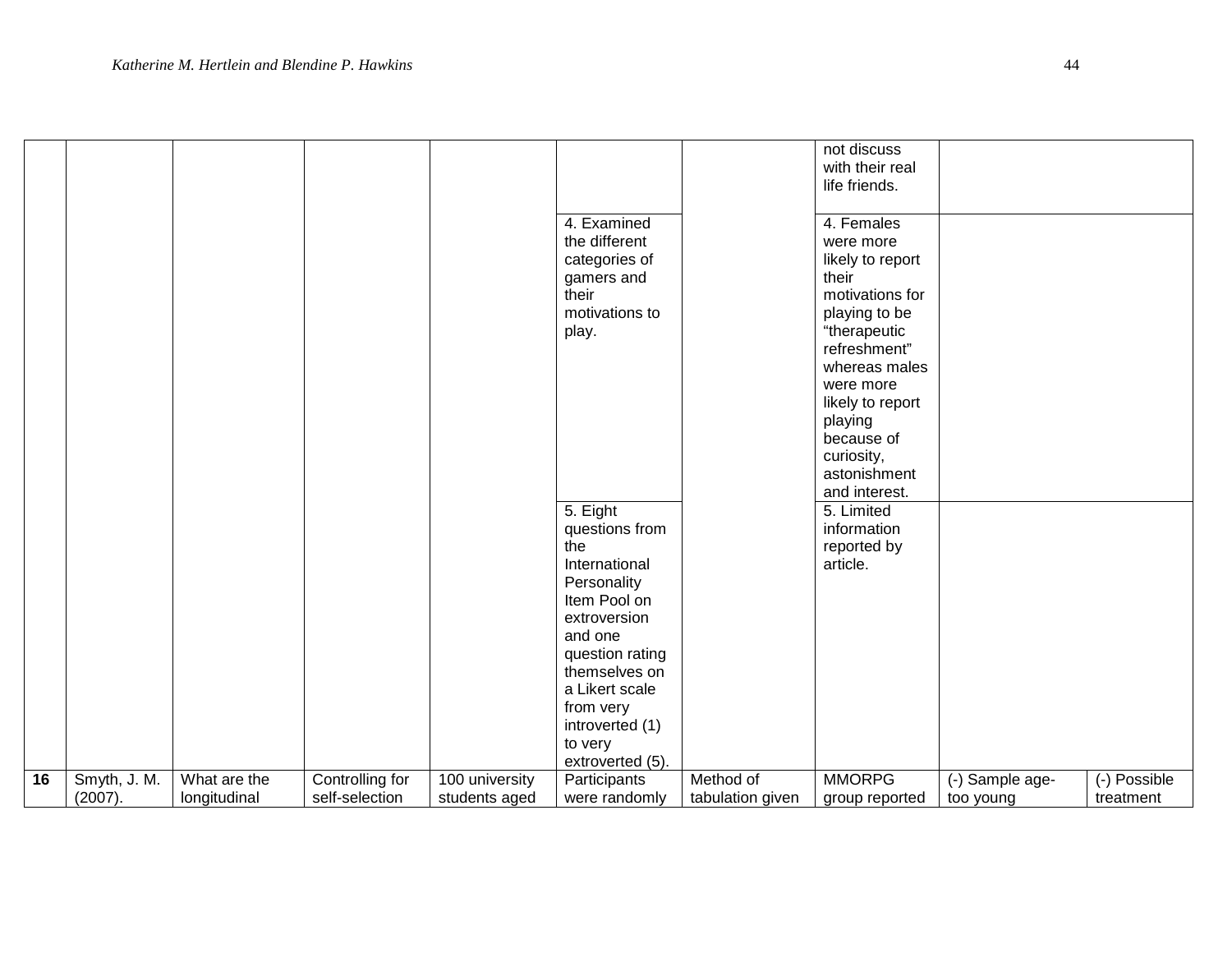|                 | Beyond self-             | effects on non- | bias,          | 18-20 years    | assigned to              | yet reliability of  | significantly           | $(+)$ Great study                   | issues             |
|-----------------|--------------------------|-----------------|----------------|----------------|--------------------------|---------------------|-------------------------|-------------------------------------|--------------------|
|                 | selection in             | self selected   | MMORPGs will   | old.           | play one of four         | the measure         | worse overall           | design in showing                   | arising from       |
|                 | video game               | gamers playing  | produce        |                | types of                 | itself was not      | health and              | the difference                      | <b>MMORPGs</b>     |
|                 | play: An                 | <b>MMORPG</b>   | noticeably     |                | games; arcade,           | reported on.        | worse sleep             | between online                      | and                |
|                 | experimental             | compared with   | different      |                | console, solo            |                     | quality. They           | gaming and some                     | relationships      |
|                 | examination              | other modes of  | consequences   |                | play on                  |                     | did not differ on       | component of real                   | were not           |
|                 | of the                   | video gaming?   | than playing   |                | computer,                |                     | reports of              | life relationships-                 | discussed-         |
|                 | consequenc               |                 | other types of |                | MMORPG.                  |                     | overall                 | impact                              | treatment          |
|                 | es of                    |                 | video games.   |                | Several<br>measures were |                     | academic<br>performance | $(\pm)$ Conclusions<br>can be drawn | consideratio<br>ns |
|                 | massively<br>multiplayer |                 |                |                | used specific to         |                     | yet reported            | about motivations                   | discussed          |
|                 | online role-             |                 |                |                | this study.              |                     | the game to             | of play and                         | are not on         |
|                 | playing                  |                 |                |                | ANOVA and                |                     | have interfered         | interference with                   | couple             |
|                 | game play.               |                 |                |                | omnibus F-test.          |                     | more with their         | offline                             | relationships      |
|                 | Cyberpsych               |                 |                |                |                          |                     | schoolwork.             | relationships                       |                    |
|                 | ology &                  |                 |                |                |                          |                     | The did not             | $(+)$ Random                        |                    |
|                 | Behavior,                |                 |                |                |                          |                     | report different        | sampling                            |                    |
|                 | $10(5)$ , 717-           |                 |                |                |                          |                     | levels of               |                                     |                    |
|                 | 721.                     |                 |                |                |                          |                     | satisfaction            |                                     |                    |
|                 |                          |                 |                |                |                          |                     | with their social       |                                     |                    |
|                 |                          |                 |                |                |                          |                     | life yet more           |                                     |                    |
|                 |                          |                 |                |                |                          |                     | interference            |                                     |                    |
|                 |                          |                 |                |                |                          |                     | with real-life          |                                     |                    |
|                 |                          |                 |                |                |                          |                     | socializing and         |                                     |                    |
|                 |                          |                 |                |                |                          |                     | a greater               |                                     |                    |
|                 |                          |                 |                |                |                          |                     | development of<br>new   |                                     |                    |
|                 |                          |                 |                |                |                          |                     | friendships.            |                                     |                    |
| $\overline{17}$ | Teng, C.                 | Are there       | H1: Online     | 130 pairs of   | Mini Marker              | Cronbach $\alpha$ > | Online game             | (-) Sample was                      | (-) Possible       |
|                 | (2008).                  | differences in  | game players   | students       | scale of                 | 0.7                 | players in this         | young and all from                  | treatment          |
|                 | Personality              | personality (as | are higher in  | matched by     | Saucier.                 |                     | study reported          | Taiwan                              | issues             |
|                 | differences              | well as         | openness than  | age and gender |                          |                     | higher scores           | <b>J</b> generalizability           | arising from       |
|                 | between                  | motivations)    | non-players.   | (between the   |                          |                     | in the three            | (+) Control group                   | personality        |
|                 | online game              | between online  | H2: Online     | age of 12-22)  |                          |                     | personality             | matched by age                      | differences        |
|                 | players and              | game players    | game players   |                |                          |                     | traits                  | and gender                          | and                |
|                 | nonplayers               | and non-        | are higher in  |                |                          |                     | (openness,              | (-) Judgment                        | relationships      |
|                 | in a student             | players?        | conscientiousn |                |                          |                     | conscientiousn          | sampling method                     | were not           |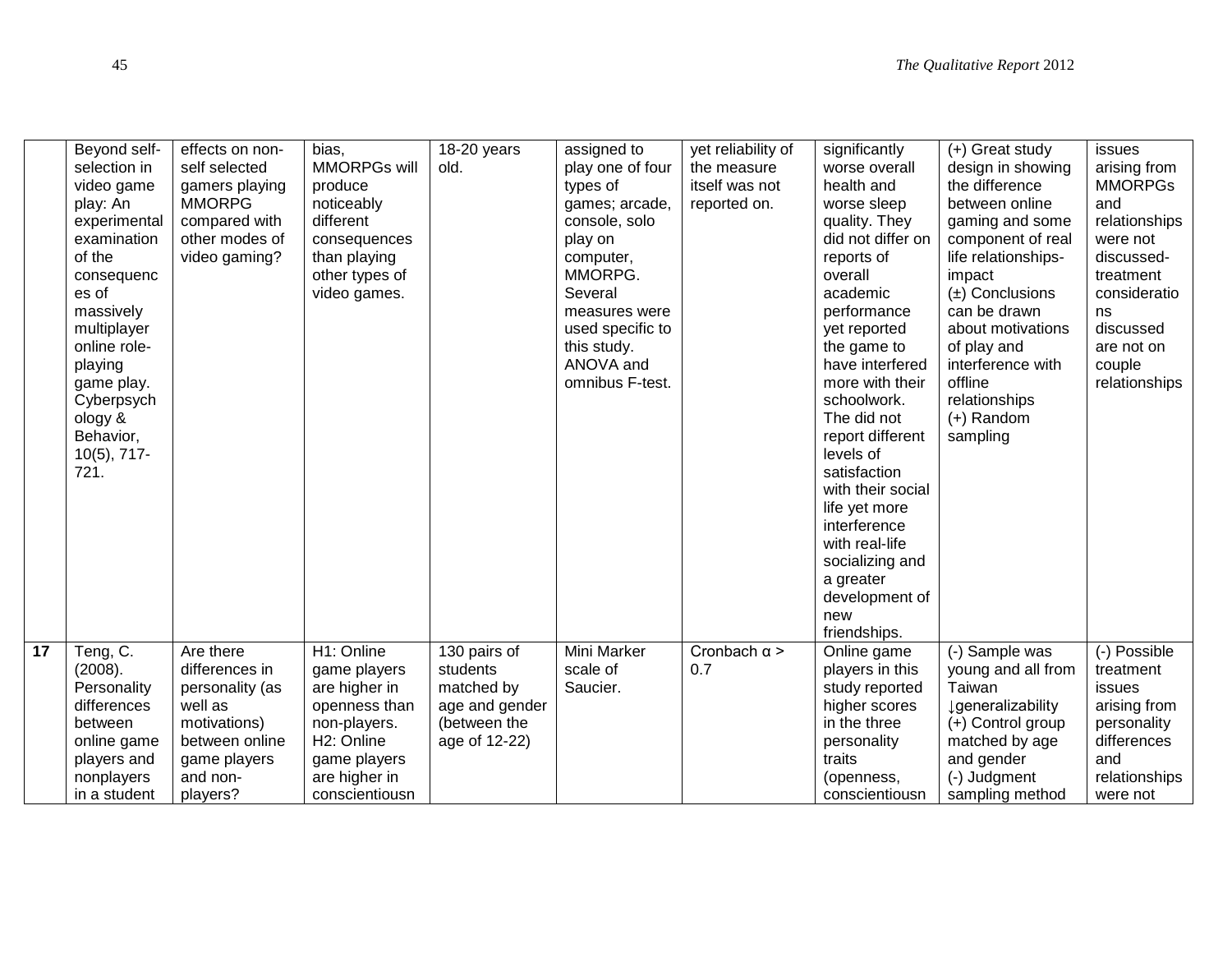|    | sample.<br>CyberPsych<br>ology, 11(2),<br>232-234.                                                                                                                                      |                                                                                                     | ess between<br>players and<br>non-players.<br>H3: Online<br>game players<br>are higher in<br>extraversion<br>than non-<br>players. |                                                                                       |                                                                                                                                                                                                                                                                                                                                     |                                                                                                                                                                                                                                                                                                            | ess &<br>extraversion)<br>that lead to<br>personal<br>success and<br>self-efficacy in<br>competition.                                                                                                                                                       | $(+)$ Random<br>sampling                                                                                                                                                                                                                               | discussed                                                                                                                   |
|----|-----------------------------------------------------------------------------------------------------------------------------------------------------------------------------------------|-----------------------------------------------------------------------------------------------------|------------------------------------------------------------------------------------------------------------------------------------|---------------------------------------------------------------------------------------|-------------------------------------------------------------------------------------------------------------------------------------------------------------------------------------------------------------------------------------------------------------------------------------------------------------------------------------|------------------------------------------------------------------------------------------------------------------------------------------------------------------------------------------------------------------------------------------------------------------------------------------------------------|-------------------------------------------------------------------------------------------------------------------------------------------------------------------------------------------------------------------------------------------------------------|--------------------------------------------------------------------------------------------------------------------------------------------------------------------------------------------------------------------------------------------------------|-----------------------------------------------------------------------------------------------------------------------------|
| 18 | Wang, C., &<br>Wang, C.<br>(2008).<br>Helping<br>others in<br>online<br>games:<br>Prosocial<br>behavior in<br>cyberspace.<br>Cyberpsych<br>ology &<br>Behavior,<br>$11(3), 344-$<br>346 | Why do players<br>help other<br>players in online<br>game play? Is<br>there a gender<br>difference? | [Explores the<br>influence of<br>altruism,<br>reciprocity and<br>the gender<br>difference in<br>prosocial<br>behavior.]            | 405<br>participants<br>(301 male, 101<br>female) with<br>mean age of<br>18.27 years   | Online<br>questionnaire<br>survey; first<br>part measuring<br>altruism<br>utilizing 10-<br>items modified<br>from NEO-<br>Personality<br>Inventory-<br>Revised (NEO-<br>PI-R) and the<br>second part<br>derived from<br>Wasko and<br>Faraj's scale.<br>To measure<br>prosocial<br>behavior,<br>Ladebo's 6-tem<br>scale was<br>used. | <b>NEO Personality</b><br>inventory-<br>revised NEO-PI-<br>R:<br>Neuroticism<br>Cronbach $\alpha$ of<br>0.86.<br>Extraversion<br>Cronbach $\alpha$ of<br>0.77, Openness<br>Cronbach $\alpha$ of<br>0.73.<br>Agreeableness<br>Cronbach $\alpha$ of<br>0.68.<br>Conscientiousne<br>ss Cronbach α<br>of 0.81. | Altruism and<br>reciprocity had<br>a positive<br>impact on<br>prosocial<br>behavior. Male<br>users were<br>found to be<br>more likely to<br>help female<br>users and<br>female users<br>would help<br>same-sex or<br>opposite-sex<br>with no<br>difference. | (-) Sample was too<br>young and all from<br>Taiwan<br>(+) Well-known<br>and establishes<br>scale was used,<br>↑validity<br>$(\pm)$ Conclusions<br>drawn helpful but<br>limited due to the<br>sample<br>characteristics<br>$(\pm)$ Judgment<br>sampling | (-) Possible<br>treatment<br>issues<br>arising from<br>playing<br>behavior<br>and<br>relationships<br>were not<br>discussed |
| 19 | Wei, P.,<br>Ming, L., &<br>Yi, M.<br>(2008). Do<br>aggressive                                                                                                                           | Does<br>personality<br>influence the<br>way people play<br>and experience                           | Players with<br>more<br>aggressive<br>personality<br>plays the game                                                                | 40 students (34<br>male) from the<br>Midwestern<br><b>University</b><br>participated. | The physical<br>aggression<br>subscale in<br>Buss and<br>Perry's                                                                                                                                                                                                                                                                    | Buss and<br>Perry's<br>Aggression<br>Questionnaire<br>Cronbach $\alpha$ of                                                                                                                                                                                                                                 | Content<br>analysis of the<br>recorded<br>videos of each<br>individual's                                                                                                                                                                                    | (-) Convenience<br>sampling<br>method/not<br>described<br>(-) Sample from                                                                                                                                                                              | (-) Possible<br>treatment<br>issues<br>arising from<br>aggressive                                                           |
|    | people play                                                                                                                                                                             | a game?                                                                                             | (The                                                                                                                               |                                                                                       | Aggression                                                                                                                                                                                                                                                                                                                          | $0.85 - 0.90$                                                                                                                                                                                                                                                                                              | game playing                                                                                                                                                                                                                                                | one university                                                                                                                                                                                                                                         | or violent                                                                                                                  |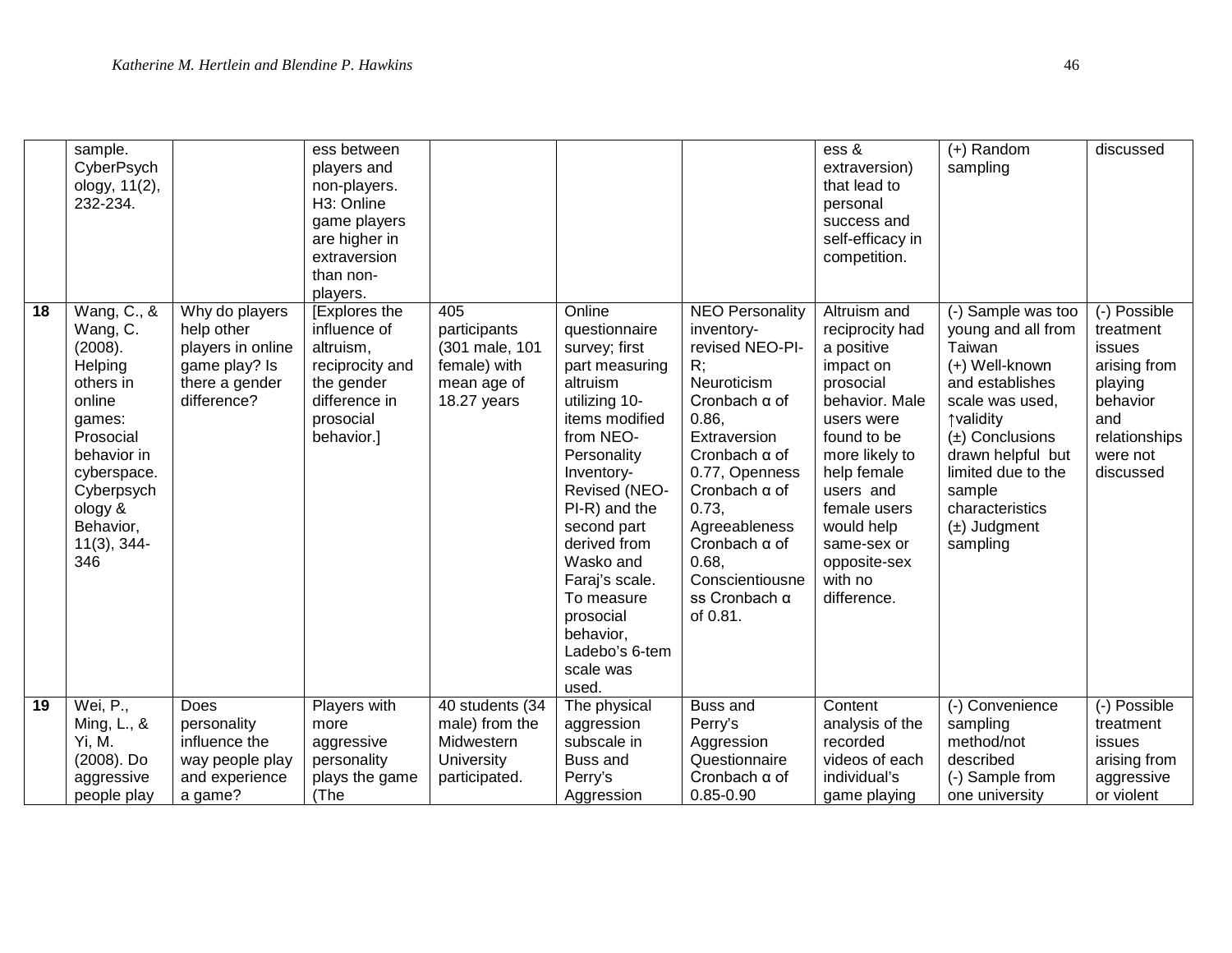|    | violent<br>computer<br>games in a<br>more<br>aggressive<br>way?<br>Individual<br>difference<br>and<br>idiosyncratic<br>game-<br>playing<br>experience.<br>CyberPsych<br>ology &<br>Behavior,<br>$11(2)$ , 157-<br>161. |                                                             | Godfather,<br>True Crimes:<br>Streets of LA)<br>more<br>aggressively.                  |                                                                                                                                                                                                                                                                                                  | Questionnaire.<br>Subjective<br>observation,<br>measure and<br>coding of<br>players violent<br>and non-violent<br>interaction<br>while playing.                  |                                                                                                                                                                                                       | revealed that<br>people with<br>more physical-<br>aggressive<br>personality<br>manifest more<br>violent<br>behaviors;<br>more frequent<br>violent<br>interactions,<br>more frequent<br>punching and<br>kicking actions<br>and more<br>frequent<br>shootings. |                                                                                                                                                                           | behavior<br>and<br>relationships<br>were not<br>discussed                                                                                  |
|----|------------------------------------------------------------------------------------------------------------------------------------------------------------------------------------------------------------------------|-------------------------------------------------------------|----------------------------------------------------------------------------------------|--------------------------------------------------------------------------------------------------------------------------------------------------------------------------------------------------------------------------------------------------------------------------------------------------|------------------------------------------------------------------------------------------------------------------------------------------------------------------|-------------------------------------------------------------------------------------------------------------------------------------------------------------------------------------------------------|--------------------------------------------------------------------------------------------------------------------------------------------------------------------------------------------------------------------------------------------------------------|---------------------------------------------------------------------------------------------------------------------------------------------------------------------------|--------------------------------------------------------------------------------------------------------------------------------------------|
| 20 | Yee, N.<br>(2006).<br><b>Motivations</b><br>for play in<br>online<br>games.<br>CyberPsych<br>ology &<br>Behavior,<br>$9(6)$ , 772-<br>775.                                                                             | What are some<br>motivations for<br>game playing<br>online? | [A factor<br>analysis to<br>create an<br>empirical model<br>of player<br>motivations.] | Data was<br>collected from<br>3000<br><b>MMORPG</b><br>players through<br>online surveys<br>publicized at<br>online portals<br>that catered to<br><b>MMORPG</b><br>players from<br>several games;<br>Everquest,<br>Dark Age of<br>Camelot,<br><b>Ultima Online</b><br>and Star Wars<br>Galaxies. | A list of 40<br>questions<br>related to<br>player<br>motivations<br>was generated<br>based on<br>Bartle's Player<br>Types. Young<br>Diagnostic<br>Questionnaire. | Link to Bartle's<br>article and<br>player typology:<br>http://www.bran<br>deis.edu/pubs<br>/jove/HTML/v1/b<br>artle.<br>Html<br>Young<br>Diagnostic<br>Questionnaire<br>Cronbach $\alpha$ of<br>0.77. | 3 main<br>components<br>emerged;<br>Achievement,<br>Social and<br>Immersion.<br>Escapism<br>component<br>followed by<br>hours played<br>per-week and<br>advancement<br>was shown to<br>be the best<br>predictor of<br>problematic<br>usage.                  | (+) Analyses of<br>results possessed<br>high validity<br>(-) Study explored<br>the individual<br>dimensions of<br>players only<br>(-) Sampling<br>method not<br>discussed | (-) Possible<br>treatment<br><i>issues</i><br>arising from<br>motivations<br>of game play<br>and<br>relationships<br>were not<br>discussed |